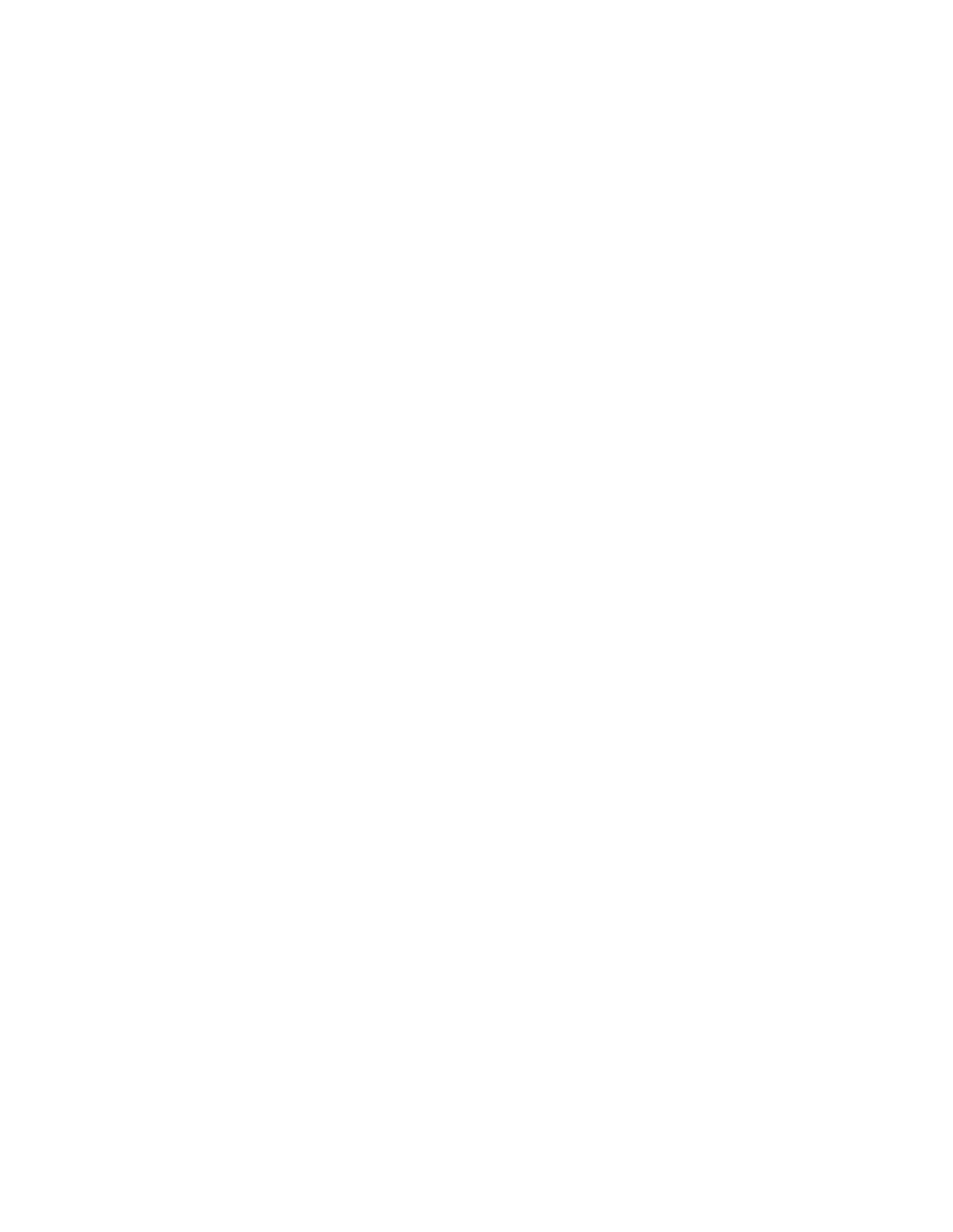# **Contents**

| Chapter 1. Banach Spaces and Linear Operators<br><b>Banach Spaces</b><br>1.<br>Linear Operators<br>2. | $\overline{4}$<br>$\overline{4}$<br>6 |
|-------------------------------------------------------------------------------------------------------|---------------------------------------|
| Chapter 2. The Hahn-Banach theorem                                                                    | 12                                    |
| Zorn's Lemma<br>$1_{\cdots}$                                                                          | 13                                    |
| Chapter 3. An Introduction to Hilbert Spaces                                                          | 17                                    |
| <b>Hilbert Spaces</b><br>1.                                                                           | 17                                    |
| Projections<br>2.                                                                                     | 19                                    |
| Orthonormal Systems<br>3.                                                                             | 23                                    |
| The Stone-Weierstrass Theorem<br>4.                                                                   | 27                                    |
| Chapter 4. Uniform Boundedness and the Open Mapping Theorem                                           | 35                                    |
| The Principle of Uniform Boundedness<br>1.                                                            | 35                                    |
| 2.<br>The Open Mapping Theorem                                                                        | 39                                    |
| Chapter 5. Spectral Theory                                                                            | 44                                    |
| Chapter 6. Compact Operators                                                                          | $53\,$                                |
| Chapter 7. The Hilbert Space Decomposition                                                            | 65                                    |
| The Fredholm Alternative<br>$\mathbf{1}$ .                                                            | 68                                    |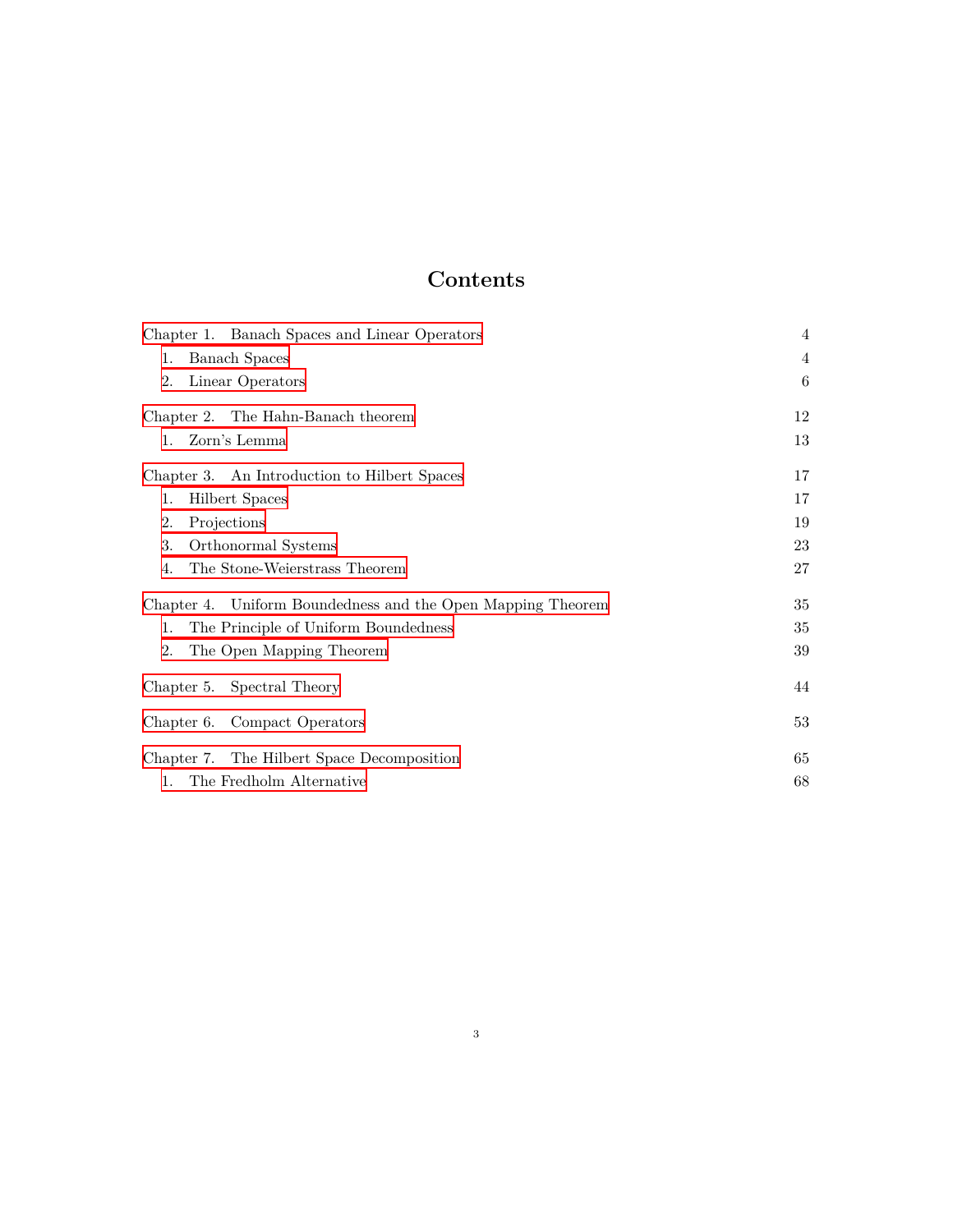#### CHAPTER 1

## <span id="page-3-0"></span>**Banach Spaces and Linear Operators**

#### **1. Banach Spaces**

<span id="page-3-1"></span>**Definition 1.1** (Norm). Let *X* be a vector space. A norm on *X* is a function  $\|\cdot\|$  :  $X \mapsto \mathbb{R}$ satisfying

- $||x|| \geq 0$  with equality if and only if  $x = 0$ .
- $||\alpha x|| = |\alpha| ||x||$ .
- $||x + y|| \le ||x|| + ||y||$  for all  $x, y \in X$ .

We call the pair  $(X, \|\cdot\|)$  a **normed vector space.** 

**Theorem 1.2** (Reverse triangle inequality). Let *X* be a normed vector space. For any  $x, y \in X$ , *we have*

$$
|\|x\| - \|y\|| \le \|x - y\|
$$

**Definition 1.3** (Complete space)**.** Let *X* be a normed vector space. Then *X* is **complete** if every Cauchy sequence in *X* converges to some  $x \in X$ .

**Definition 1.4** (Banach space)**.** A **Banach space** is a complete normed vector space.

**Proposition 1.5** (Convergence). Let  $(V, \| \cdot \|)$  be a normed vector space. A sequence  $(x_n)$  in V *converges to*  $x \in V$  *if given*  $\epsilon > 0$ *, there exists*  $N$  *such that*  $||x - x_n|| < \epsilon$  *whenever*  $n < N$ *.* 

**Lemma 1.6.** *If*  $x_n \to x$ *, then*  $||x_n|| \to ||x|| \in \mathbb{R}$ *.* 

PROOF.  $||x_n|| - ||x|| \le ||x - x_n|| \to 0.$ 

**Proposition 1.7.** *Every convergent sequence is Cauchy.*

**Definition 1.8** (Banach space)**.** A complete, normed, vector space is called a **Banach space**

**Proposition 1.9.**  $(K, |\cdot|)$  *is complete.* 

**Proposition 1.10.**  $(\ell^p, \|\cdot\|_p)$  *is a Banach space for all*  $1 \leq p \leq \infty$ 

PROOF. A general proof outline follows.

- Use completeness of  $\mathbb R$  to find a candidate for the limit.
- *•* Show this limit function is in *V* .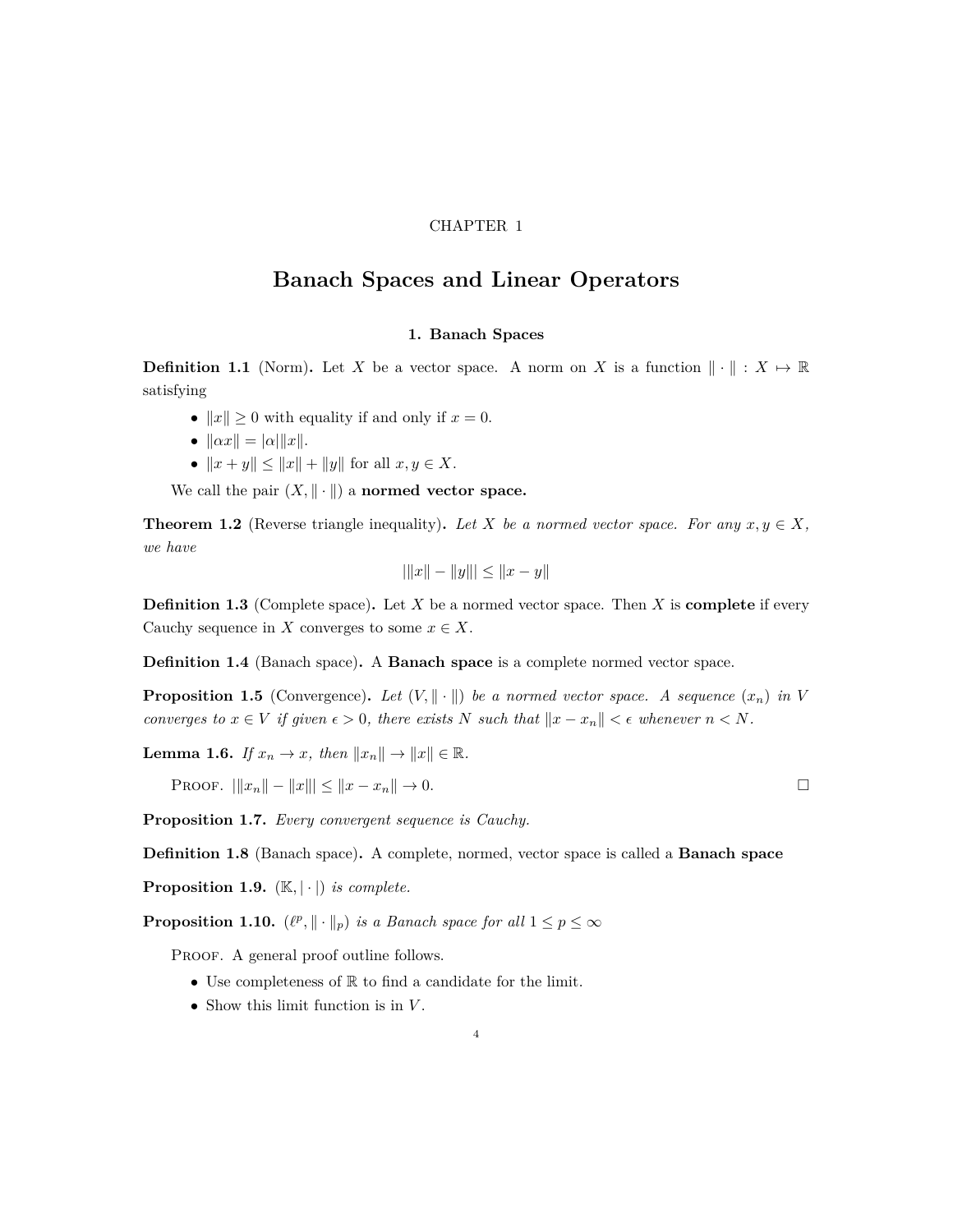• Show that  $x_n \to x$  in *V*.

Let  $x^{(n)}$  be a Cauchy sequence in  $\ell^p$ . Since  $|x_j^{(n)} - x_j^{(n)}| \leq ||x^{(n)} - x^{(m)}||$ , we know that  $x_j^{(n)}$  is a Cauchy sequence in K. Hence,  $\lim_{n\to\infty} x_j^{(n)} := x_j$  exists, and is our limit candidate. We now show that  $\sum_{j=1}^{\infty} |x_j|^p < \infty$ . We have

**Proposition 1.11.**  $\ell(\lbrack a,b \rbrack), \lbrack\lbrack \cdot \rbrack\rbrack_{\infty})$  is a Banach space

**Proposition 1.12.** *If*  $1 \leq p < \infty$ *, then*  $(\ell([a, b]), \|\cdot\|_p)$  *is not a Banach space.* 

**PROOF.** Consider a sequence of functions that is equal to one on  $[0, \frac{1}{2}]$ , zero on  $[\frac{1}{2} + \frac{1}{n}, 1]$ , and linear between. This is a Cauchy sequence that does not converge to a continuous function.  $\Box$ 

We've seen that  $(\ell([a, b]), \|\cdot\|_p)$  is not complete for  $1 \leq p < \infty$ .

**Theorem 1.13** (Completion)**.** *Let* (*V, ∥·∥*) *be a normed vector space over* K*. There exists a Banach space*  $(V_1, \|\cdot\|_1)$  *such that*  $(V, \|\cdot\|_1)$  *is isometrically isomorphic to a dense subspace of*  $(V_1, \|\cdot\|_1)$ *. Furthermore, the space*  $(V_1, \|\cdot\|_1)$  *is unique up to isometric isomorphisms.* 

Proof. Rather straightforward - construct Cauchy sequences, append limits, quotient out (as different sequences may converge to the same limit).  $\Box$ 

**Definition 1.14.**  $(V_1, \|\cdot\|_1)$  is called **the completion** of  $(V, \|\cdot\|)$ .

**Definition 1.15** (Dense). If *X* is a topological space and  $Y \subseteq X$ , then *Y* is **dense** in *X* if the closure of *Y* in *X* equals *X*, that is,  $\overline{Y} = X$ .

Alternatively, for each  $x \in X$ , there exists  $(y_n)$  in *Y* such that  $y_n \to x$ .

**Definition 1.16** (Isomorphism of vector spaces). Two normed vector spaces  $(X, \| \cdot \| X)$  and  $(Y, \| \cdot \| X)$  $\|Y\|$  are **isometrically isomorphic** if there is a vector space isomorphism  $\Psi: X \to Y$  such that

$$
\|\Psi(x)\|_{Y} = \|x\|_{X} \quad \forall x \in X
$$

**Example 1.17.** Let  $\ell_0 = \{(x_i) | \# \{i, x_i \neq 0\} < \infty\}$ . The completion of  $\ell_0, \|\cdot\|_p$  is  $(\ell^p, \|\cdot\|_p)$ , because,

- $\ell_0$  is a subspace of  $\ell^p$ ,
- It is dense, since we can easily construct a sequence in  $\ell_0$  converging to arbitrary  $x \in \ell^p$ .

**Example 1.18** ( $L^p$  spaces). Let  $\mu$  be the Lebesgue measure on R. Let

$$
\mathcal{L}^p([a,b]) = \{\text{measurable } f : [a,b] \to \mathbb{K} \mid \int_a^b |f|^p \, d\mu < \infty \}
$$

Let  $||f||_p = \left(\int_a^b |f|^p d\mu\right)^{1/p}$ . Since  $||f||_p = 0 \iff f = 0 \text{ a.e., we quotient out by the rule.}$  $f \equiv g \iff f - g = 0$  *a.e.*, and then our space of equivalence classes forms a normed vector space, denoted  $L^p([a, b])$ .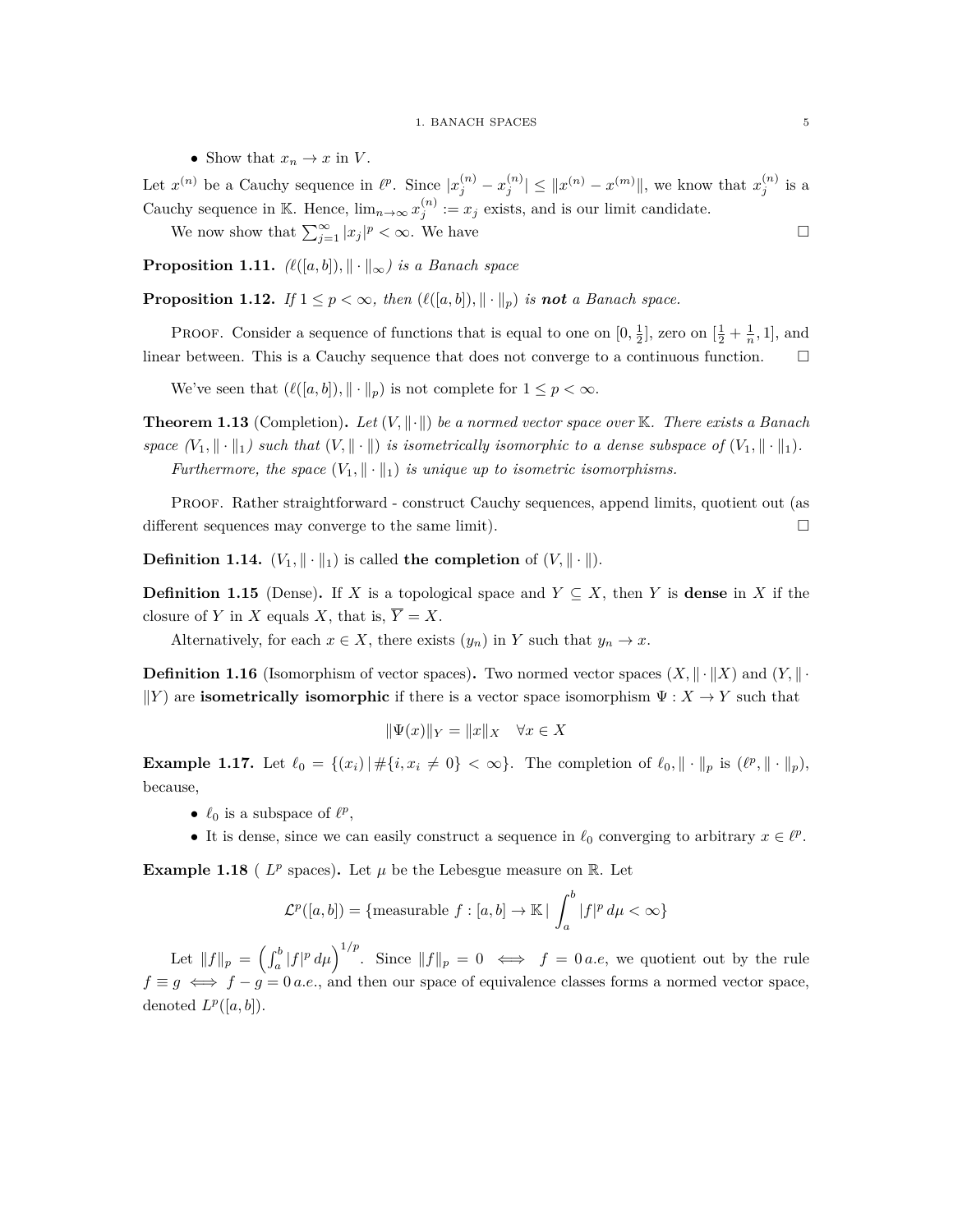**Theorem 1.19** (Riesz-Fischer).  $(L^p([a, b]), \|\cdot\|_p)$  *is the completion of*  $(C[a, b], \|\cdot\|_p)$ *, and is a Banach space.*

PROOF. Properties of the Lebesgue integral.

**Remark.**

- Let *X* be any compact topological space, let  $C(X) = \{f : X \to \mathbb{K} \mid f \text{ is continuous}\}\,$ , and let  $||f||_{\infty} = \sup_{x \in X} ||f(x)|$ . Then  $\mathcal{C}(X, ||\cdot||_{\infty})$  is Banach.
- Let X be any topological space. Then the set of all continuous and bounded functions with the supremum norm forms a Banach space.
- Let  $(S, \mathcal{A}, \mu)$  be a measure space. Then we can define the  $\mathcal{L}^p$  and  $L^p$  analogously, and they are also Banach.

#### **2. Linear Operators**

<span id="page-5-0"></span>**Definition 2.1** (Linear operators on normed vector spaces)**.** Let *X, Y* be vector spaces over K. A linear operator is a function  $T : X \to Y$  such that

$$
T(x + y) = T(x) + T(y)
$$

$$
T(\alpha x) = \alpha T(x)
$$

for all  $x, y, \alpha$ .

We write  $\text{Hom}(X, Y) = \{T : X \to Y | T \text{ is linear}\}\$ 

**Definition 2.2.**  $T: X \to Y$  is continuous at  $x \in X$  if for all  $\epsilon > 0$ , there exists  $\delta > 0$  such that

$$
||x - y||_X < \delta \Rightarrow ||Tx - Ty||_y < \epsilon
$$

**Definition 2.3.**

 $\mathcal{L}(X, Y) = \{T : X \to Y | T$  is linear and continuous}

**Remark.** If  $\dim(X) < \infty$  then  $\text{Hom}(X, Y) = \mathcal{L}(X, Y)$ . This is **not** true if *X* has infinite dimension.

**Definition 2.4** (Bounded linear operator). Let  $T : X \rightarrow Y$  be linear, then *T* is **bounded** if *T* maps bounded sets in *X* to bounded sets in *Y*. That is: for each  $M > 0$  there exists  $M' > 0$  such that

$$
||x||_X \le M \Rightarrow ||Tx||_Y \le M'
$$

Consider the space  $\mathcal{L}(X, Y)$ , the set of all linear and continuous maps between two normed vector spaces *X* and *Y* .

**Theorem 2.5** (Fundamental theorem of linear operators). Let  $(X, \|\cdot\|_X)$  and  $Y, \|\cdot\|_Y$  be normed *vector spaces. Let*  $T \in Hom(X, Y)$ *, the set of all linear maps from*  $X$  *to*  $Y$ *. Then the following are all equivalent.*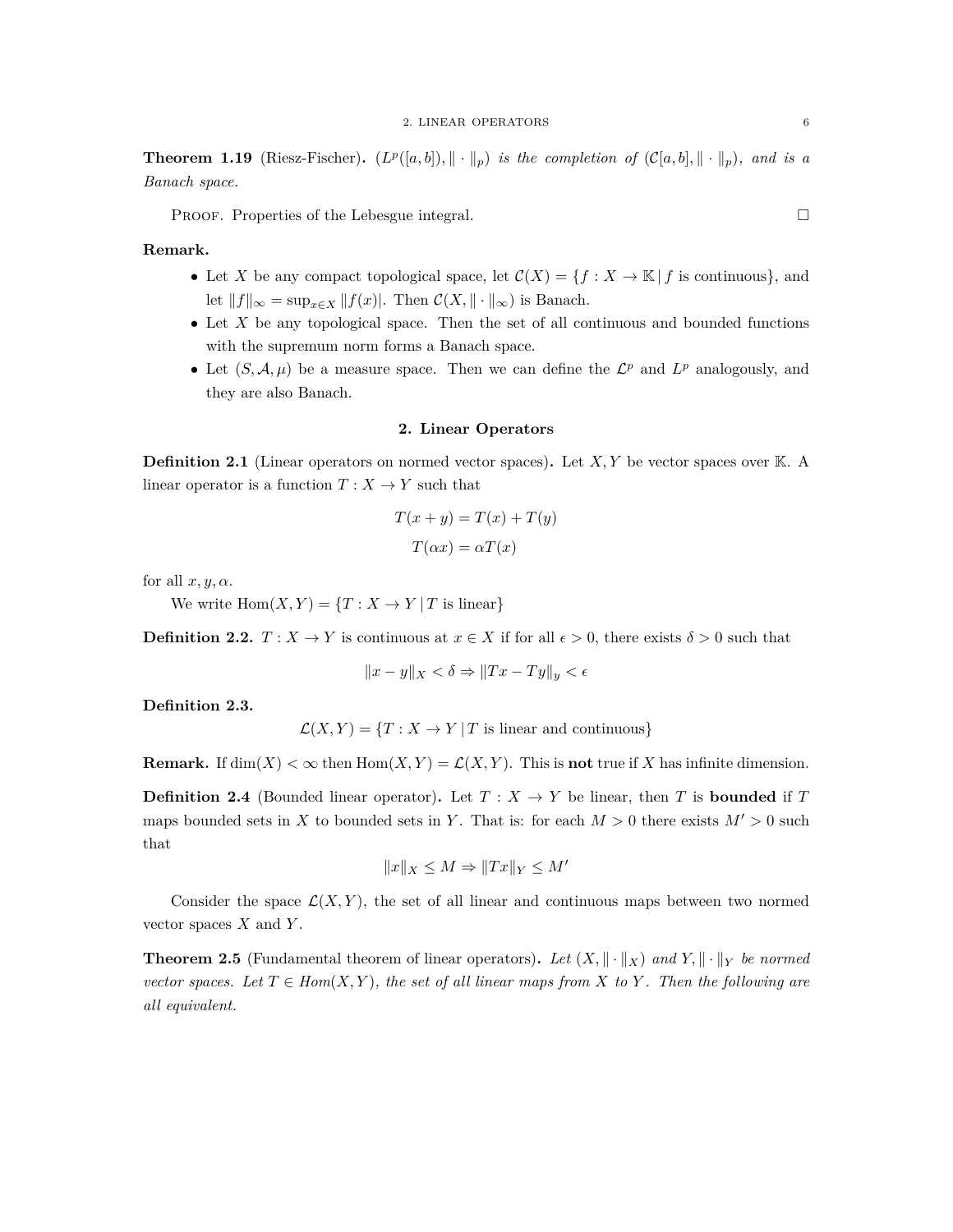- *1) T is uniformly continuous*
- *2) T is continuous*
- *3) T is continuous at 0*
- *4) T is bounded*
- *5) There exists a constant c >* 0 *such that*

$$
||Tx||_Y \le c||x||_X \quad \forall x \in X
$$

PROOF.  $1) \Rightarrow 2) \Rightarrow 3)$  is clear.

3)  $\Rightarrow$  4). Since *T* is continuous at 0, given  $\epsilon = 1 > 0$ , there exists  $\delta$  such that

 $||Tx - T0|| ≤ 1$  whenever  $||X - 0|| ≤ δ$ ,

i.e. that  $||x \le \delta \Rightarrow ||Tx|| \le 1$ . Let  $y \in X$ . The  $||\frac{\delta y}{||y||}|| \le \delta$ , and so  $||T(\frac{\delta y}{||y||})|| \le 1$ . Hence,

$$
\frac{\delta}{\|y\|}\|Ty\|\leq 1
$$

and so

$$
||Ty|| \leq \frac{||y||}{\delta}
$$

for all  $y \in X$ . Thus, for all  $||y|| \leq M$ , we have  $||Ty|| \leq M'$ , where  $M' = \frac{M}{\delta}$ , and so *T* is **bounded.** 4) *⇒* 5). If *T* is bonded, given *M* = 1 *>* 0, there exists *c ≥* 0 such that *∥x∥ ≤* 1 *⇒ ∥T x∥ ≤ c*.

Then

$$
\|T\left(\frac{x}{\|x\|}\right)\| \leq c
$$

 $Hence, ||Tx|| \leq c||x||.$ 

5)  $\Rightarrow$  1). If 5) holds, then

$$
||Tx - Ty|| = ||T(x - y)|| \le c||x - y||.
$$

So if  $\epsilon$  is given, taking  $\delta = \frac{\epsilon}{c}$ , we have

$$
||Tx - Ty|| \le c||x - y|| < c\frac{\epsilon}{c} = \epsilon.
$$

**Corollary.** If  $T \in Hom(X, Y)$ , then  $T$  continuous  $\iff T$  bounded  $\iff ||Tx|| \leq c||x||$  for all *x ∈ X.*

**Definition 2.6** (Operator norm). The **operator norm** of  $T \in \mathcal{L}(x, y)$ ,  $||T||$  is defined by any one of the following equivalent expressions.

(a) 
$$
||T|| = \inf\{c > 0 \mid ||Tx|| < c||x||\}.
$$
  
\n(b)  $||T|| = \sup_{x \neq 0} \frac{||Tx||}{||x||}.$   
\n(c)  $||T|| = \sup_{||x|| \leq 1} ||Tx||.$   
\n(d)  $||T|| = \sup_{||x||=1} ||Tx||.$ 

**Proposition 2.7.** *The operator norm is a norm on*  $\mathcal{L}(x, y)$ *.*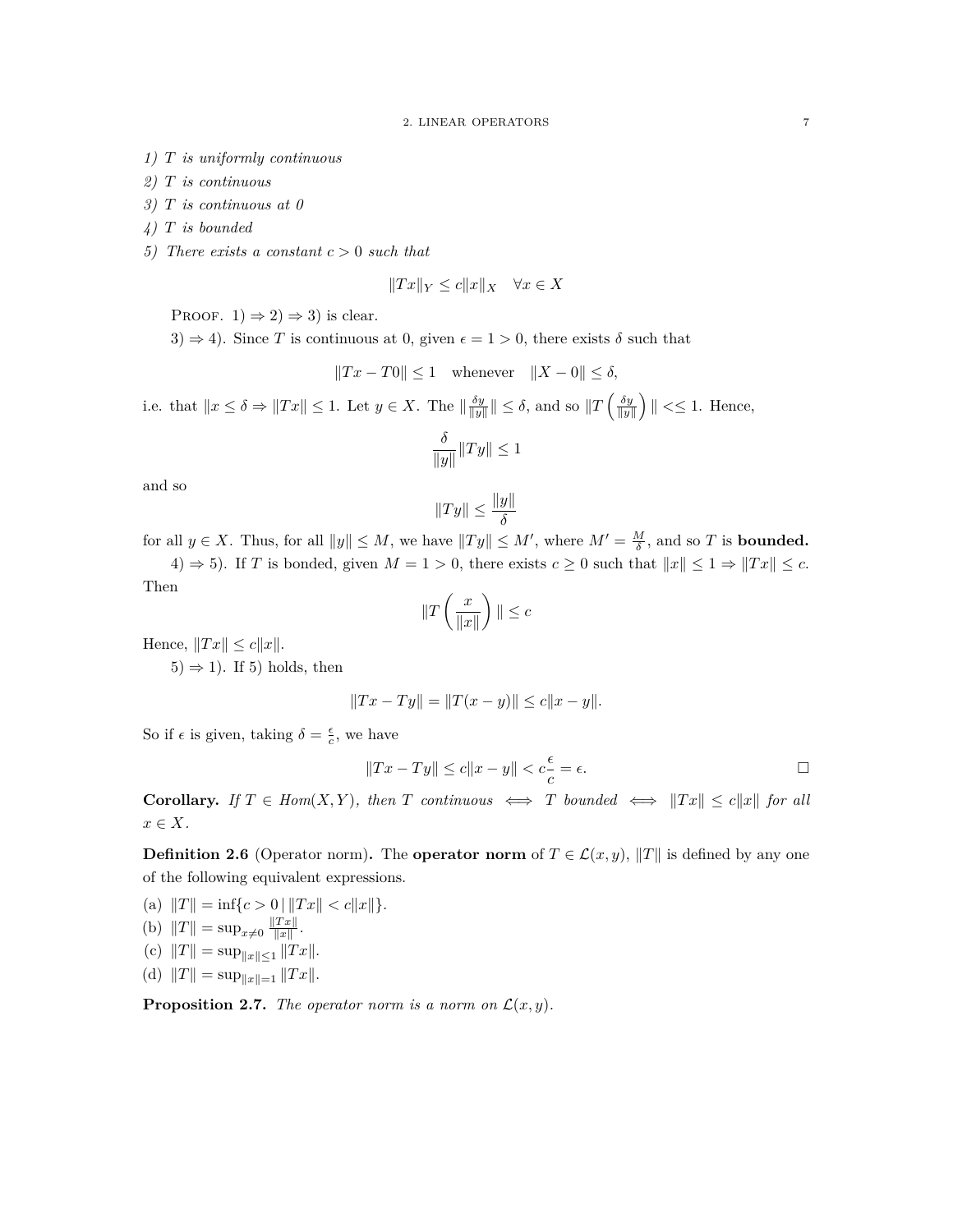PROOF. The following are simple to verify.

- (a)  $||T|| \geq 0$ , with equality if and only if  $T = 0$ .
- $(|b)$   $||\alpha T|| = |\alpha| ||T||.$
- $|(c) ||S + T|| \le ||S|| + ||T||.$

#### **Example 2.8** (Calculating  $||T||$ ). To calculate  $||T||$ , try the following.

1) Make sensible calculations to find *c* such that

 $||Tx|| \le c||x||$ 

for all  $x \in X$ .

2) Find  $x \in X$  such that  $||Tx|| = c||x||$ .

**Remark.** Ignore !2, Q3(b), Q8 on the practice sheet, as we will be ignoring Hilbert space theory for the time being.

**Definition 2.9** (Algebraic dual). Let  $(X, \| \cdot \|)$  be a normed vector space over K. The **algebraic dual** of *X* is

$$
X^* = \text{Hom}(X, \mathbb{K}) = \{ \varphi : X \to \mathbb{K} \mid \varphi \text{ is linear} \}.
$$

Elements of  $X^*$  are called linear functionals.

**Definition 2.10** (Continuous dual (just **dual**))**.** The **continuous dual** (just dual) of *X* is

 $X' = \mathcal{L}(X, \mathbb{K}) = {\varphi : X \to K | \varphi \text{ is linear and continuous}}.$ 

**Remark.**  $X^* \supsetneq X'$  if  $dim(X) = \infty$ .

**Example 2.11.** Let  $(\wp([a, b]), \|\cdot\|_{\infty})$  be the normed vector space of polynomials  $p : [a, b] \to \mathbb{K}$ .

(a) The functional  $D : \wp([0,1]) \to \mathbb{K}$  given by  $D(p) = p'(1)$  is linear, but **not** continuous.

(b) The functional  $I : \wp([0,1]) \to \mathbb{K}$  given by  $I(p) = \int_0^1 p(t) dt$  is linear **and** continuous.

**PROOF.** (a) Linearity is clear. The  $p_n(t) = t^n$  for all  $t \in [0,1]$ . Then  $|D(p_n)| = n||p_n||_{\infty}$ . So *D* is not continuous, as continuity implies that there exists *c* such that

$$
||Tx|| \le c||x||.
$$

(b) Exercise: Show  $||I|| = 1$ .

Describing the continuous dual space  $X'$  is one of the first things to do when trying to understand a normed vector space. It is generally pretty difficult to describe *X′* .

**Proposition 2.12** (Dual of the  $\ell^p$  space for  $(1 < p < \infty)$ ). Let  $1 < p < \infty$ . Let q be the "dual" of *p*, defined by  $\frac{1}{q} + \frac{1}{p} = 1$ . Then  $(\ell^p)'$  is isometrically isomorphic to  $\ell^q$ .

 $\Box$ 

 $\Box$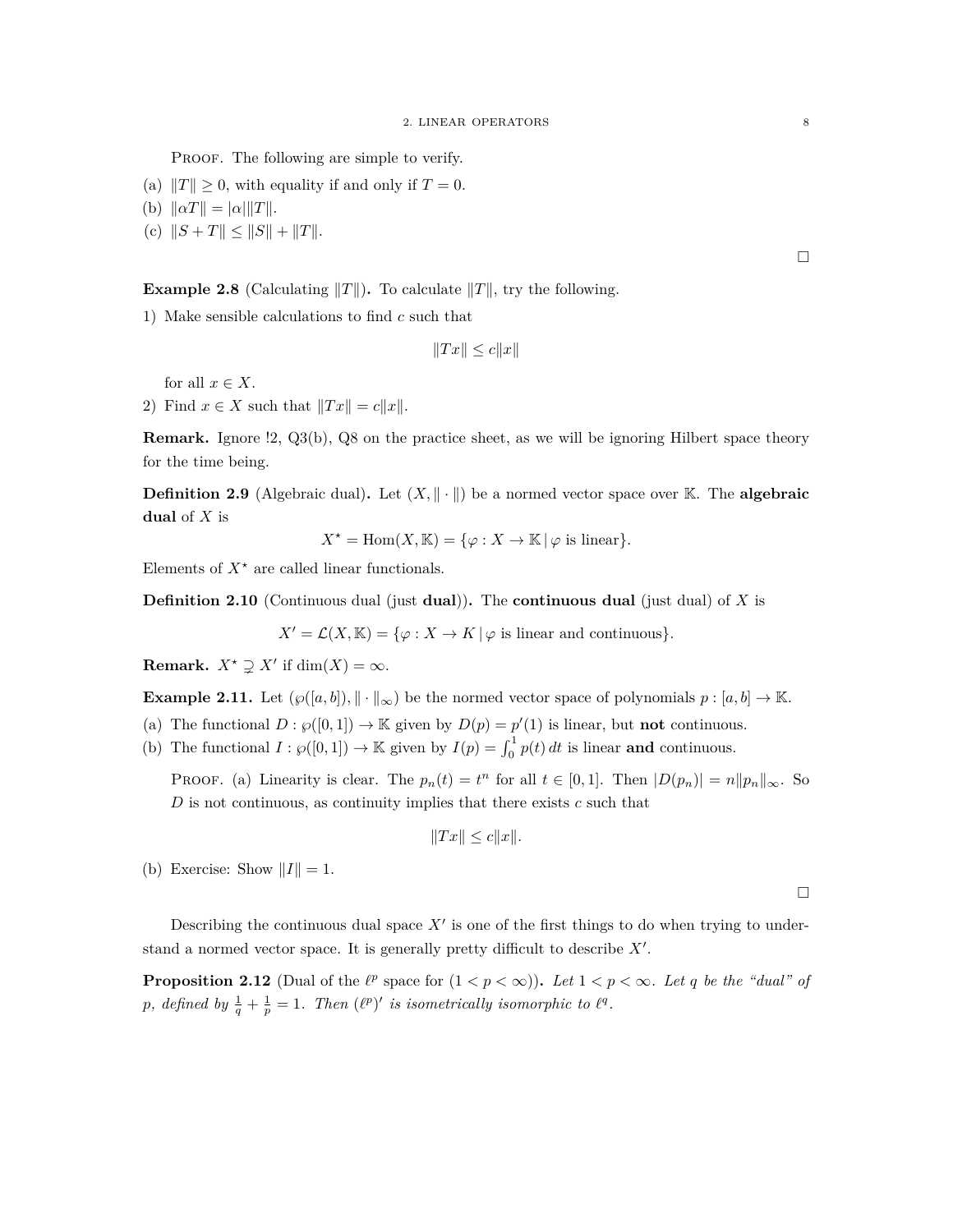**Remark** (Observation before proof). Let  $1 \leq p < \infty$ . Let  $e_i = (0, 0, \ldots, 1, 0, \ldots)$  where 1 is in the *i*-th place.

1) If  $x = (x_i) \in \ell^p$ , then

$$
x = \sum_{i=1}^{\infty} x_i e_i
$$

in the sense that the partial sums converge to *x*.

2) If  $\varphi : \ell^p \to \mathbb{K}$  is linear and continuous, then

$$
\varphi(x) = \sum_{i=1}^{\infty} x_i \varphi(e_i)
$$

PROOF OF OBSERVATIONS. Let  $S_n = \sum_{i=1}^n x_i e_i$ . Then

$$
||x - S_n||_p^p = ||(0, 0, \dots, x_{n+1}, x_{n+2}, \dots)||_p^p
$$
  
= 
$$
\sum_{i=n+1}^{\infty} |x_i|^p
$$

 $\rightarrow 0$   $\;$  as it is the tail of a convergent sum.

Write  $\varphi(x)$  as

$$
\varphi(x) = \varphi(\lim_{n \to \infty} S_n) \quad \text{(continuity)}
$$
\n
$$
= \lim_{n \to \infty} (\varphi(S_n))
$$
\n
$$
= \lim_{n \to \infty} \varphi\left(\sum_{i=1}^n x_i e_i\right)
$$
\n
$$
= \lim_{n \to \infty} \sum_{i=1}^n x_i \varphi(e_i) \quad \text{(linearity)}
$$
\n
$$
= \sum_{i=1}^\infty x_i \varphi(e_i) \qquad \Box
$$

Proof. Define a map *θ* by

$$
\theta: \ell^q \to (\ell^p)'
$$

$$
y \mapsto \varphi_y
$$

where  $\varphi_y(x) = \sum x_i y_i$  for all  $x \in \ell^p$ .

(1)  $\varphi_y$  is linear, as  $\varphi_y(x + x') = \varphi_y(x) + \varphi_y(x')$  (valid as sums converge absolutely.)

(2)  $\varphi_y$  is continuous, as

$$
|\varphi_y(x)| = |\sum x_i y_i| \le \sum |x_i y_i| \le ||x||_p ||y||_q
$$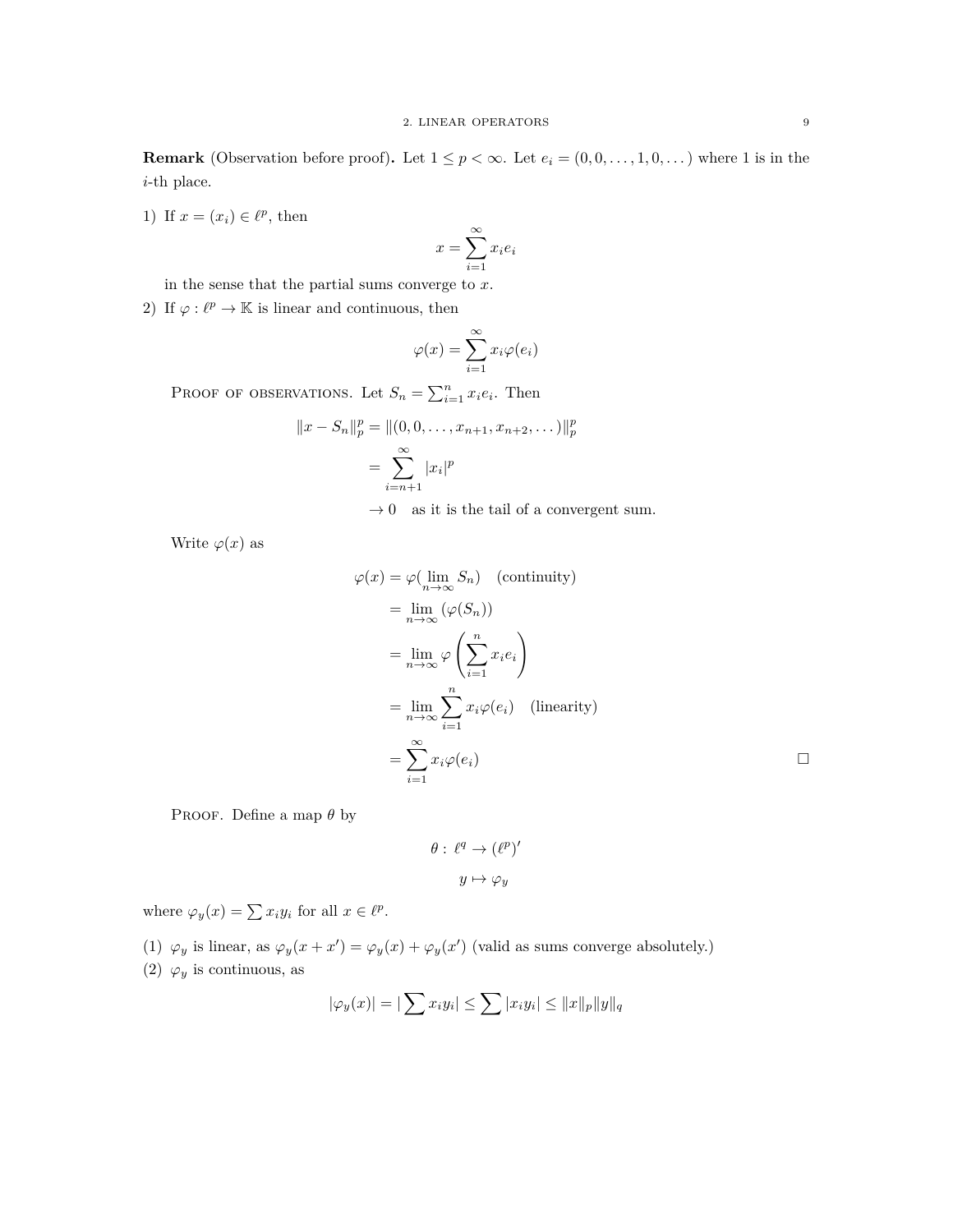by Hölder's inequality. From the fundamental theorem of linear operators, as  $|\varphi_y(x)| \le$ *∥x∥p∥y∥q*, we have that *φ<sup>y</sup>* is continuous, and that

$$
\|\varphi_y\| \le \|y\|_q \tag{(*)}
$$

(3)  $\theta$  is linear.

(4)  $\theta$  is injective, as

$$
\theta(y) = \theta(y') \Rightarrow \varphi_y = \varphi_{y'} \Rightarrow \varphi_y(x) = \varphi_{y'}(x) \quad \forall x \in \ell^p
$$
  

$$
\Rightarrow \varphi_y(e_i) = \varphi_{y'}(e_i) \quad \forall i \in \mathbb{N} \Rightarrow y_i = y'_i \quad \forall i \in \mathbb{N} \Rightarrow y = y'
$$

(5)  $\theta$  is surjective. Let  $\varphi \in (\ell^p)$ . Let  $y = (\varphi(e_1), \ldots, \varphi(e_n), \ldots) = (y_1, \ldots, y_n, \ldots)$ . We now show  $y \in \ell^q$ .

Let  $x^{(n)} \in \ell^q$  be defined by

$$
x_i^{(n)} = \begin{cases} \frac{|y_i|^q}{y_i} & \text{if } i \le n \text{ and } y_i \ne 0\\ 0 & \text{otherwise} \end{cases}
$$

Then

$$
\varphi(x^{(n)}) = \sum_{i=1}^{\infty} x_i^{(n)} \varphi(e_i) = \sum_{i=1}^{n} |y_i|^q
$$
 (†)

by Observation 2) above.

On the other hand, we know

$$
\|\varphi(x^{(n)}) \le \|\varphi\| \|x^{(n)}\|_p
$$
  
\n
$$
= \|\varphi\| \left(\sum_{i=1}^{\infty} |x_i^{(n)}|^p\right)^{1/p}
$$
  
\n
$$
= \|\varphi\| \left(\sum_{i=1}^n |y_i|^{(q-1)p}\right)^{1/p}
$$
  
\n
$$
= \|\varphi\| \left(\sum_{i=1}^n |y_i|^q\right)^{1/p} \quad \text{as } 1/p + 1/q = 1.
$$
 (\*\*)

Now, using (*†*) and (*⋆⋆*), we have

$$
\sum_{i=1}^{n} |y_i|^q \le ||\varphi|| \left(\sum_{i=1}^{n} |y_i|^q\right)^{1/p}
$$

and so we must have

$$
||y||_q \le ||\varphi|| \tag{***}
$$

and so  $y \in \ell^q$ .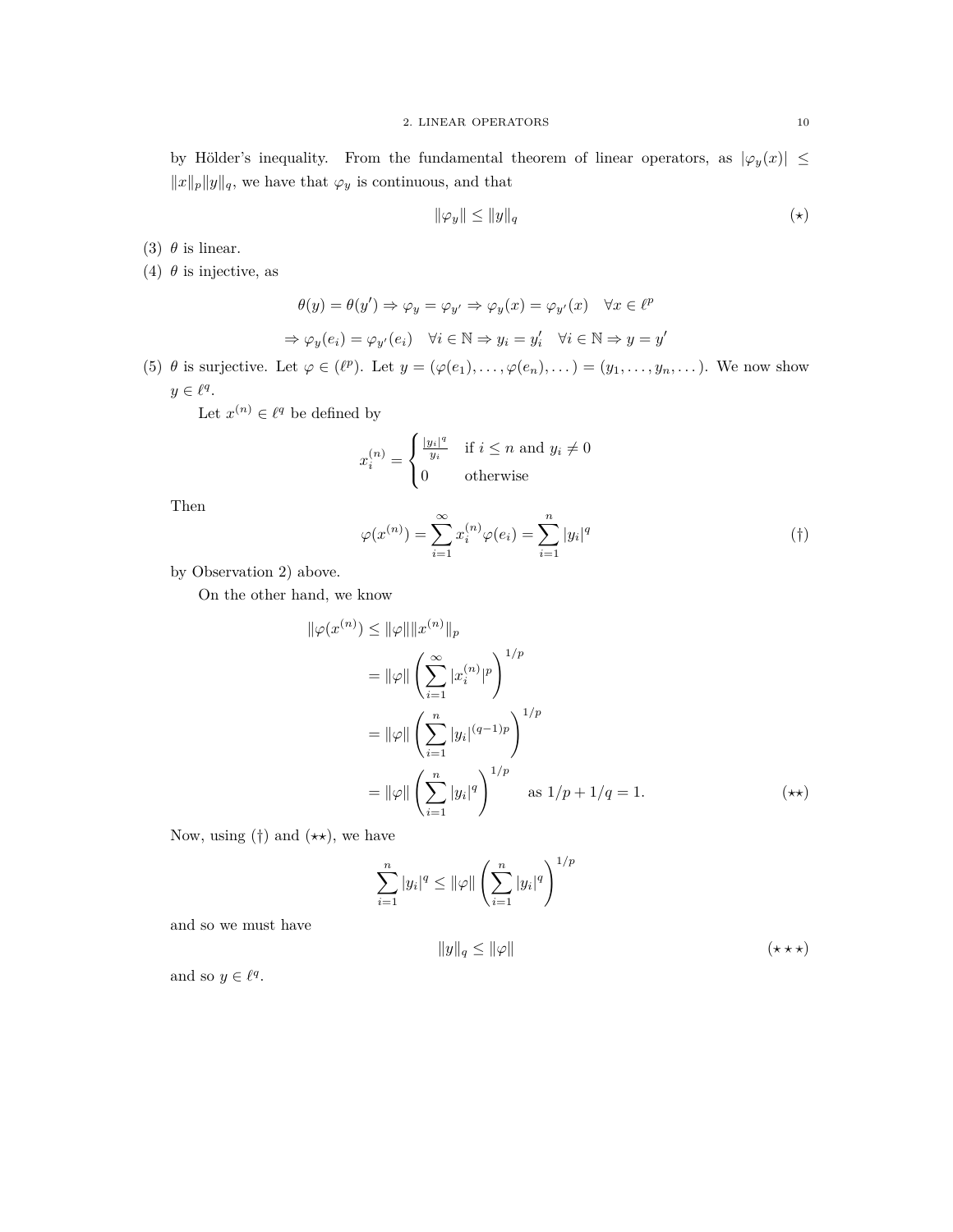We also have, by  $(\star \star)$ ,

$$
||y||_q \le ||\varphi_y||
$$

(6) Finally, we show that  $\theta$  is an isometry. By  $(\star)$  and  $(\star \star \star)$ , we have

$$
\|\theta(y)\| = \|\varphi_y\| = \|y\|_q
$$

as required.  $\hfill \square$ 

How big is  $X'$ ? When is  $X' \neq \{0\}$ ? Examples suggest that  $X'$  is big with a rich structure.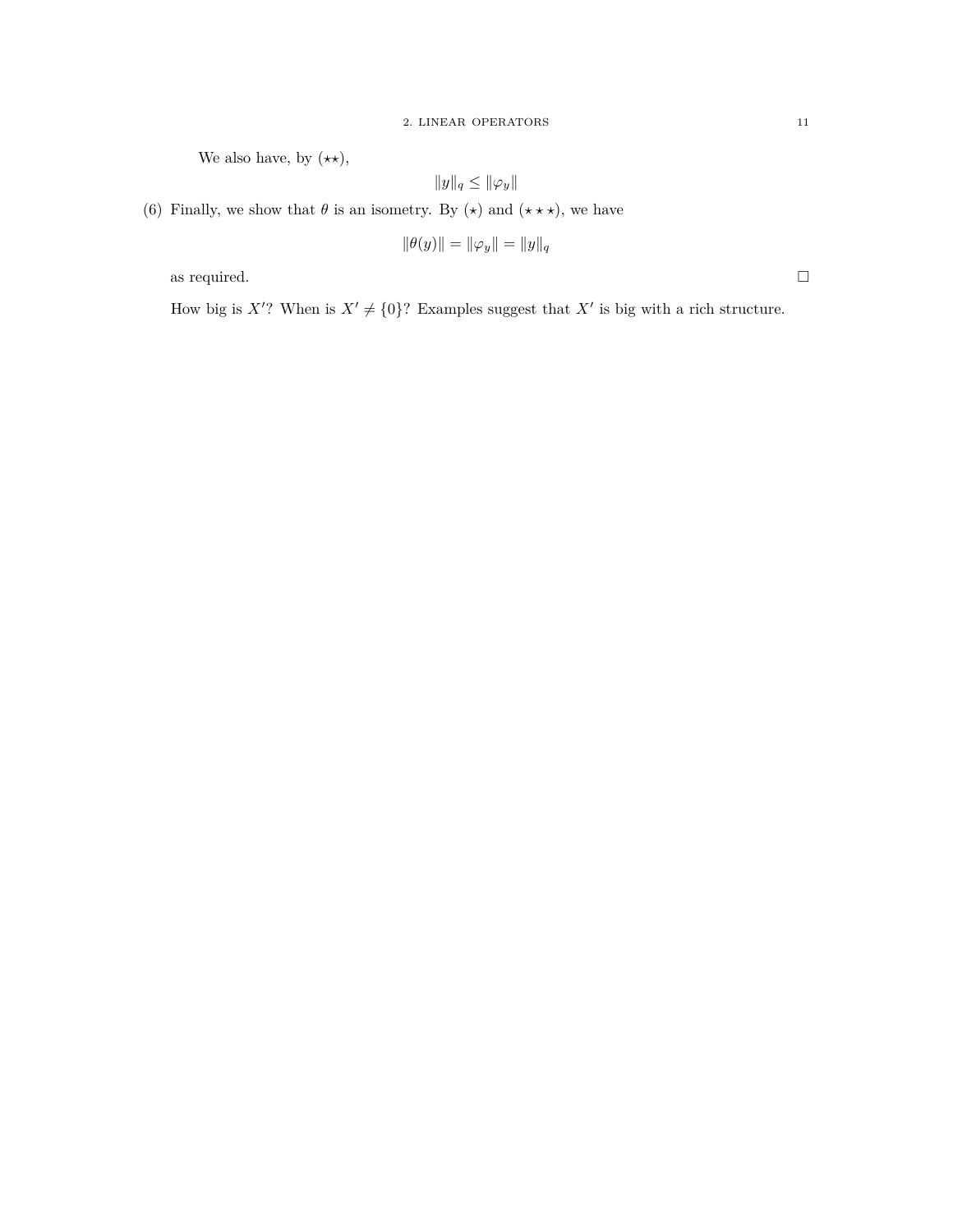#### CHAPTER 2

### **The Hahn-Banach theorem**

<span id="page-11-0"></span>The Hahn-Banach theorem is a cornerstone of functional analysis. It is all about extending linear functionals defined on a subspace to linear functionals on the whole space, while preserving certain properties of the original functional.

**Definition 0.13** (Seminorm)**.** A let *X* be a vector space over K. A seminorm on *X* is a function  $p: X \to \mathbb{R}$  such that

- (1) *p*(*x* + *y*) *≤ p*(*x*) + *p*(*y*) *∀x, y ∈ X*
- (2)  $p(\lambda x) = |\lambda|p(x) \quad \forall x \in X, \lambda \in \mathbb{K}$

**Theorem 0.14** (General Hahn-Banach). Let X be a vector space over K. Let  $p: X \to \mathbb{R}$  be a *seminorm on X.* Let  $Y \subseteq X$  *be a subspace of X.* If  $f : Y \to \mathbb{K}$  *is a linear functional such that* 

$$
|f(y)| \le p(y) \quad \forall y \in Y
$$

*then there is an extension*  $\tilde{f}$  :  $X \to \mathbb{K}$  *such that* 

- *•* ˜*f is linear*
- $\tilde{f}(y) = f(y) \quad \forall y \in Y$
- *|f*(*x*)*| ≤ p*(*x*) *∀x ∈ X*

**Remark.** This is great.

- *• Y* can be finite dimensional (and we know about linear functionals on finite dimensional spaces)
- If  $p(x) = ||x||$ , then

$$
|\tilde{f}(x)| \le ||x|| \quad \forall x \in X
$$

and so  $\tilde{f} \in X'$ 

**Corollary.** Let  $(X, \| \cdot \|)$  be a normed vector space over K. For each  $y \in X$ , with  $y \neq 0$ , there is  $\varphi \in X'$  *such that* 

$$
\varphi(y) = \|y\| \quad and \quad \|\varphi\| = 1
$$

PROOF. Fix  $y \neq 0$  in *X*. Let  $Y = {\mathbb{K}}y = {\lambda y | \lambda \in \mathbb{K}}$ , a one-dimensional subspace. Define  $f: Y \to \mathbb{K}$ ,  $f(\lambda y) = \lambda \|y\|$ . This is linear. Set  $p(x) = \|x\|$ . Then

$$
|f(\lambda y) = p(\lambda y)
$$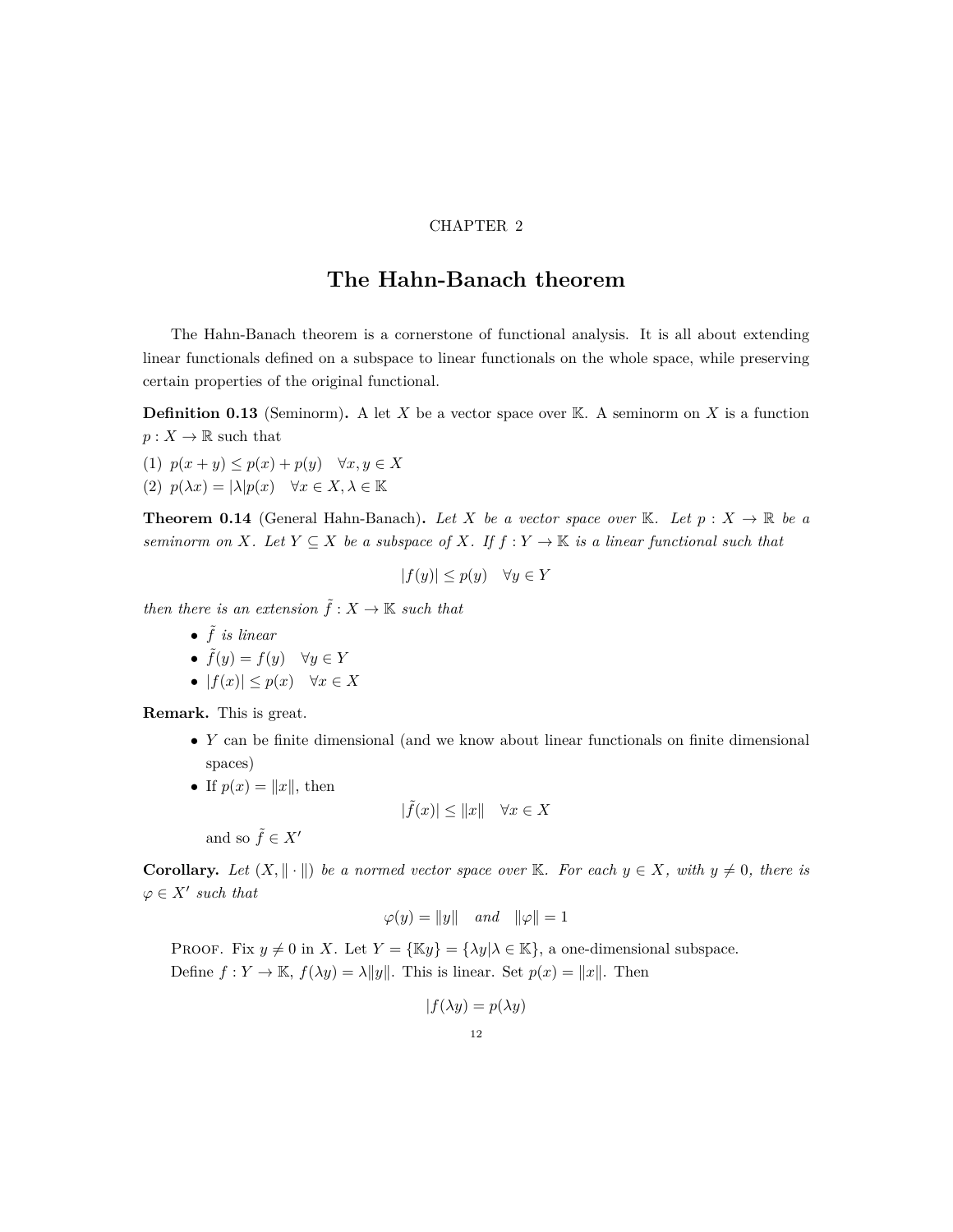and so by Hahn-Banach, there exists  $\tilde{f}: X \to \mathbb{K}$  such that

- $\tilde{f}$  is linear
- $\tilde{f}(\lambda y) = f(\lambda y) \quad \forall \lambda \in \mathbb{K}$
- $\bullet$   $|\tilde{f}(x)| \leq ||x|| \quad \forall x \in X$

<span id="page-12-0"></span>Then we have  $\tilde{f} \in X'$  and  $||f|| = 1$  as required.

#### **1. Zorn's Lemma**

**Theorem 1.1** (Axiom of Choice is equivalent to Zorn's Lemma)**.** *See handout for proof that*

 $A.C. \Rightarrow Z.L.$ 

**Definition 1.2** (Partially ordered set)**.** A **partially ordered set** (poset) is a set *A* with a relation *≤* such that

- (1)  $a \leq a$  for all  $a \in A$ ,
- (2) If  $a \leq b$  and  $b \leq a$  then  $a = b$ ,
- (3) If  $a \leq b$  and  $b \leq c$ , then  $a \leq c$

**Definition 1.3** (Totally ordered set). A **totally ordered set** is a poset  $(A, \leq)$  such that if  $a, b \in A$ then either  $a \leq b$  or  $b \leq a$ .

**Definition 1.4** (Chain). A **chain** in a poset  $(A, \leq)$  is a totally ordered subset of A.

**Definition 1.5** (Upper bound). Let  $(A, \leq)$  be a poset. An **upper bound** for  $B \subseteq A$  is an element *u* ∈ *A* such that  $b ≤ u$  for all  $b ∈ B$ .

**Definition 1.6** (Maximal element). A **maximal element** of a poset  $(A, \leq)$  is an element  $m \in A$ such that  $m \leq x$  implies  $x = m$ , that is,

$$
m \le x \Rightarrow x = m
$$

**Example 1.7.** Let *S* be any set. Let  $\mathcal{P}(S)$  be the power set of *S* (the set of all subsets of *S*). Define  $a \leq b \iff a \subseteq b$ . Maximal element is *S* 

**Theorem 1.8** (Zorn's Lemma). Let  $(A, \leq)$  be a poset. Suppose that every chain in A has an upper *bound. Then A has (at least one) maximal element.*

**Example 1.9** (Application - all vector spaces have a basis)**.**

**Definition 1.10** (Linearly independent). Let *X* be a vector space over  $\mathbb{F}$ . We call  $B \subseteq X$  **linearly independent** if

 $\lambda_1 x_1 + \cdots + \lambda_n x_n = 0 \Rightarrow \lambda_1 = \cdots = \lambda_n = 0$ 

for all finite  $\{x_1, \ldots, x_n\} \subseteq B$ .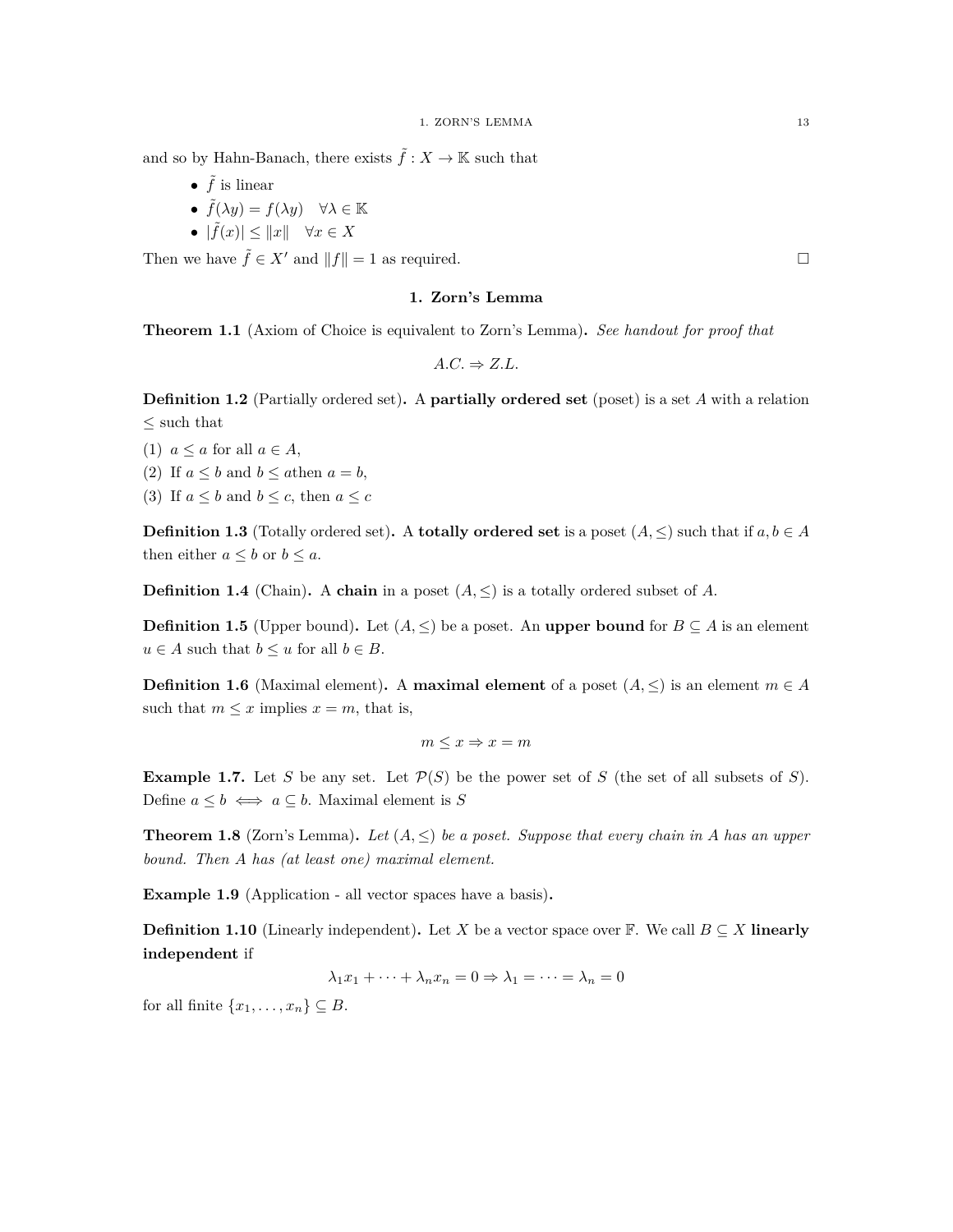**Definition 1.11** (Span). We say  $B \subseteq X$  **spans** *X* if each  $x \in X$  can be written as

$$
x = \lambda_1 x_1 + \dots + \lambda_n x_n
$$

for some  $\lambda_1, \ldots, \lambda_n \in \mathbb{F}$  and  $\{x_1, \ldots, x_n\} \subseteq B$ .

**Definition 1.12** (Hamel basis)**.** A Hamel basis is a linearly independent spanning set. Equivalently,  $B \subseteq X$  is a Hamel basis if and only if each  $x \in X$  can be written in exactly one way as a finite linear combination of elements of *B*.

**Theorem 1.13.** *Every vector space has a Hamel basis*

PROOF. Let  $L = \{\text{linearly independent subsets}\},\$  with subset ordering. Let C be a chain in L. Let  $u = \bigcup_{a \in C} a$ . Then

 $(1)$   $u \in L$ ,

(2) *u* is an upper bound for *C*.

So Zorn's Lemma says that *L* has a maximal element **b**.

Then **b** is a Hamel basis.

- **b** is linearly independent.
- If Span(**b**)  $\neq$  *X*, there exists *X*  $\in$  *X* $\operatorname{Span}(\mathbf{b})$ , and  $\mathbf{b}' = \mathbf{b} \cup \{x\} \in L$  is linearly independent, contradicting maximality of **b**.

**Remark.** If  $X$ ,  $\|\cdot\|$  is Banach, every Hamel basis is uncountable.

**Theorem 1.14** (Hahn-Banach theorem over  $\mathbb{R}$ ). Let X be a real linear space and let  $p(x)$  be a *seminorm on X. Let M be a real linear subspace of X and f*<sup>0</sup> *a real-valued linear functional defined on M. Let*  $f_0$  *satisfy*  $f_0(x) \leq p(x)$  *on M. Then there exists a real valued linear functional F defined on X such that*

- (*i*) *F* is an extension of  $f_0$ , that is,  $F(x) = f_0(x)$  for all  $x \in M$ , and
- $f(ii)$   $F(x) \leq p(x)$  *on X*.

PROOF. We first show that  $f_0$  can be extended if *M* has codimension one. Let  $x_0 \in X \setminus M$  and assume that span $(M \cup \{x_0\}) = X$ . As  $x_0 \notin M$  be can write  $x \in X$  uniquely in the form

$$
x = m + \alpha x_0
$$

for  $\alpha \in \mathbb{R}$ . Then for every  $c \in \mathbb{R}$ , the map  $f_c \in \text{Hom}(X,\mathbb{R})$  given by  $f_c(m + \alpha x) = f_0(m) + \alpha \alpha$  is well defined, and  $f_c(m) = f_0(m)$  for all  $m \in M$ . We now show that we can choose  $c \in \mathbb{R}$  such that  $f_c(x) \leq p(x)$  for all  $x \in X$ . Equivalently, we must show

$$
f_0(m) + c\alpha \le p(m + \alpha x_0)
$$

 $\Box$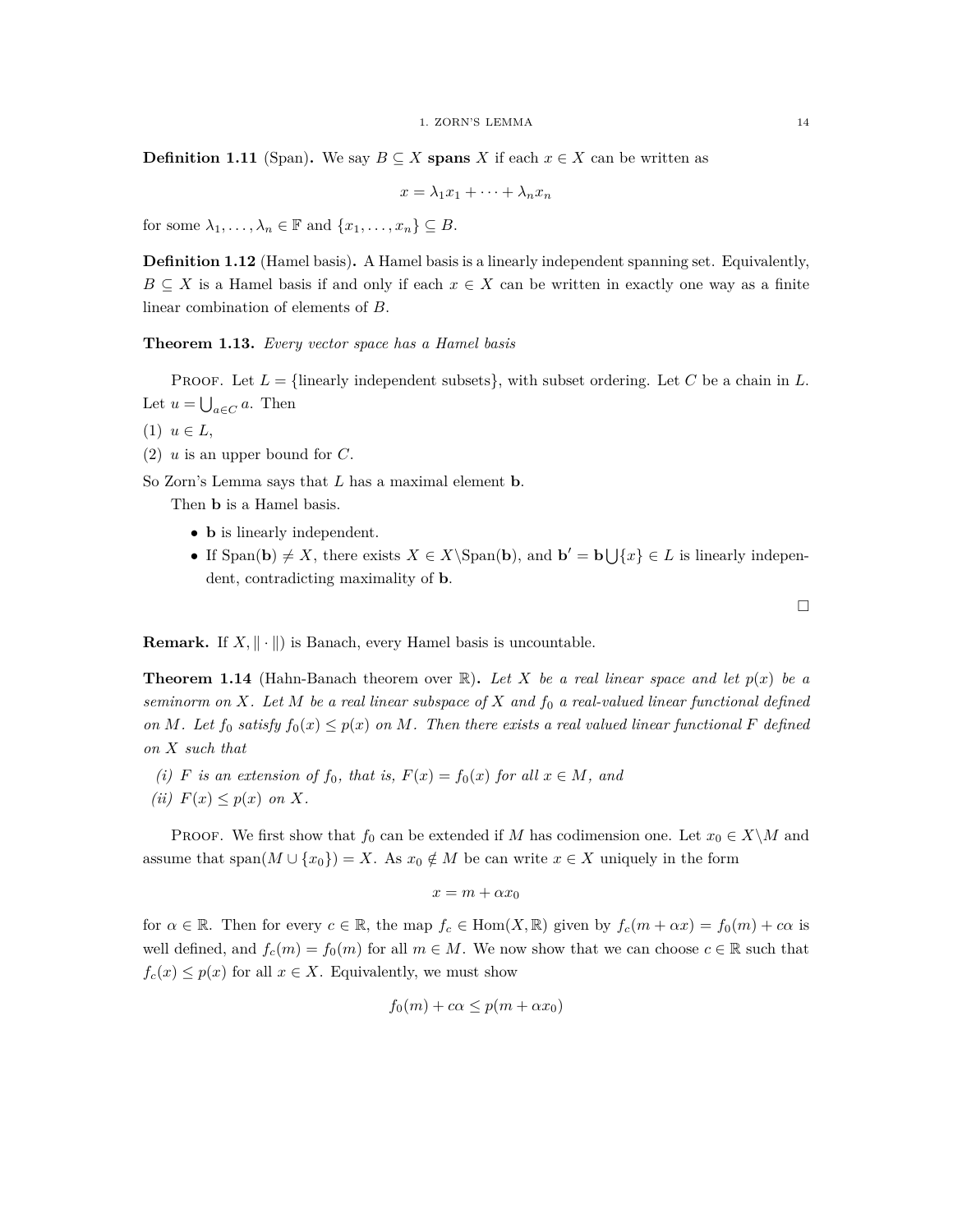for all  $m \in M$  and  $\alpha \in \mathbb{R}$ . By positive homogeneity of p and linearity of f we have

$$
f_0(m/\alpha) + c \le p(x_0 + m/\alpha) \quad \alpha > 0
$$
  

$$
f_0(-m/\alpha) - c \le p(-x_0 - m/\alpha) \quad \alpha < 0
$$

Hence we need to choose *c* such that

$$
c \le p(x_0 + m) - f_0(m)
$$
  

$$
c \ge -p(-x_0 + m) + f_0(m).
$$

This is possible if

$$
-p(-x_0+m_1)+f_0(m_1) \le p(x_0+m_2)-f_0(m_2)
$$

for all  $m_1, m_2 \in M$ . By subadditivity of *p* we can verify this condition since

$$
f_0(m_1 + m_2) \le p(m_1 m_2) = p(m_1 - x_0 + m_2 - x_0) \le p(m_1 - x_0) + p(m_2 + x_0)
$$

for all  $m_1, m_2 \in M$ . Hence *c* can be chosen as required.

Hence  $D(F) = X$ , and the theorem is proven.

**Theorem 1.15** (Hahn-Banach over C)**.** *Suppose that c is a seminorm on a complex vector space* X and let M sub a subspace of X. If  $f_0 \in Hom(M, \mathbb{C})$  is such that  $|f_0(x)| \leq p(x)$  for all  $x \in M$ , then there exists an extension  $f \in Hom(X, \mathbb{C})$  such that  $f|_M = f_0$  and  $|f(x)| \leq p(x)$  for all  $x \in X$ .

PROOF. Split  $f_0$  into real and imaginary parts

$$
f_0(x) = g_0(x) + ih_0(x).
$$

By linearity of  $f_0$  we have

$$
0 = i f_0(x) - f_0(ix) = i g_0(x) - h_0(x) - g_0(ix) - i h_0(ix)
$$
  
= -(g\_0(ix) + h\_0(x)) + i(g\_0(x) - h\_0(ix))

and so  $h_0(x) = -g_0(ix)$ . Therefore,

$$
f_0(x) = g_0(x) - ig_0(ix)
$$

for all  $x \in M$ . We now consider X as a vector space over  $\mathbb{R}$ ,  $X_{\mathbb{R}}$ . Now considering  $M_{\mathbb{R}}$  as a subspace of  $X_{\mathbb{R}}$ . GSince  $g_0 \in \text{Hom}(M_{\mathbb{R}}, \mathbb{R})$  and  $g_0(x) \leq |f_0(x)| \leq p(x)$  and so by the real Hahn-Banach, there exists  $g \in \text{Hom}(X_{\mathbb{R}}, \mathbb{R})$  such that  $g|_{M_{\mathbb{R}}} = g_0$  and  $g(x) \leq p(x)$  for all  $x \in X_{\mathbb{R}}$ . Now set  $F(x) = g(x) - ig(ix)$  for all  $x \in X_{\mathbb{R}}$ . Then by showing  $f(ix) = if(x)$ , we have that *f* is linear.

We now show  $|f(x)| \leq p(x)$ . For a fixed  $x \in X$  choose  $\lambda \in \mathbb{C}$  such that  $\lambda f(x) = |f(x)|$ . Then since  $|f(x)| \in \mathbb{R}$  and by definition of *f*, we have

$$
|f(x)| = \lambda f(x)| = f(\lambda x) = g(\lambda x) \le p(\lambda x) = |\lambda p(x) = p(x)|
$$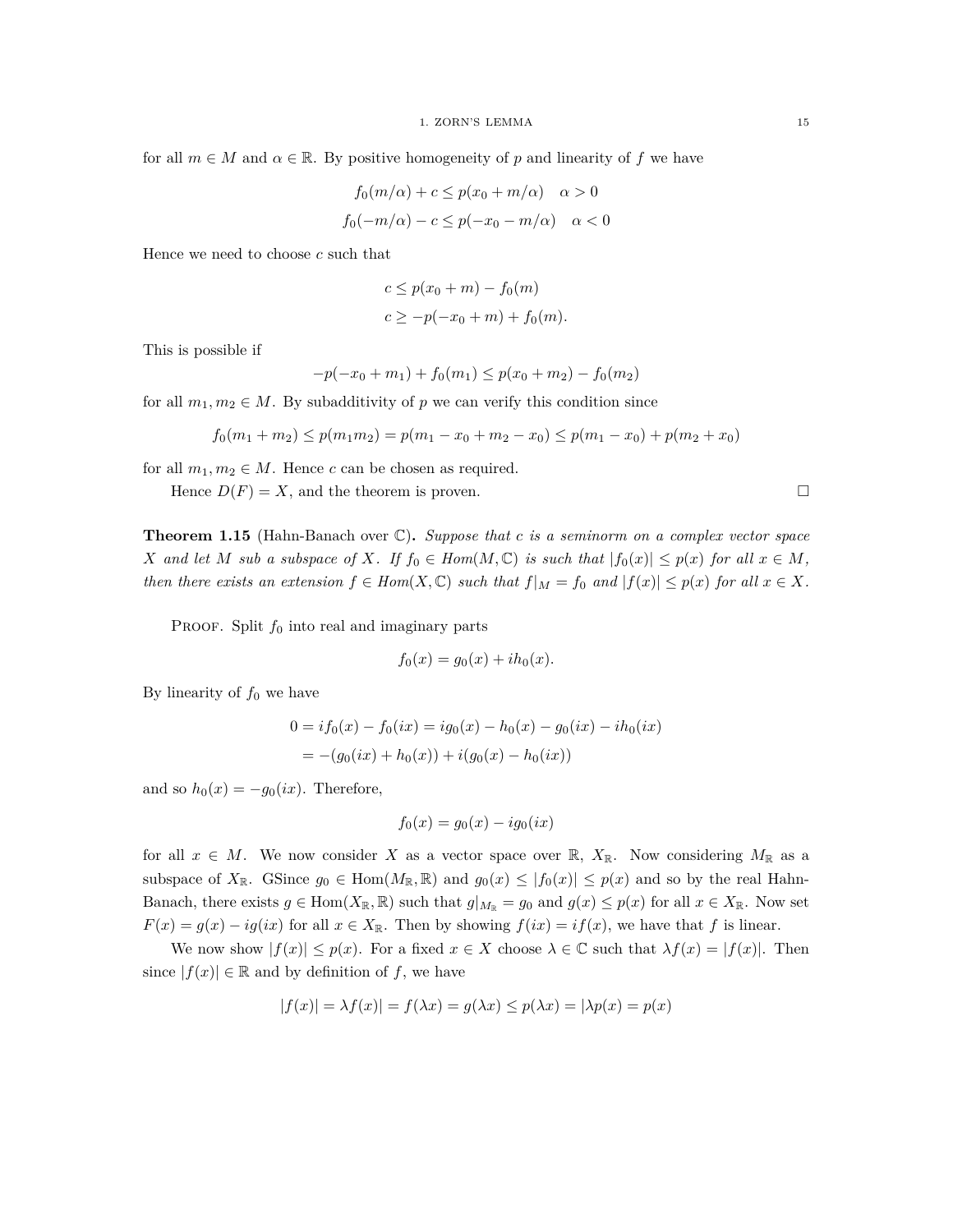as required.

 $\Box$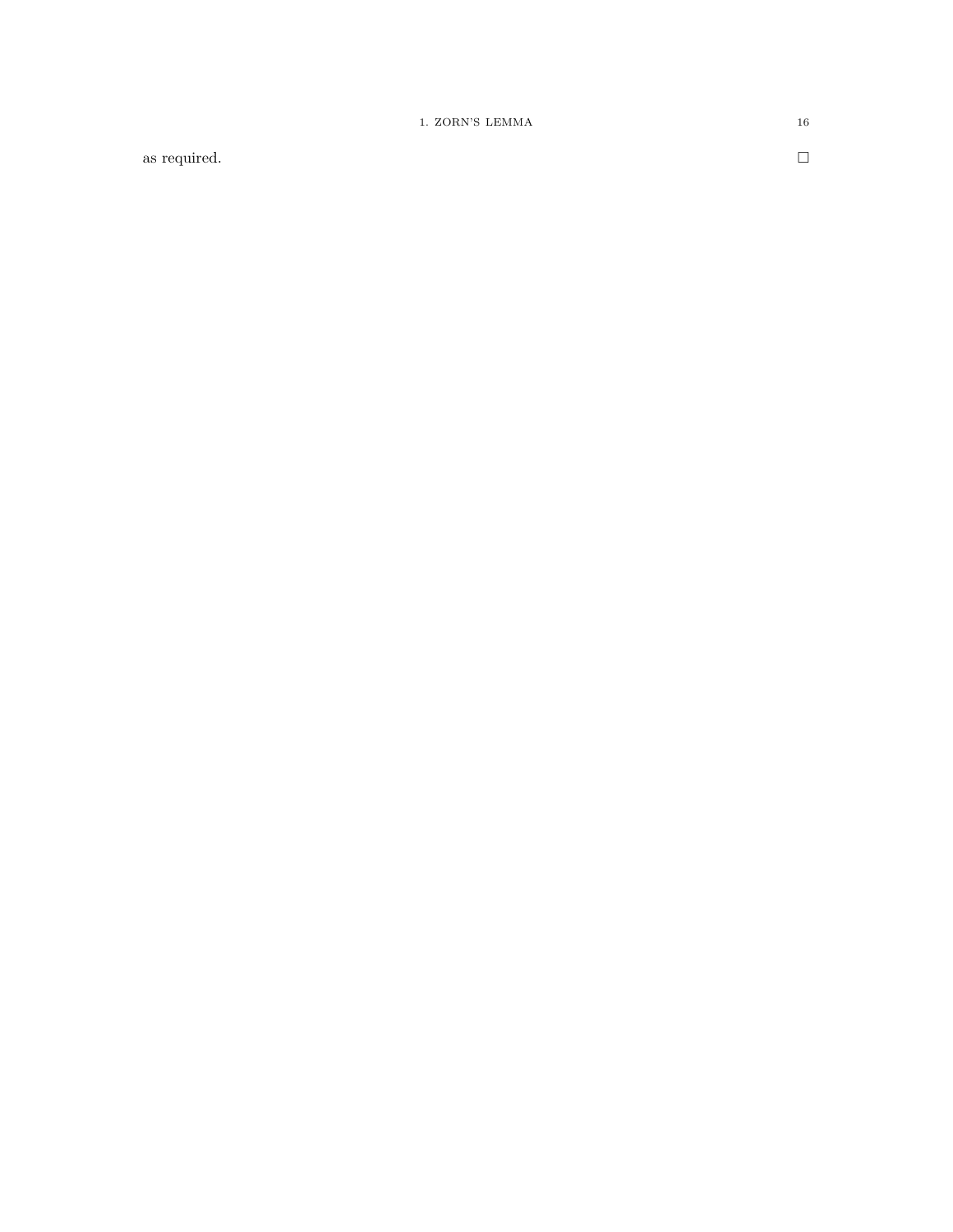#### CHAPTER 3

# <span id="page-16-0"></span>**An Introduction to Hilbert Spaces**

#### **1. Hilbert Spaces**

<span id="page-16-1"></span>**Definition 1.1** (Inner product)**.** Let *X* be a vector space over K. An **inner product** is a function

 $\langle \cdot, \cdot \rangle : X \times X \to \mathbb{K}$ 

such that

(1)  $\langle x + y, z \rangle = \langle x, z \rangle + \langle y, z \rangle$ (2)  $\langle \alpha x, z \rangle = \alpha \langle x, z \rangle$ (3)  $\langle x, y \rangle = \overline{\langle y, x \rangle}$ (4)  $\langle x, x \rangle \ge 0$  with equality if and only if  $x = 0$ 

We then have

$$
\langle x, y+z\rangle = \langle x, y\rangle + \langle x, z\rangle
$$

and

$$
\langle x, \alpha z \rangle = \overline{\alpha} \langle x, z \rangle
$$

**Definition 1.2** (Inner product space). Let  $(X, \langle \cdot, \cdot \rangle)$  be an **inner product space**. Defining  $||x|| = \sqrt{\langle x, x \rangle}$  turns X into a normed vector space. To prove the triangle inequality, we use the Cauchy-Swartz theorem.

**Theorem 1.3** (Cauchy-Schwarz). In an inner product space  $(X, \langle \cdot, \cdot \rangle)$ , we have

$$
|\langle x, y \rangle| \le ||x|| ||y|| \quad \forall x, y \in X
$$

PROOF.

$$
0 \le \langle x - \lambda y, x - \lambda y \rangle
$$
  
=  $\langle x, x \rangle - \langle x, \lambda y \rangle - \langle \lambda y, x \rangle + \langle \lambda y, \lambda y \rangle$   
=  $||x||^2 - \overline{\lambda} \langle x, y \rangle - \lambda \langle y, x \rangle + |\lambda|^2 ||y||^2$   
=  $||x||^2 - 2\text{Re}(\lambda \langle y, x \rangle) + |\lambda|^2 ||y||^2$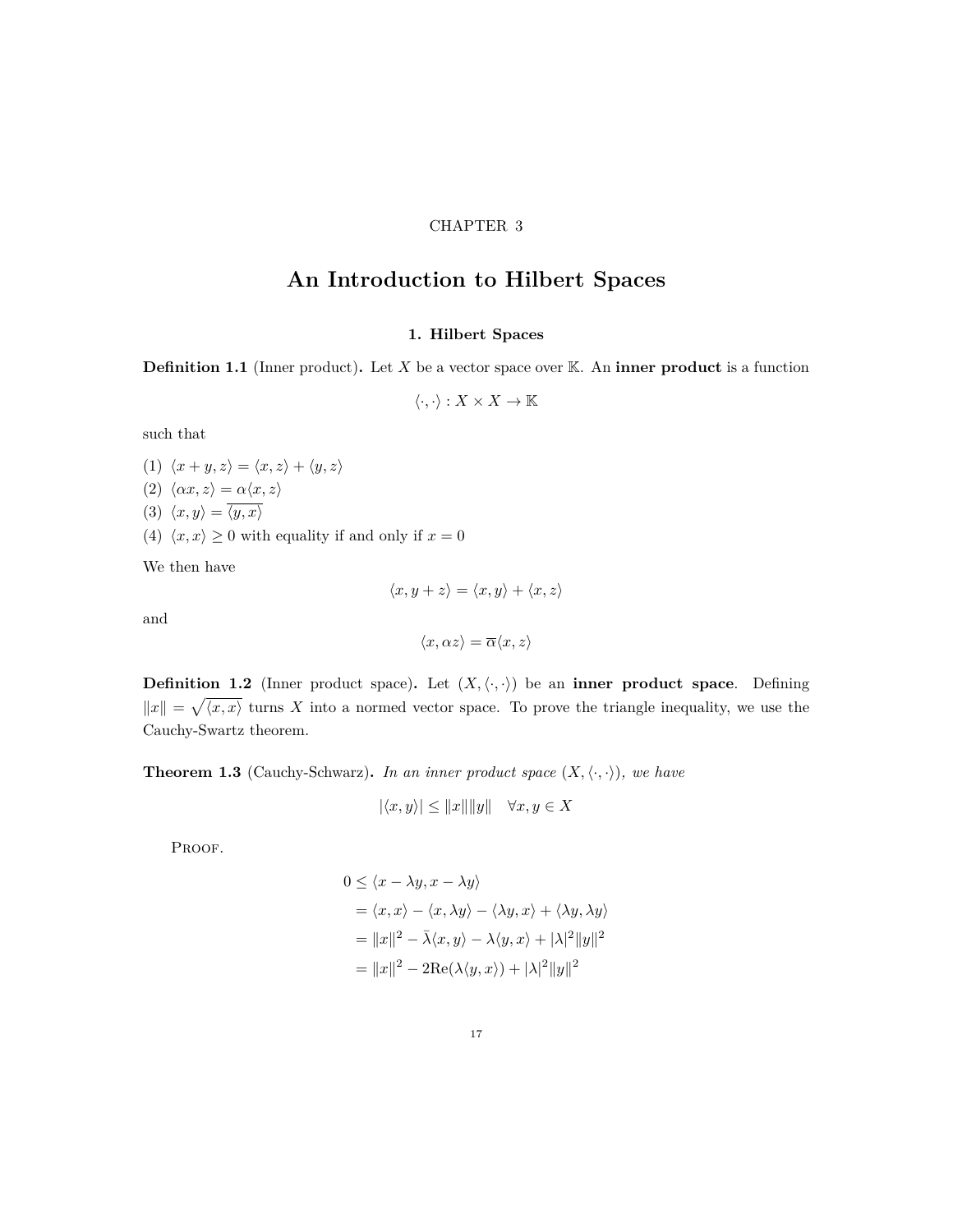Set  $\lambda = \frac{\langle x, y \rangle}{\|y\|^2}$ . Then

$$
0 \le ||x||^2 - 2\text{Re}\left(\frac{|\langle x, y \rangle|^2}{||y||^2}\right) + \frac{|\langle x, y \rangle|^2}{||y||^2}
$$

$$
= ||x||^2 - \frac{|\langle x, y \rangle|^2}{||y||^2}
$$

as required.  $\square$ 

**Corollary.**

 $||x + y|| \leq ||x|| + ||y||$ 

**Definition 1.4** (Hilbert space). If  $(X, \langle \cdot, \cdot \rangle)$  is complete with respect to  $\|\cdot\|$  then it is called a **Hilbert space.**

**Example 1.5.** (a)  $\ell^2$ , where  $\langle x, y \rangle = \sum_{i=1}^{\infty} x_i \overline{y_i}$ . Cauchy-Schwarz then says

$$
|\sum_{i=1}^{\infty} x_i \overline{y_i}| \le \sqrt{\sum_{i=1}^{\infty} |x_i|^2} \sqrt{\sum_{i=1}^{\infty} |y_i|^2}
$$

(b)  $L^2([a, b]),$  where  $\langle f, g \rangle = \int_a^b f(x) \overline{g(x)} dx$ . Cauchy-Swartz then says

*|* ∫ *<sup>b</sup> a*  $f(x)g(x) dx \leq$  .....

**Definition 1.6** (Orthogonality). Let  $(X, \langle \cdot, \cdot \rangle)$  be inner product spaces. Then  $x, y \in X$  are orthogonal if  $\langle x, y \rangle = 0$  where  $x, y \neq 0$ .

**Theorem 1.7.** Let  $x_i, \ldots, x_n$  be pairwise orthogonal elements in  $(X, \langle \cdot, \cdot \rangle)$ . Then

$$
\|\sum_{i=1}^{n} x_i\|^2 = \sum_{i=1}^{n} \|x_i\|^2
$$

**Theorem 1.8** (Parallelogram identity). In  $(X, \langle \cdot, \cdot \rangle)$  we have

$$
||x + y||2 + ||x - y||2 = 2(||x||2 + ||y||2)
$$
 (\*)

*for all*  $x, y \in X$ *.* 

**Remark.** If  $(X, \|\cdot\|)$  is a normed vector space which satisfies parallelogram identity then X is an inner product space with inner products defined by the polarisation equation

$$
\langle x, y \rangle = \begin{cases} \frac{1}{4} (||x + y||^2 - ||x - y||^2) & \mathbb{K} = \mathbb{R} \\ \frac{1}{4} (||x + y||^2 - ||x - y||^2 + i||x + iy||^2 - i||x - iy||^2) & \mathbb{K} = \mathbb{C} \end{cases}
$$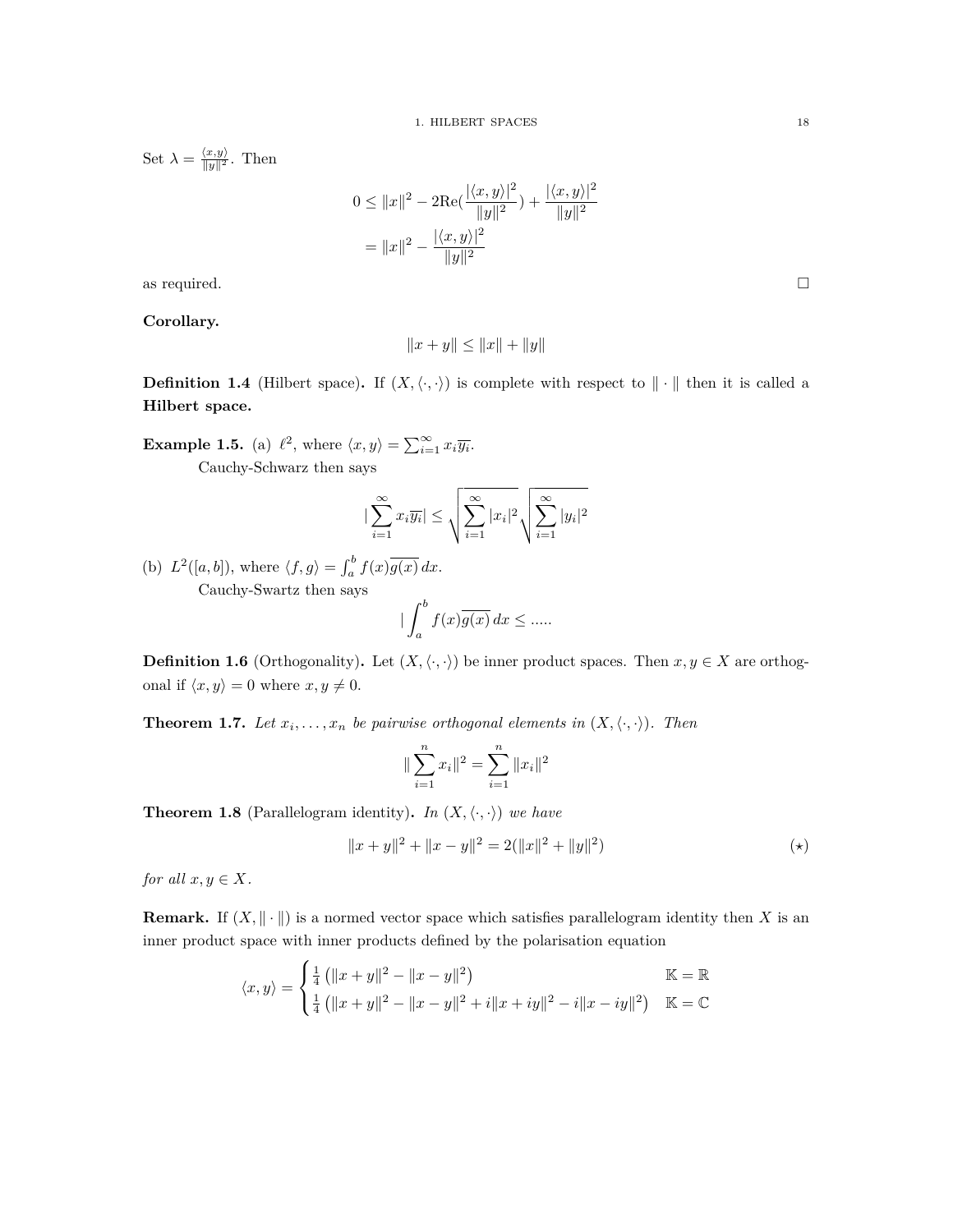#### 2. PROJECTIONS 19

#### **2. Projections**

<span id="page-18-0"></span>**Definition 2.1** (Projection). Let *X* be a vector space over K. A subset *M* of *X* is convex if for any  $x, y \in M$ , then

$$
tx + (1 - t)y \in M \quad \forall t \in [0, 1]
$$

**Theorem 2.2** (Projection). Let  $(H, \langle \cdot, \cdot, \cdot \rangle)$  be a Hilbert space. Let  $M \subseteq \mathcal{H}$  be closed and convex. *Let*  $x \in \mathcal{H}$ *. Then there exists a unique point*  $m_x \in M$  *which is closest to x, i.e.* 

$$
||x - m_x|| = \inf_{m \in M} ||x - m|| = d
$$

PROOF. For each  $k \geq 1$  choose  $m_k \in M$  such that

$$
d^2 \le ||x - m_k||^2 \le d^2 + \frac{1}{k}
$$

Each  $m_k$  exists as  $d$  is defined as the infimum over all  $m$ .

Then

$$
||m_k - m_l||^2 = ||(m_k - x) - (m_k - x)||^2
$$
  
= 2||m\_k - x||^2 + 2||m\_l - x||^2 - ||m\_k + m\_l - 2x||^2  

$$
\leq 2d^2 + \frac{2}{l} + 2d^2 + \frac{2}{k} - 4||\frac{m_k + m_l}{2} - x||^2
$$

and as  $m_k/2 + m_l/2 \in M$ , we have  $\left|\frac{m_k + m_l}{2} - x\right|^2 \ge d^2$ . Then

$$
||m_k - m_l||^2 \le 2(\frac{1}{k} + \frac{1}{l})
$$

Thus  $(m_k)$  is Cauchy. So  $m_k \to m_x \in M$  as  $\mathcal H$  is complete and  $M$  is closed. We then have

$$
||x - m_x|| = d
$$

and so now we show that  $m_x$  is unique.

Suppose that there exists  $m'_x \in M$  with  $||x - m'_x|| = d$ . Then by the above inequality, we have

$$
||m_x - m'_x||^2 = 2||m_x - x||^2 + 2||m'_x - x||^2 - 4||\frac{m_x - m'_x}{2} - x||^2 \le 0
$$
 from above.

**Definition 2.3** (Projection operator). Let  $(H, \langle \cdot, \cdot, \rangle)$  be a Hilbert space. Let  $M \subseteq \mathcal{H}$  be closed and convex. Define

$$
P_M:\mathcal{H}\to\mathcal{H}
$$

by  $P_M(x) = m_x$  from above. This is the projection of  $H$  onto  $M$ .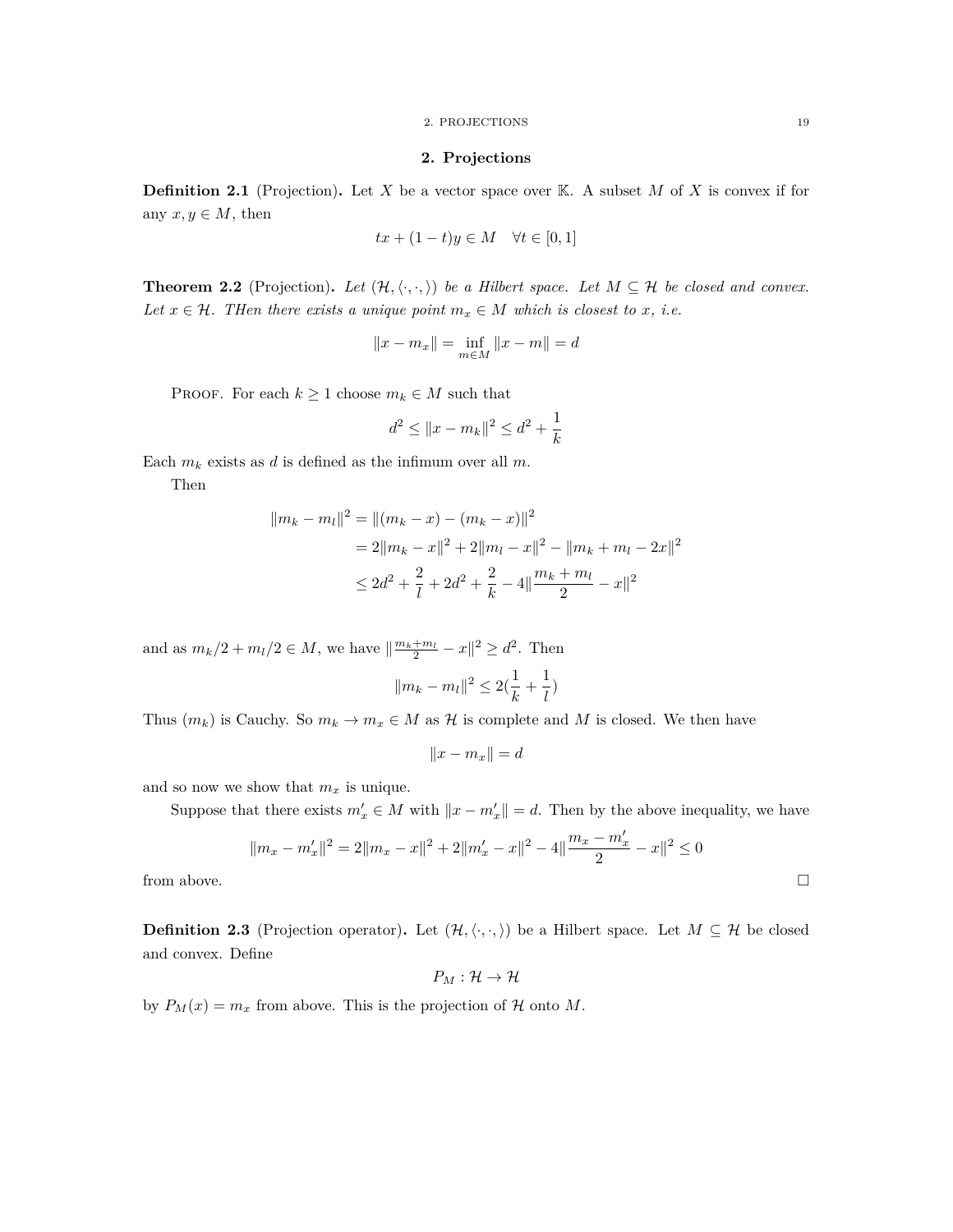**Definition 2.4** (Orthogonal decomposition). If  $S \subseteq H$ , let

$$
S^{\perp} = \{ x \in \mathcal{H} \, | \langle x, y \rangle = 0 \quad \forall y \in S.
$$

We call  $S^{\perp}$  the orthogonal component.

**Theorem 2.5** (From previous lecture). If  $M \subseteq H$ , then the projection of H onto M is

$$
P_m: \mathcal{H} \to \mathcal{H}
$$

$$
x \mapsto m_x
$$

*where*  $m_x \in M$  *is the unique element with*  $||x - m_x|| = \inf_{m \in M} ||x - m||$ *.* 

**Lemma 2.6.** *Let*  $M ⊆ H$  *be closed subspace. Then*  $x - P_M x ∈ M^{\perp}$  *for all*  $x ∈ H$ *.* 

PROOF. Let  $m \in M$ . We need to show  $\langle x - P_M x, m \rangle = 0$ . This is clear if  $m = 0$ . Without loss of generality, assuming  $m \neq 0$ , we can assume  $||m|| = 1$ . Then write

$$
x - P_M x = x - (P_M x + \langle x - P_M x, m \rangle m) + \langle x - P_M x, m \rangle m.
$$

Let the bracketed term be  $m'$ . Then  $x - m' \perp \langle x - P_M x, m \rangle m$  because

$$
\langle x - m', \langle x - P_M x, m \rangle m \rangle = \overline{\langle x - P_M x, m \rangle} \langle x - m', m \rangle
$$
  
=  $C \langle x - P_M x - \langle x - P_M x, m \rangle m, m \rangle$   
=  $C(\langle x - P_M x, m \rangle - \langle x - P_M x, m \rangle ||m||)$   
= 0.

So  $||x - P_Mx||^2 = ||x - m'||^2 + |\langle x - P_Mx, m \rangle|^2$ . So  $||x - P_Mx||^2 \ge ||x - P_Mx||^2 + |\langle x - P_Mx, m \rangle|^2$ by definition of  $P_Mx$ . Thus,

$$
\langle x - P_M x, m \rangle = 0
$$

and thus  $x - P_M x \in M^{\perp}$ .

**Theorem 2.7.** The following theorem is the key fundamental result. Let  $(\mathcal{H}, \langle \cdot, \cdot, \rangle)$  be a Hilbert *space. Let M be a closed subspace of H. Then*

$$
\mathcal{H}=M\oplus M^{\perp}.
$$

*That is, each*  $x \in \mathcal{H}$  *can be written in exactly one way as*  $x = m + m^{\perp}$  *with*  $m \in M$ ,  $m^{\perp} \in M^{\perp}$ *.* 

PROOF. **Existence** - Let  $x = P_m x + (x - P_M x)$ . **Uniqueness** - Let  $x = x_1 + x_1^{\perp}$ ,  $x = x_2 + x_2^{\perp}$  with  $x_1, x_2 \in M$ ,  $x_1^{\perp}$ ,  $x_2^{\perp} \in M^{\perp}$ . Then

$$
x_1 - x_2 = x_2^\perp - x_1^\perp \in M^\perp
$$

Then

$$
\langle x_1 - x_2, x_1 - x_n \rangle = 0 \Rightarrow x_1 = x_2.
$$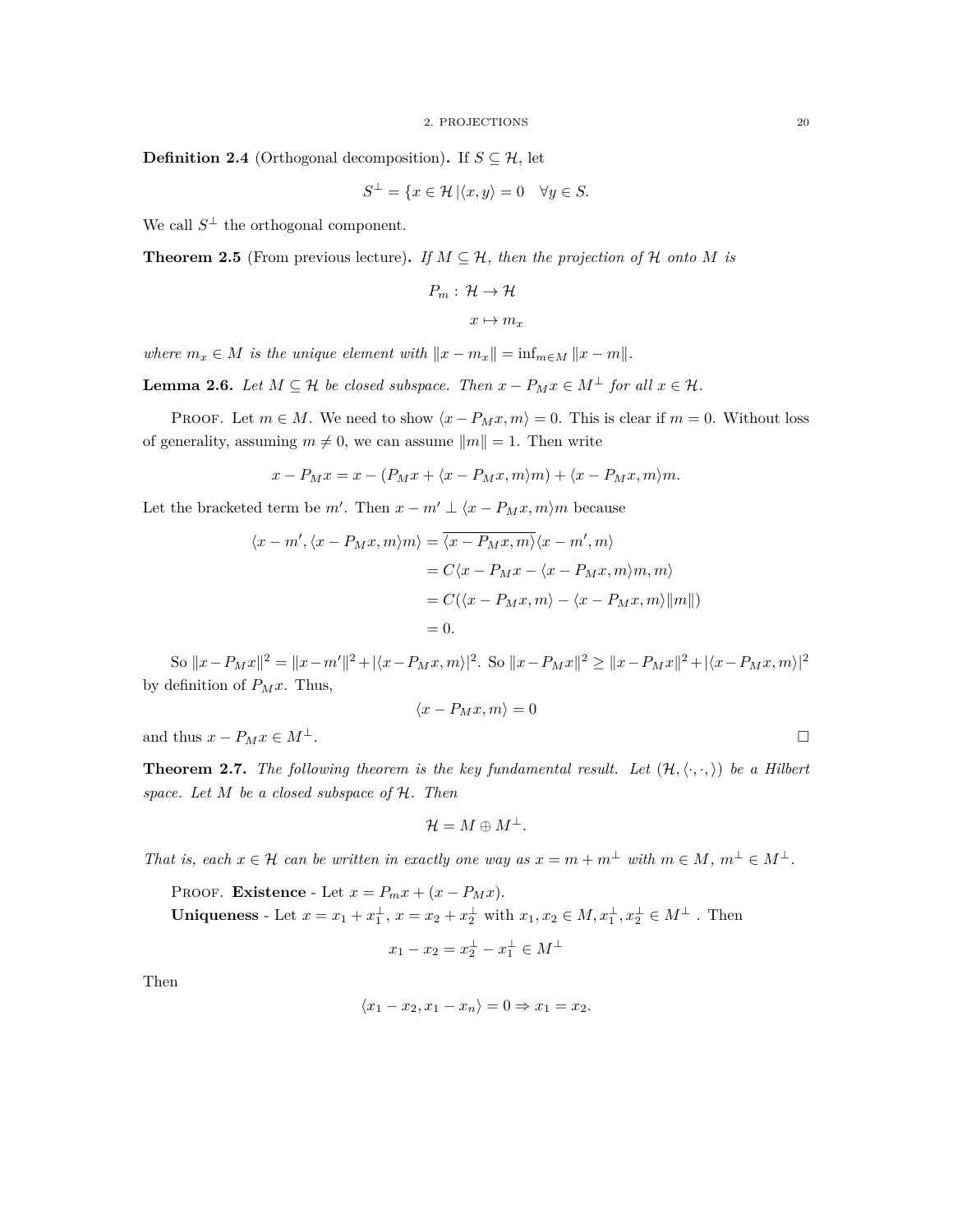Thus  $x_1^{\perp} = x_2^{\perp}$ .

**Corollary.** Let  $M \subseteq \mathcal{H}$  be a closed subspace. Then we have

 $(a)$   $P_M \in \mathcal{L}(\mathcal{H}, \mathcal{H})$ . *(b)*  $||P_M|| \leq 1$ *.*  $(c)$   $ImP_m = M$ , KER  $P_M = M^{\perp}$ . (*d*)  $P_M^2 = P_M$ .  $(e)$   $P_{M^{\perp}} = I - P_M$ .

PROOF. (c), (d), (e) exercises.

(a). Let  $x, y \in H$ . Write  $x = x_1 + x_1^{\perp}$  and  $y = y_1 + y_1^{\perp}$  with  $x_1, y_1 \in M$  and  $x_1^{\perp}, y_1^{\perp} \in M^{\perp}$ . Then

$$
x = y = (x_1 + y_1) + (x_1^{\perp} + y_1^{\perp})
$$

and so

$$
P_M(x+y) = x_1 + y_1
$$

and similarly  $P_M(\alpha x) = \alpha P_M x$ . We also have

$$
||x||^2 = ||P_M x + (x - P_M x)||^2
$$
  
=  $||P_M x||^2 + ||x - P_M x||^2$   
 $\ge ||P_M x||^2$ 

and so  $||P_M|| \leq 1$ .

If  $y \in \mathcal{H}$  is fixed, then the map

$$
\varphi_y: \mathcal{H} \to \mathbb{K}
$$

$$
x \mapsto \langle x, y \rangle
$$

is in  $H'$ . Linearity is clear, and continuity is proven by Cauchy-Swartz,

$$
|\varphi_y(x)| = |\langle x, y \rangle| \le ||y|| ||x||.
$$

So  $\|\varphi_y\| \le \|y\|$ . Since  $|\varphi_y(y)| = \|y\|^2$ , we then have

$$
\|\varphi_y\| = \|y\|.
$$

**Theorem 2.8** (Riesz Representation Theorem)**.** *Let H be a Hilbert space. The map*

*θ* : *H → H′*  $y \mapsto \varphi_y$ 

*is a conjugate linear bijection, and*  $||\varphi_y|| = ||y||$ .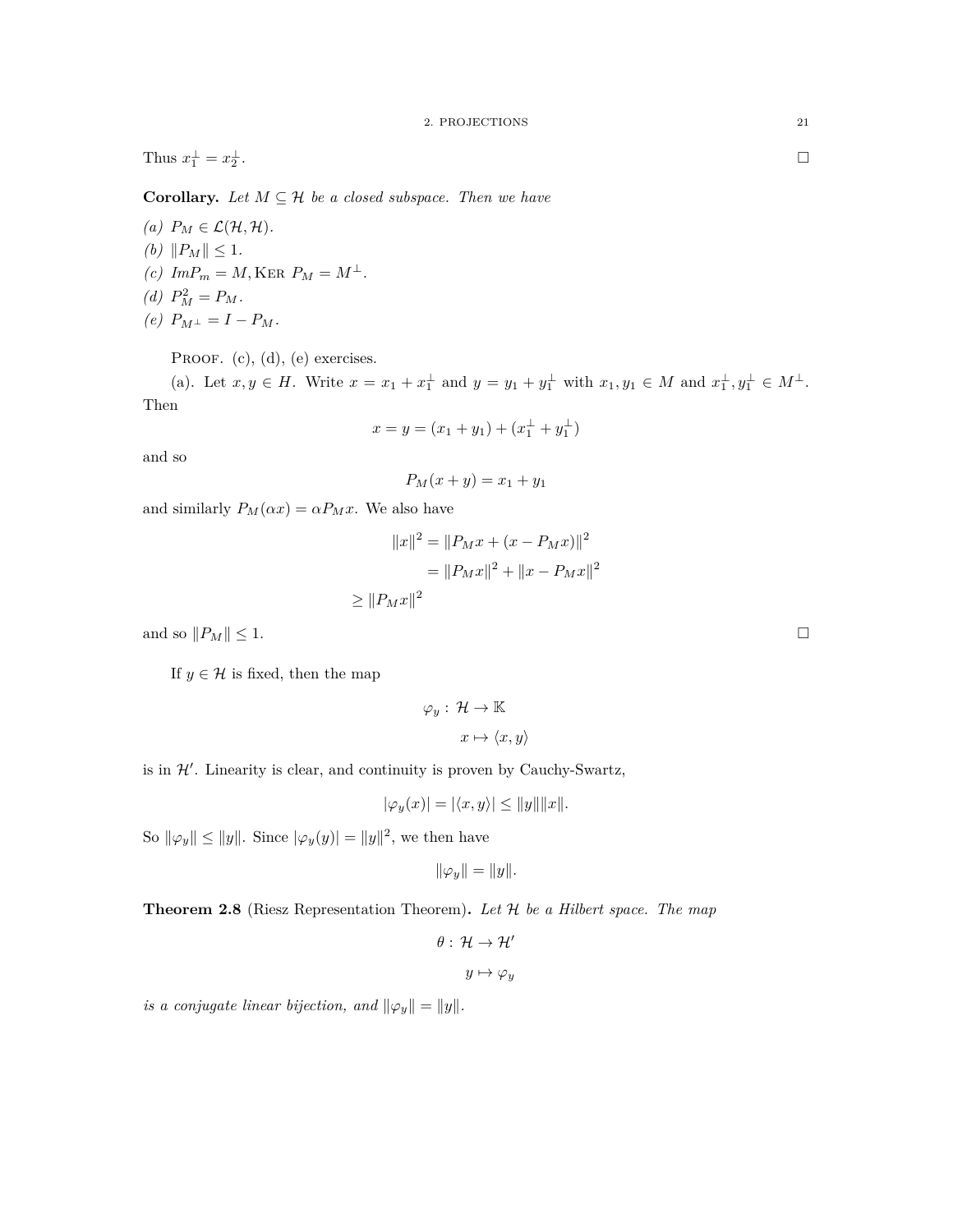PROOF. Conjugate linearity is clear.

**Injectivity**

$$
\varphi_y = \varphi_{y'} \Rightarrow \varphi_y(x) = \varphi_{y'}(x) \quad \forall x
$$

so

$$
\langle x, y = \langle x, y' \rangle = 0 \Rightarrow \langle y - y', y - y' \rangle = 0
$$

and so  $y = y'$ .

**Surjectivity** Let  $\varphi \in H'$ . We now find  $y \in \mathcal{H}$  with  $\varphi = \varphi_y$ . If  $\varphi = 0$ , take  $y = 0$ . Suppose  $\varphi \neq 0$ . Then KER  $\varphi \neq \mathcal{H}$ . But KER  $\varphi$  is a closed subspace of  $\mathcal{H}$ . So

$$
H = (\text{Ker } \varphi) \oplus (\text{Ker } \varphi)^{\perp}.
$$

Hence  $(KER \varphi)^{\perp} \neq \{0\}$ . Pick  $z \in (KER \varphi)^{\perp}, z \neq 0$ . For each  $x \in \mathcal{H}$ , the element

$$
x - \frac{\varphi(x)}{\varphi(z)} z \in \text{Ker } \varphi
$$

Note that  $\varphi(z) \neq 0$  since  $z \notin \text{Ker } \varphi$ . Then

$$
0 = \langle x - \frac{\varphi(x)}{\varphi(z)} z, z \rangle
$$

$$
= \langle x, z - \frac{\varphi(x)}{\varphi(z)} ||z||^2
$$

and so

$$
\varphi(x) = \langle x, \frac{\overline{\varphi(z)}}{\|z\|^2} z \rangle \quad \forall x \in \mathcal{H},
$$

and so letting  $y = \frac{\varphi(z)}{\|z\|^2}z$ , we have  $\varphi = \varphi_y$ .

**Example 2.9.** From Hahn-Banach given  $y \in \mathcal{H}$  there exists  $\varphi \in \mathcal{H}'$  such that

$$
\|\varphi\|=1
$$

and  $\varphi(y) = ||y||$ . We can be very constructive in the Hilbert case, and let

$$
\varphi(x) = \langle x, \frac{y}{\|y\|} \rangle
$$

**Example 2.10.** All continuous linear functionals on  $L^2([a, b])$  are of the form

$$
\varphi(f) = \int_{a}^{b} f(x)\overline{g(x)} dx
$$

for some  $g \in L^2([a, b]).$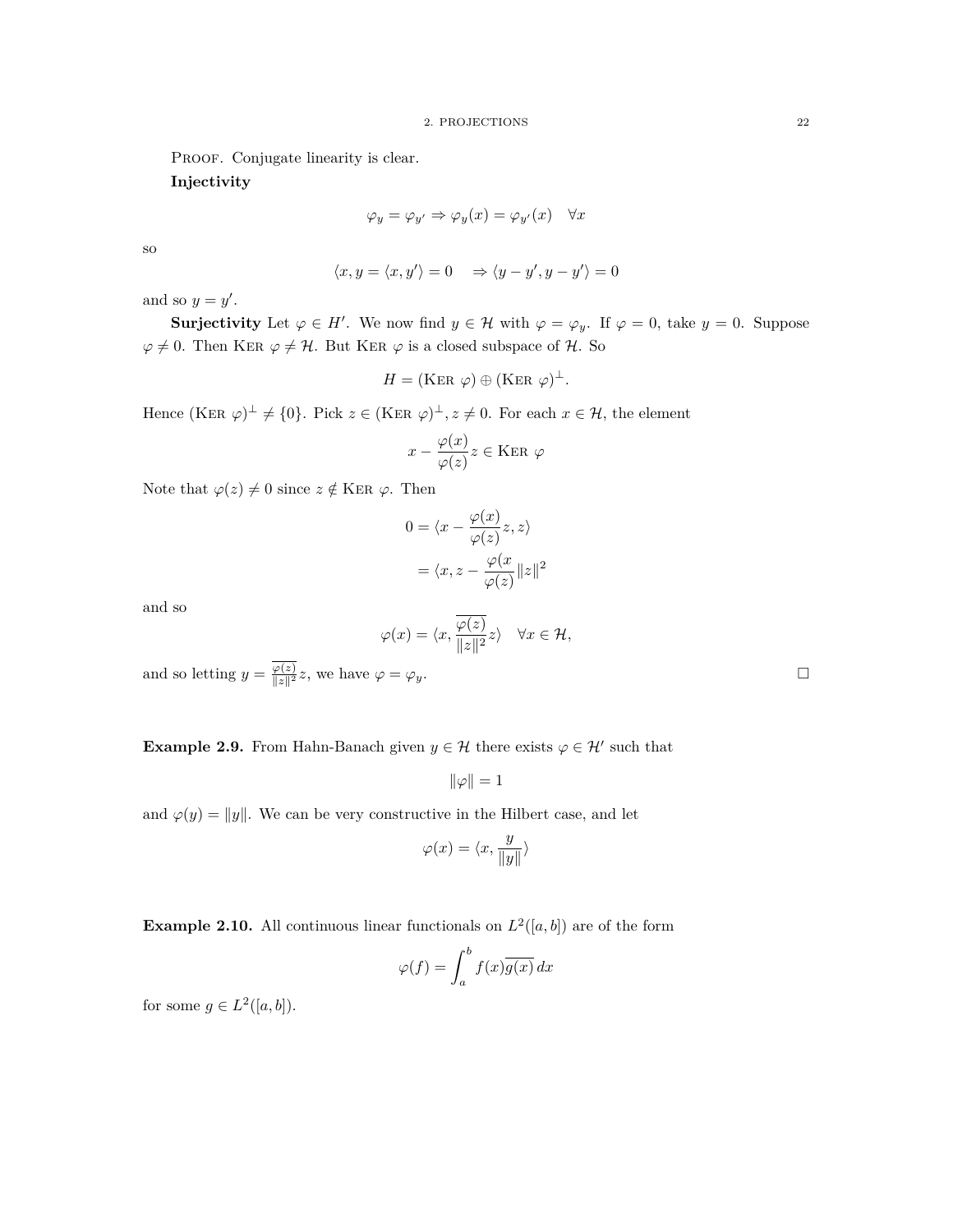**Example 2.11** (Adjoint operators). Let  $\mathcal{H}_1, \mathcal{H}_2$  be Hilbert spaces. Let  $T \in \mathcal{L}(\mathcal{H}_1, \mathcal{H}_2)$ . The **adjoint** of *T* is  $T^* \in \mathcal{L}(\mathcal{H}_2, \mathcal{H}_1)$  given by

$$
\langle Tx, y \rangle_2 = \langle x, T^{\star}y \rangle_1
$$

for all  $x \in \mathcal{H}_1, y \in \mathcal{H}_2$ 

**Exercise 2.12.** Check all of the above.

<span id="page-22-0"></span>**Exercise 2.13.** Prove  $T^* = \overline{T^t}$  where  $T^t$  is the transpose.

#### **3. Orthonormal Systems**

**Definition 3.1** (Orthonormal system). As subset  $S \subseteq \mathcal{H}$  is an **orthonormal system** (orthonormal) if

$$
\langle e, e' \rangle = \delta_{e, e'} \quad \forall e, e' \in S
$$

**Definition 3.2** (Complete orthonormal system or Hilbert basis)**.** An orthonormal system *S* is **complete** or a **Hilbert basis** if

$$
\overline{\text{span }S} = \mathcal{H}
$$

**Remark.** By Gram-Schmidt and Zorn's Lemma, every Hilbert space has a complete orthonormal system.

**Example 3.3.** 2 . Then

$$
S = \{e_i \mid i \ge 1\}
$$

is orthonormal and is complete.

(2)  $L^2_{\mathbb{C}}([0, 2\pi])$ . Then

$$
S = \{ \frac{1}{2\pi} e^{int} \mid n \in \mathbb{Z} \}
$$

is orthonormal and is complete. Completeness follows from Stone-Weierstrass theorem. (3)  $L^2_{\mathbb{R}}([0, 2\pi])$ . Then

$$
S = \{\frac{1}{\sqrt{2\pi}}, \frac{1}{\sqrt{\pi}}\cos nt, \frac{1}{\sqrt{\pi}}\sin nt \, | \, n \ge 1\}
$$

is orthonormal and is complete, again by Stone-Weierstrass.

We want to look at series  $\sum_{e \in S}$  ..., which is tricky if *S* is not countable.

<span id="page-22-1"></span>**Lemma 3.4.** *If*  $\{e_k | k \geq 0\}$  *is orthonormal, then* 

$$
\sum_{k=0}^{\infty} a_l e_k
$$

*converges in H if and only if*

$$
\sum_{k=0}^{\infty} |a_k|^2
$$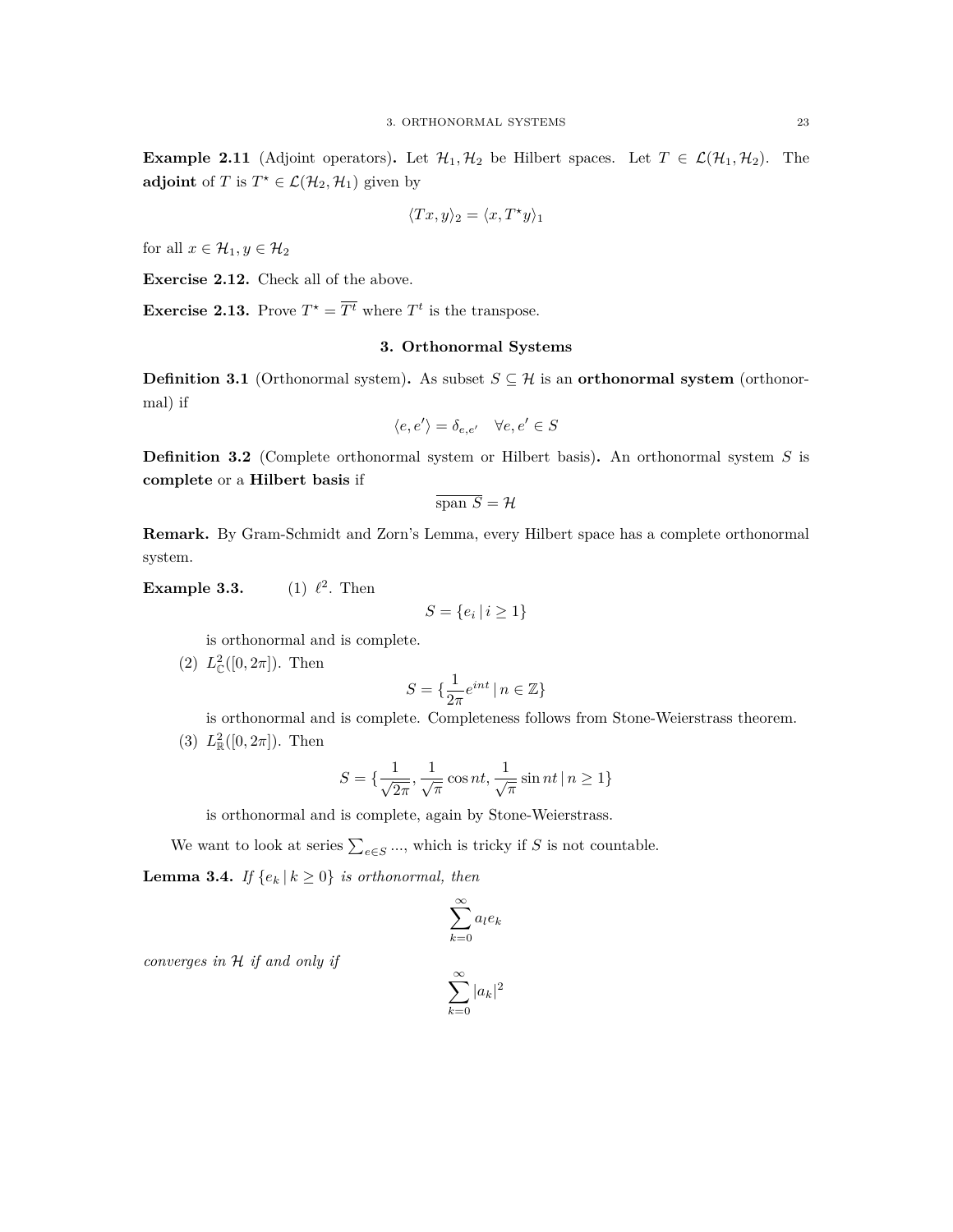*converges in* K*.*

*If either series converges, then*

$$
\left\| \sum_{k=0}^{\infty} a_k e_k \right\|^2 = \sum_{k=0}^{\infty} |a_k|^2
$$

**Note.** If  $x_n \to x, y_n \to y$ , then

$$
\langle x_n, y_n \rangle \to \langle x, y \rangle
$$

PROOF. If  $\sum_{k=0}^{\infty} a_k e_k$  converges to *x*, then

$$
\langle x, x \rangle = \lim_{n \to \infty} \langle \sum_{k=0}^{n} a_k e_k, \sum_{k=0}^{n} a_k e_k \rangle
$$

$$
= \lim_{n \to \infty} \sum_{k=0}^{n} |a_k|^2
$$

Conversely, if  $\sum_{k=0}^{\infty} |a_k|^2$  converges, then writing  $x_n = \sum_{k=0}^n a_k e_k$ , we have

$$
||x_m - x_n||^2 = ||\sum_{k=n+1}^{m} a_k e_k||^2
$$
  
= 
$$
\sum_{k=n+1}^{m} ||a_k e_k||^2
$$
 by Pythagoras  
= 
$$
\sum_{k=n+1}^{m} |a_k|^2 \to 0
$$

and so  $(x_n)$  is Cauchy, and hence converges by completeness of  $H$ .

**Lemma 3.5.** *Let*  $\{e_1, \ldots, e_n\}$  *be orthonormal. Then* 

$$
\sum_{k=1}^{n} |\langle x, e_k \rangle|^2 \le ||x||^2
$$

*for each*  $x \in \mathcal{H}$ *.* 

PROOF. Let  $y = \sum_{k=1}^{n} \langle x, e_k \rangle e_k$ . Let  $z = x - y$ . We claim that  $z \perp y$ . We have

$$
\langle x, y \rangle = \langle x - y, y \rangle
$$
  
=  $\langle x, y \rangle - ||y||^2$   
=  $\sum_{k=1}^{n} \overline{\langle x, e_k \rangle} \langle x, e_k \rangle - \sum_{k=1}^{n} |\langle x, e_k \rangle|^2$   
= 0.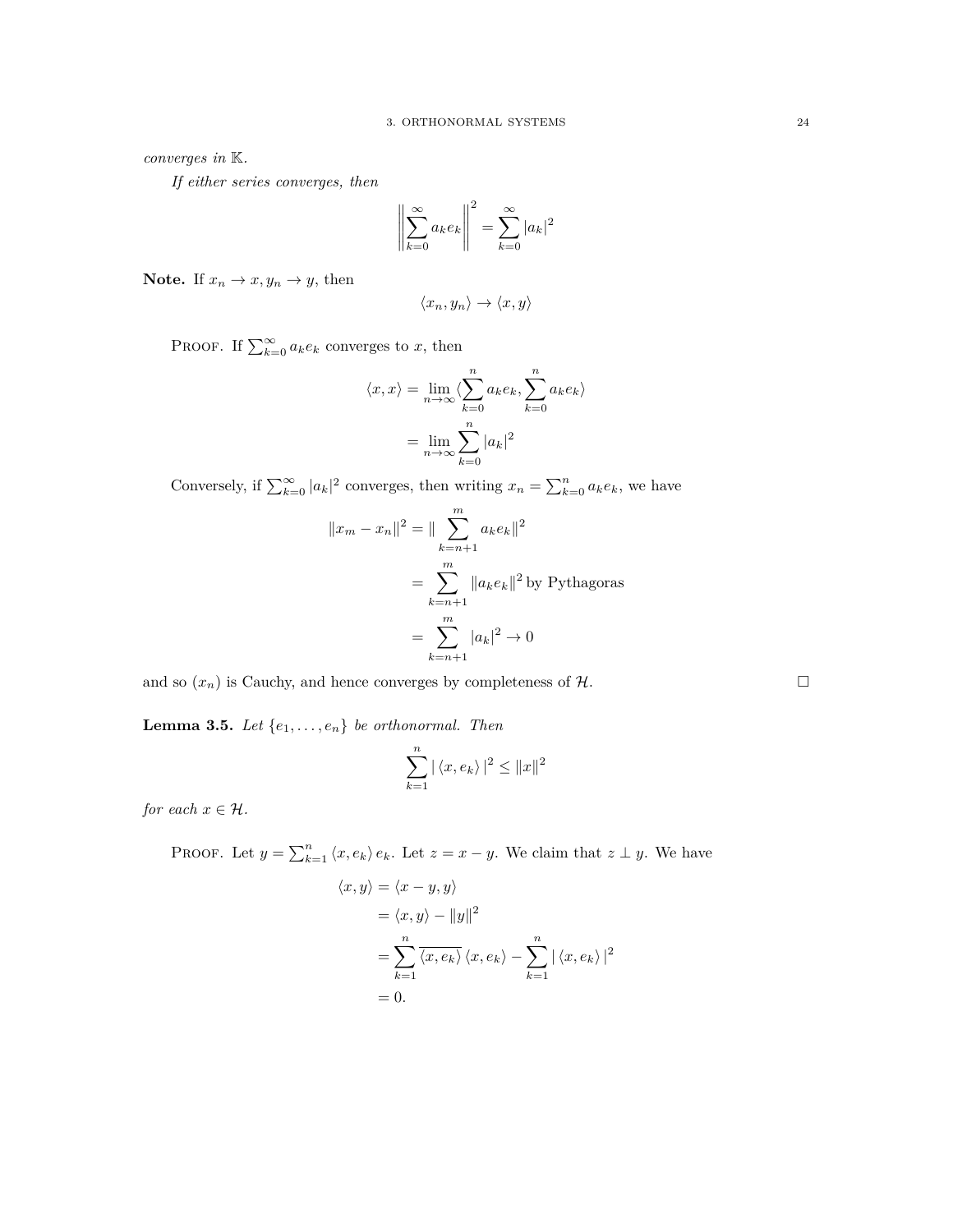So

$$
||x||^2 = ||y + z||^2
$$
  
=  $||y||^2 + ||z||^2$  Pythagoras  
 $\ge ||y||^2 = \sum_{k=1}^n |\langle x, e_k \rangle|^2$ 

We want to write expressions like  $\sum_{e \in S} \langle x, e \rangle e$ .

**Corollary.** *Let*  $x \in \mathcal{H}$  *and*  $S$  *orthonormal. Then* 

$$
\{e \in S \mid \langle x, e \rangle \neq 0\}
$$

*is countable.*

PROOF.

$$
\{e \in S \mid \langle x, e \rangle \neq 0\} = \bigcup_{k \ge 1} \{e \in S \mid |\langle x, e \rangle| > \frac{1}{k}\}
$$

From the lemma,

$$
\#\{e\in S\,|\,|\,\langle x,e\rangle|>\frac{1}{k}\}\leq k^2\|x^2\|
$$

For if this number were greater than  $k^2 ||x||^2$ , then the LHS in Lemma is greater than  $\frac{1}{k^2}k^2 ||x||^2$ .  $\Box$ 

Therefore:

**Corollary** (Bessel's Inequality)**.** *If S is orthonormal, then*

$$
\sum_{e \in S} |\langle x, e \rangle|^2 \le ||x||^2
$$

*for all*  $x \in H$ 

PROOF.  $\sum_{e \in S} |\langle x, e \rangle|^2$  is a sum of countably many positive terms, and so order is not important.  $\Box$ 

We want to write  $\sum_{e \in S} \langle x, e \rangle e$ . This sum is over a countable set, but is the order important? **Theorem 3.6.** *Let S be orthonormal. Let*  $M = \overline{span S}$ *. Then* 

$$
P_M x = \sum_{e \in S} \langle x, e \rangle e
$$

*where the sum can be taken in any order.*

PROOF. Fix  $x \in H$ . Choose an enumeration

$$
\{e_k \, | \, k \ge 0\} = \{e \in S \, | \, \langle x, e \rangle \ne 0\}.
$$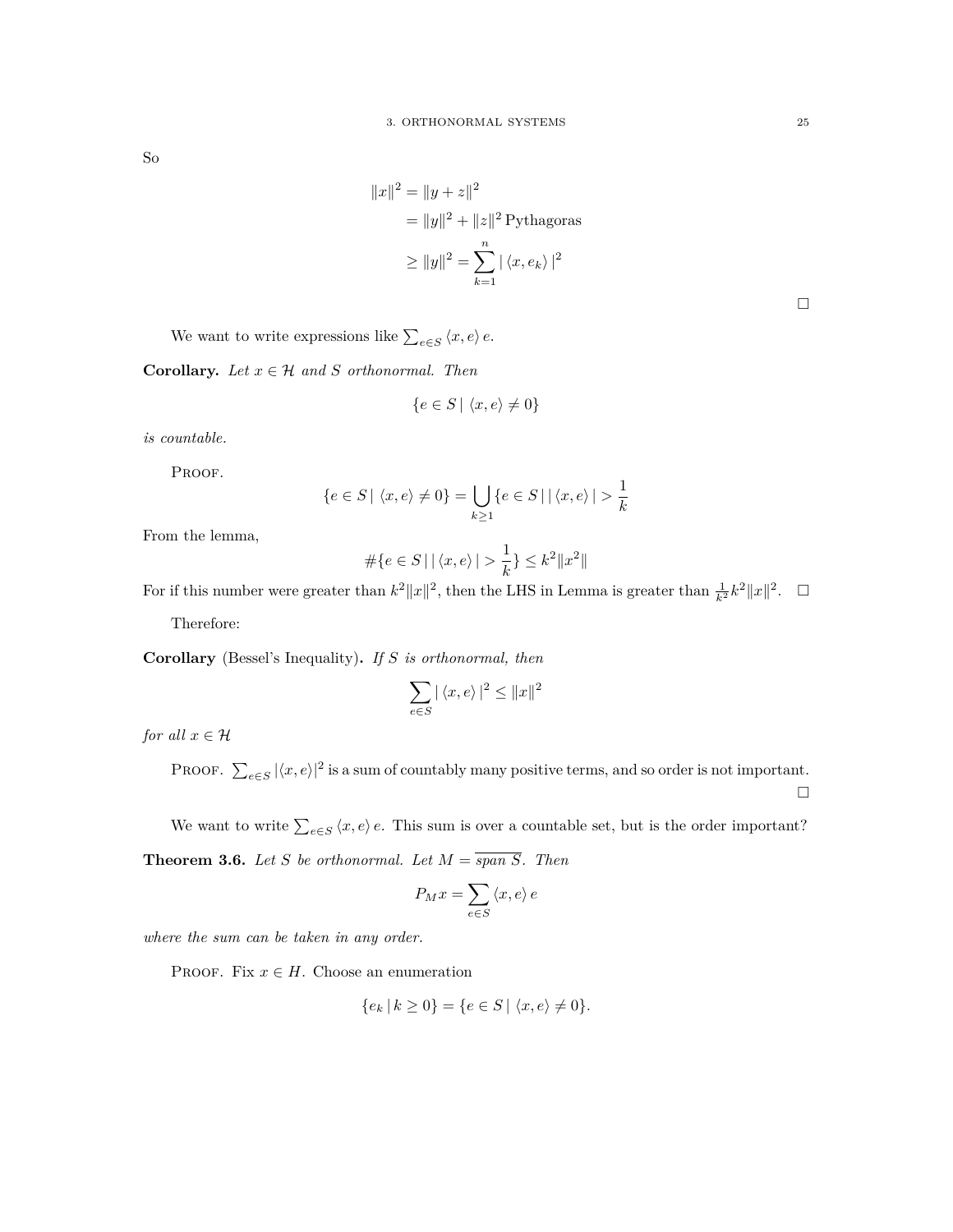By Bessel's inequality, we have

$$
\sum_{k=0}^{\infty} |\langle x, e_k \rangle|^2 \le ||x||^2
$$

and so the LHS converges. By Lemma [3.4,](#page-22-1) we know

$$
y = \sum_{k=0}^{\infty} \langle x, e_k \rangle e_k \in M
$$

converges in *H*.

Write  $x = y + (x - y) = M + M^{\perp}$ . We claim  $(x - y) \in M^{\perp}$ . Then  $P_M x = y$  from characterisation of projection operator. Let  $e \in S$ . Then

$$
\langle x - y, e \rangle = \lim_{n \to \infty} \left\langle x - \sum_{k=0}^{n} \langle x, e_k \rangle e_k, e \right\rangle
$$

$$
= \lim_{n \to \infty} (\langle x, e \rangle - \sum_{k=0}^{n} \langle x, e_k \rangle \langle e_k, e \rangle)
$$

$$
= \langle x, e \rangle - \sum_{k=0}^{\infty} \langle x, e_k \rangle \langle e_k, e \rangle.
$$

If  $e \in \{e' \in S \mid \langle x, e' \rangle \neq 0\}$ , then  $e = e_j$  for some *j*, and so

$$
\langle x-y,e\rangle=\langle x,e_j\rangle-\langle x,e_j\rangle=0
$$

If  $\langle x, e \rangle = 0$ , then  $e \neq e_j$  for all *j*, and so  $\langle e_j, e \rangle = 0$ , and so

$$
\langle x-y, e \rangle = 0 - 0 = 0.
$$

Thus  $x - y \in (\text{span } S)^{\perp}$ .

**Exercise 3.7.** Show that

$$
x - y \in \overline{\text{(span S)}}^{\perp} = M^{\perp}.
$$

Recall that if  $\{x_1, \ldots\}$  is a countable orthonormal system in a Hilbert space  $\mathcal{H}$ . Then

$$
\sum_{k=1}^{\infty} a_k e_k < \infty \iff \sum_{k=1}^{\infty} |a_k|^2 < \infty
$$
\n
$$
\|\sum_{k=1}^{\infty} a_k e_k\|^2 = \sum_{k=1}^{\infty} |a_k|^2 \tag{\star}
$$

and

We also had the following.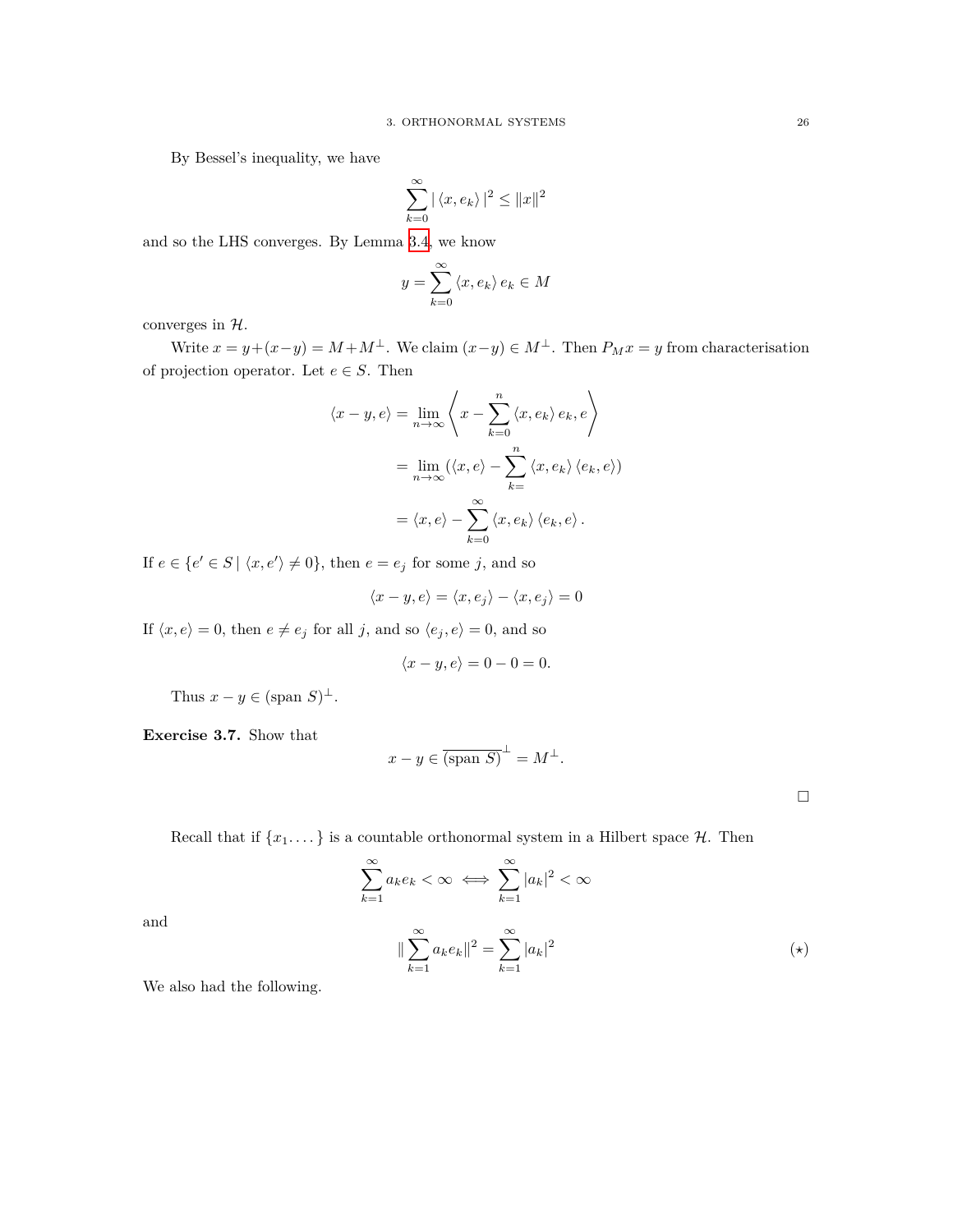<span id="page-26-1"></span>**Theorem 3.8.** Let *S* be orthonormal in  $H$ *. Let*  $M = \overline{span S}$ *. Then* 

$$
P_M x = \sum_{e \in S} \langle x, e \rangle e \quad \forall x \in \mathcal{H}
$$

*where the sum has only countable many terms and convergence is unconditional.*

**Theorem 3.9.** *Let S be orthonormal in H. Then following are equivalent.*

- (a) *S* is a complete orthonormal system  $\overline{(span S = H)}$ .
- *(b)*  $x = \sum_{e \in S} \langle x, e \rangle e$  *for all*  $x$  *(Fourier series).*
- *(c)*  $||x||^2 = ∑_{e∈S} | \langle x, e \rangle |^2$  *for all x (Parseval's formula).*

PROOF. (a)  $\Rightarrow$  (b). If  $M = \overline{\text{span } S} = \mathcal{H}$ , then

$$
P_M x = x = \sum_{e \in S} \langle x, e \rangle e
$$

by Theorem [3.8](#page-26-1).

- (b) *⇒* (c). By the infinite Pythagoras theorem (*⋆*).
- (c)  $\Rightarrow$  (a). Let  $M = \overline{\text{span } S}$ . Suppose that  $z \in M^{\perp}$ . Then  $z = 0 + z \in M + M^{\perp}$ . Hence

$$
0 = ||P_M z||^2 = ||\sum_{e \in S} \langle z, e \rangle e||^2 = \sum_{e \in S} |\langle z, e \rangle|^2 = ||z||^2
$$

which implies  $z = 0$ , so  $M = \mathcal{H}$ , and so *S* is complete.

**Remark.** Consider  $L^2([0, 2\pi])$ , and let  $S = \{e_n | n \in \mathbb{Z}\}$ . Then we can write

$$
f=\sum_{n\in\mathbb{Z}}c_ne_n
$$

where  $c_n = \langle f, e_n \rangle = \frac{1}{\sqrt{2}}$  $\frac{1}{2\pi} \int_0^{2\pi} f(t)e^{-int} dt$ .

We do not claim that convergence is pointwise, what we have proven is convergence is in  $L^2$ ,

$$
||f - \sum_{|n| \le N} c_n e_n ||_2 \to 0
$$

<span id="page-26-0"></span>as  $N \to \infty$ . This is not the same as pointwise or uniform convergence  $(\|\cdot\|_{\infty})$ .

#### **4. The Stone-Weierstrass Theorem**

This is a useful tool to show an orthonormal system is complete. In fact, this theorem is about uniformly approximating elements of  $\mathcal{C}(X)$ , where X is a compact Hausdorff space. it is a generalisation of the Weierstrass approximation theorem.

**Theorem 4.1** (Weierstrass approximation theorem). Let  $f \in \mathcal{C}([a, b])$  and let  $\epsilon > 0$  be given. Then *there exists a polynomial p*(*x*) *such that*

$$
|f(x) - p(x)| < \infty \quad \forall x \in [a, b],
$$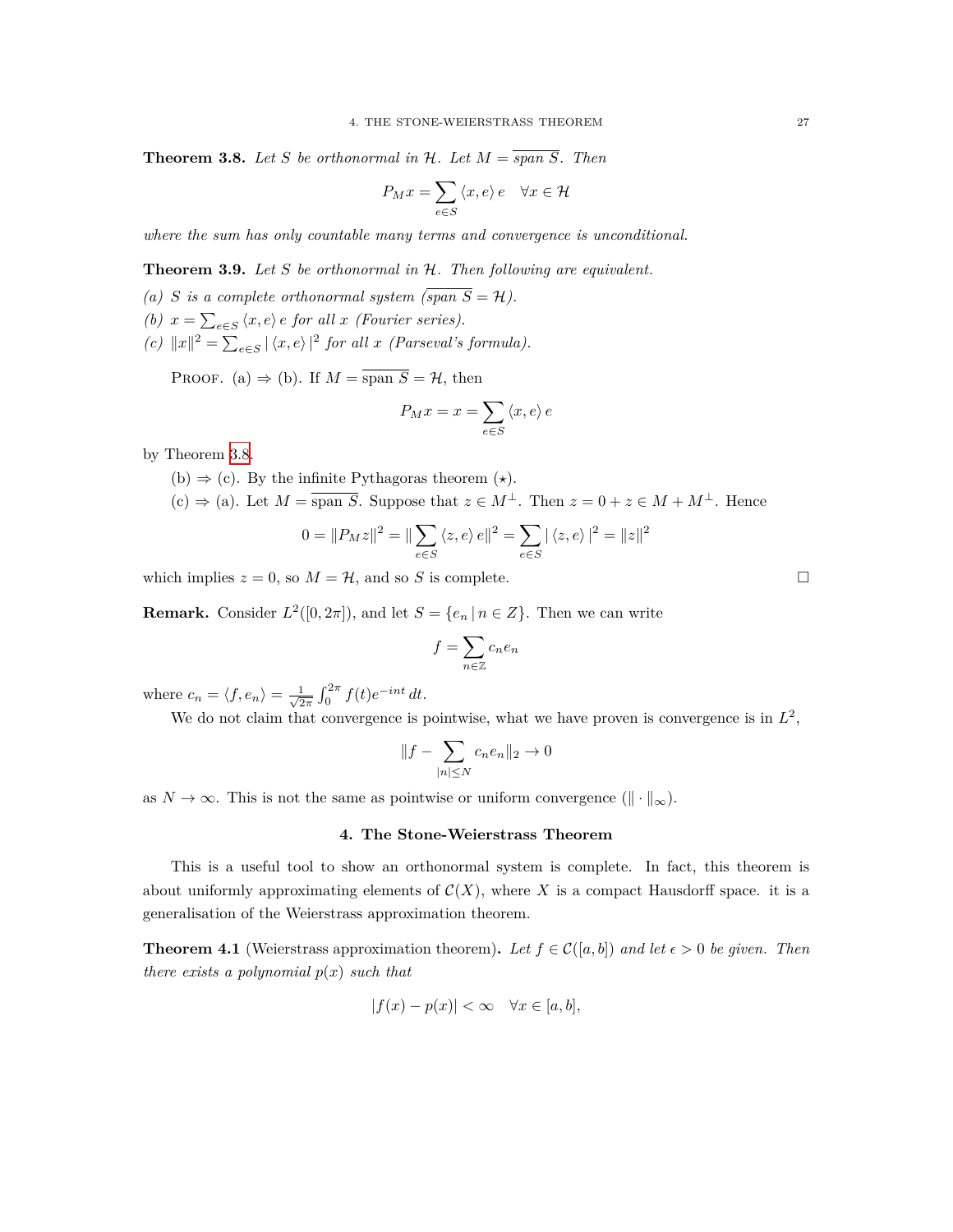*that is,*  $||f - p||_{\infty} < \epsilon$ .

**Corollary.** *This implies the following important results:*

- *• Continuous functions can be uniformly approximated by polynomials.*
- $P([a, b])$ *, the space of polynomials on* [a, b]*, is dense in*  $C([a, b])$ *.*
- $\overline{\mathcal{P}([a,b])} = \mathcal{C}([a,b])$ *.*

We now prove Stone's 1930's generalisation.

**First some setup:** Let *X* be a compact Hausdorff space throughout. We then know that  $\mathcal{C}(X)$  is a vector space. It also has sensible vector multiplication,

$$
(fg)(x) = f(x)g(x).
$$

Thus  $C(X)$  is a unital, commutative, associative ring. As we have

$$
f(\lambda g) = \lambda(fg)
$$

then  $C(X)$  is a unital, commutative, associative algebra over  $K$ .

**Definition 4.2** (Subalgebra). A subalgebra of  $C(X)$  is a subset A which is closed under scalar multiplication, vector addition, and vector multiplication.  $A$  is unital if it contains the constant function  $f(x) = 1$ .

**Example 4.3.**  $P([a, b])$  is a subalgebra of  $C([a, b])$ .

When is  $A$  dense in  $C(X)$ ?

**Theorem 4.4** (Stone-Weierstrass theorem)**.** *Let X be a compact Hausdorff space, and let A be a subalgebra of*  $C(X)$ *. If* 

*(1) A is unital, (2) f* ∈ *A*  $\Rightarrow$  *f*<sup>★</sup> ∈ *A, where f*<sup>★</sup>(*x*) =  $\overline{f(x)}$ *, (3) A separates points of X. Then*  $\overline{A} = C(X)$ *.* 

**Definition 4.5.** *A* separates points of *X* if, given  $x \neq y$ , there is a function  $f \in \mathcal{A}$  with  $f(x) \neq f(y)$ .

**Corollary.** (a)  $P([a, b])$  is dense in  $C([a, b])$ *, as*  $f(x) = x$  *separates points.* 

*(b) Trigonometric polynomials are dense in*

$$
\{f \in \mathcal{C}([0, 2\pi]) \,|\, f(0) = f(2\pi)\}.
$$

*(c)* Trigonometric polynomials are dense in  $L^2([0, 2\pi])$ , and

$$
S = \{e_n \mid n \in \mathbb{Z}\}\
$$

*is complete.*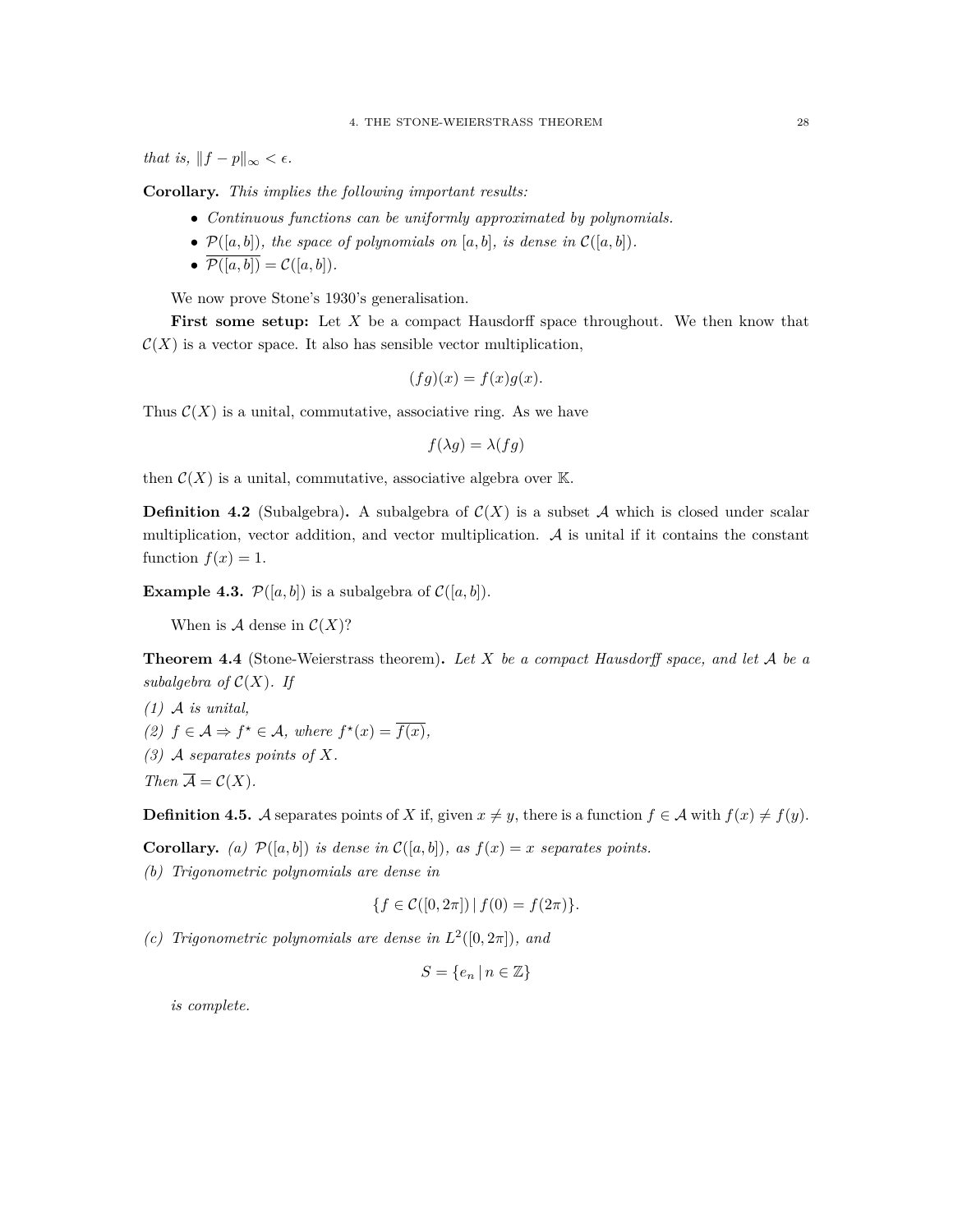**Setup**

**Lemma 4.6.** *The function*  $f(t) = |t|$  *can be uniformly approximated by polynomials on*  $[-1, 1]$ 

PROOF. The binomial theorem says

$$
(1+x)^{1/2} = \sum_{n=0}^{\infty} \binom{\frac{1}{2}}{n} x^n \quad \forall x \in [-1, 1]
$$

We then have

$$
|t| = \sqrt{t^2} = \sqrt{1 + (t^2 - 1)} = \sum_{n=0}^{\infty} \binom{\frac{1}{2}}{n} (t^2 - 1)^n \quad t \in [-\sqrt{2}, \sqrt{2}]
$$

Now let  $p_N(t) = \sum_{n=0}^N \left(\frac{1}{n}\right) (t^2 - 1)^n$ , and

$$
||t| - p_N(t)| = |\sum_{n=N+1}^{\infty} \binom{\frac{1}{2}}{n} (t^2 - 1)^n| \le \sum_{n=N+1}^{\infty} |\binom{\frac{1}{2}}{n}|
$$

and so  $|||t| - p_n||_{\infty} \to 0$  as  $N \to \infty$  on  $[-1, 1].$ 

**Theorem 4.7** (Stone-Weierstrass theorem)**.** *Let X be a compact Hausdorff space, and let A be a subalgebra of*  $C(X)$ *. If* 

- *(1) A is unital,*
- *(2) f* ∈ *A*  $\Rightarrow$  *f*<sup>★</sup> ∈ *A,* where  $f^*(x) = \overline{f(x)}$ *,*
- *(3) A separates points of X.*

*Then*  $\overline{A} = C(X)$ *.* 

PROOF. We first prove for  $C_{\mathbb{R}}(X)$ .

**Lemma 4.8.** Let  $\mathcal A$  be a unital subalgebra of  $\mathcal C_{\mathbb R}(X)$  *. Then* 

*(a)*  $|f|$  ∈  $\overline{A}$ *,*  $(b)$  min $(f_1, \ldots, f_n)$ , max $(f_1, \ldots, f_n) \in \overline{\mathcal{A}}$ *for all*  $f, f_1, \ldots, f_n \in \mathcal{A} \subseteq \mathcal{C}_{\mathbb{R}}(X)$ *.* 

PROOF. (a) Replace *f* by  $\frac{f}{\|f\|_{\infty}}$  so we can assume that  $\|f\|_{\infty} = 1$ . From the previous lemma, we know for each  $n \geq 1$  there is a polynomial  $p_n : [-1,1] \to \mathbb{R}$  such that  $||t| - p_n(t)| < \frac{1}{n}$  for all *t* ∈  $[-1, 1]$ .

Since  $|f(x)| \le ||f||_{\infty} = 1$  for all  $x \in X$ , we have

$$
\| |f| - p_n(f) \| \le \frac{1}{n}
$$

But  $p_n(f)$  is a finite linear combination of  $1, f, f^2, f^3, \ldots$  and so in in *A*, as *A* is unital. Thus  $|f|$  ∈  $\overline{A}$ .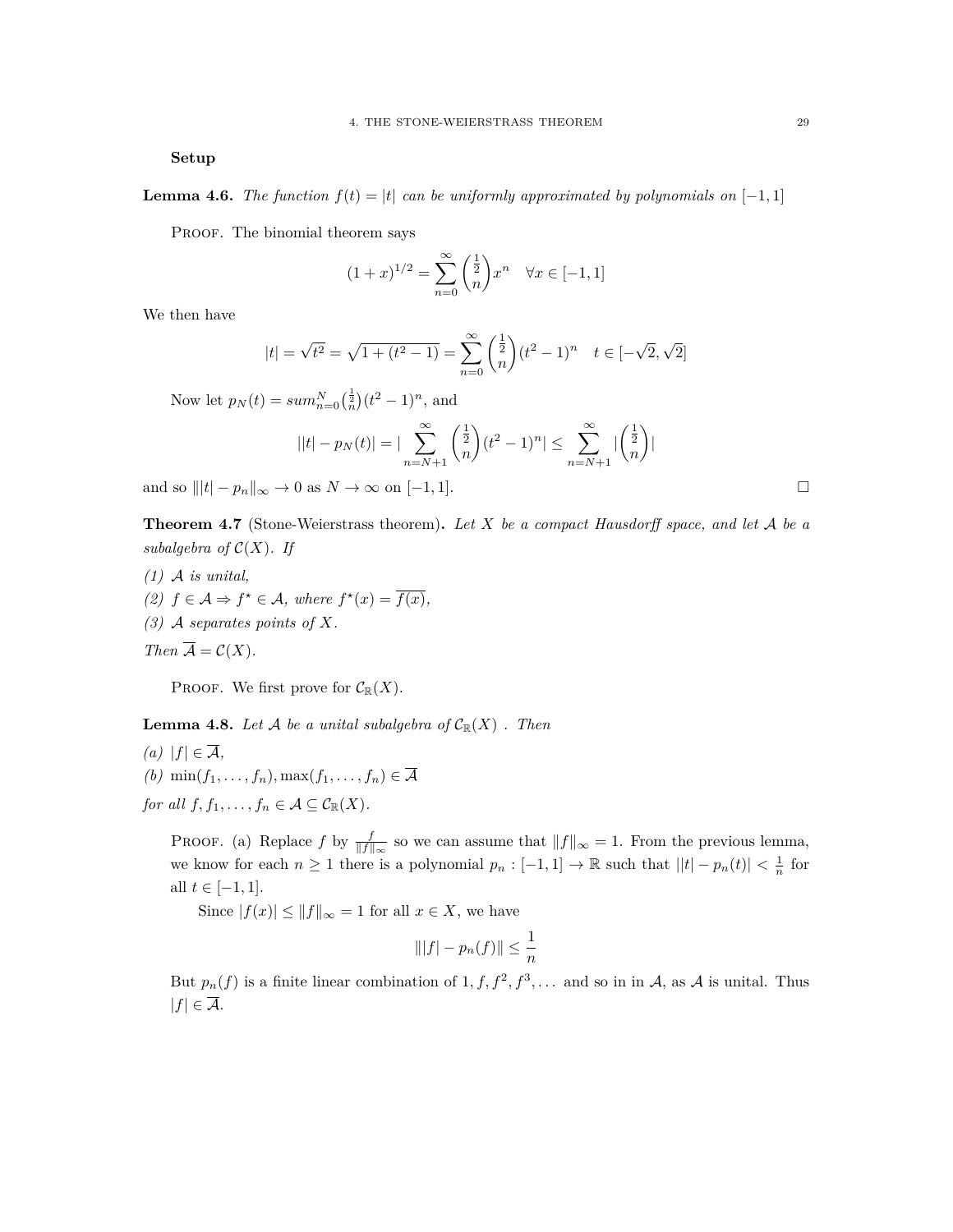(b) Use the formulas

$$
\max(f,g) = \frac{f+g-|f-g|}{2}, \quad \min(f,g) = \frac{f+g-|f-g|}{2} \in \overline{\mathcal{A}}
$$

and induction.

PROOF OF STONE-WEIERSTRASS FOR  $\mathcal{C}_{\mathbb{R}}(X)$ . Let  $f \in \mathcal{C}_{\mathbb{R}}(X)$  and let  $\epsilon > 0$  be given. We need to find  $g \in \mathcal{A}$  such that

$$
|f(z) - g(z)| < \epsilon \quad \forall z \in X
$$

**Step 0.** We can assume that *A* is closed.

**Exercise 4.9.** Why?

**Step 1.** Let  $x, y \in X$  be fixed.

**Proposition 4.10.** *There exists*  $f_{xy} \in \mathcal{A}$  *with* 

$$
f_{xy}(x) = f(x), \quad f_{xy}(x) = f(y)
$$

PROOF. If  $x = y$  then trivial (take  $f_{xy}(z) = f(x) \mathbf{1}(z)$ ). If  $x \neq y$ , since *A* separates points, there is  $h \in \mathcal{A}$  with  $h(x) \neq h(y)$ . Then take

$$
f_{xy} = ah + b1 \in \mathcal{A}
$$

we can invert the coefficient matrix to find our coefficients  $a$  and  $b$ .

**Step 2.** Let  $x \in X$  be fixed.

**Proposition 4.11.** *There exists*  $f_x \in A$  *such that* 

•  $f_x(x) = f(x)$ . •  $f_x(z) < f(z) + \epsilon$ 

PROOF. For each  $y \in X$ , let

$$
O_y = \{ z \in X \mid f_{xy}(z) < f(z) + \epsilon \}
$$

where  $f_{xy}$  is the function from Step 1. These are all open sets (why?) and thus

$$
X = \bigcup_{y \in X} O_y
$$

since  $y \in O_y$ .

By compactness of *X*, we have

$$
X = \bigcup_{i=1}^{m} O_{y_i}
$$

Letting  $f_x = \min(f_{xy_1}, \ldots, f_{xy_n})$ . Then

 $\Box$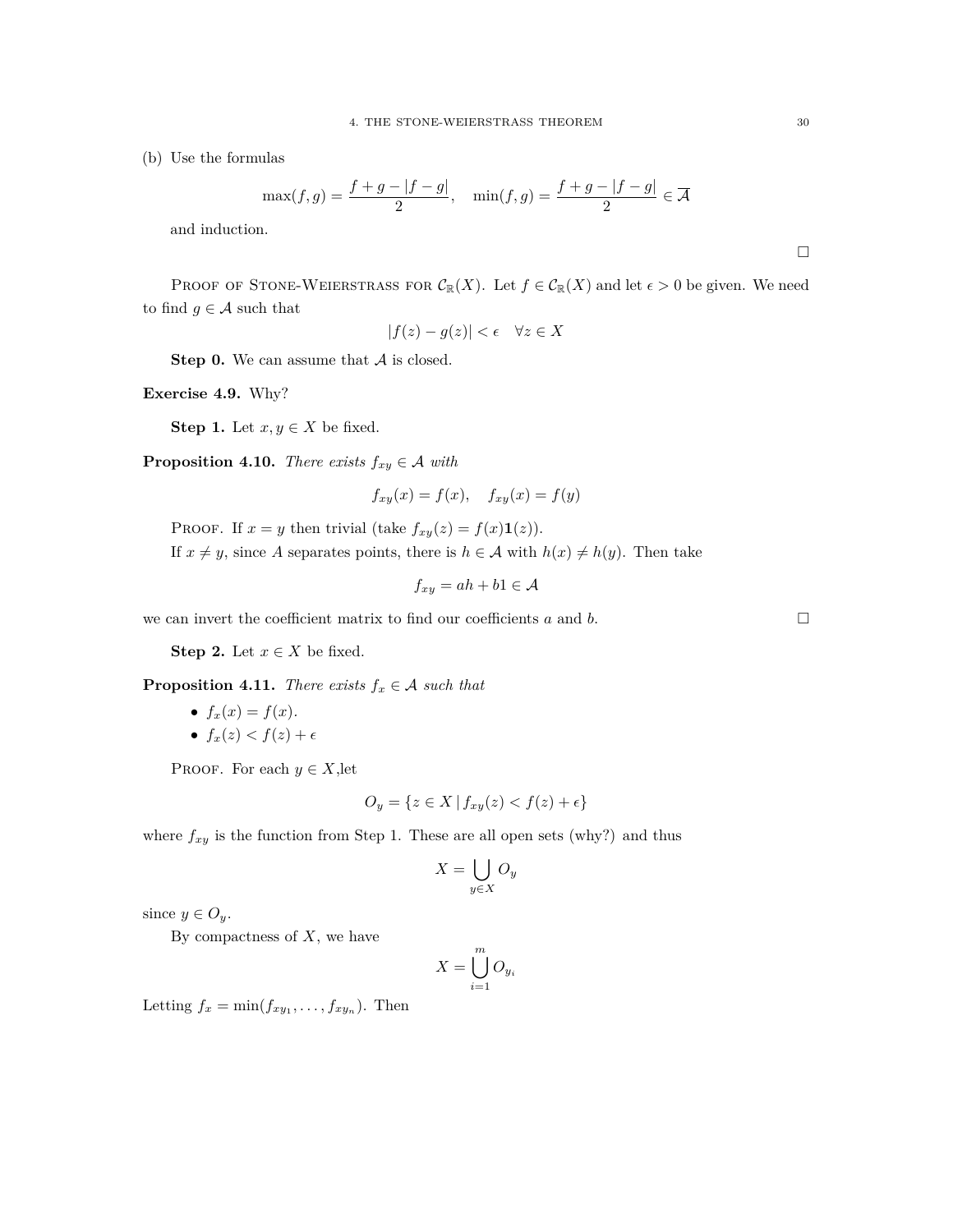• Since  $f_{xy_i}(x) = f(x)$  for all i,

$$
f_x(x) = f(x)
$$

• If  $z \in X$ , then  $z \in O_{y_i}$  for some *i*, and so

$$
f_x(z) \le f_{xy_i}(z) < f(z) + \epsilon
$$

as required.

**Step 3.**

**Proposition 4.12.** *There exists a function*  $g \in A$  *such that* 

$$
|f(z) - g(z)| < \epsilon
$$

*for all*  $z \in X$ *.* 

PROOF. For each  $x \in X$ , let

$$
U_x = \{ z \in X \mid f_x(z) > f(x) - \epsilon \}
$$

where  $f_x$  is from Step 2. These sets  $U_i$  are open and since  $x \in U_x$ , for an open cover, we can write

$$
X = \bigcup_{x \in X} U_x = \bigcup_{j=1}^n U_{x_j}.
$$

Define  $g = \max(f_{x_1}, \ldots, f_{x_n})$ . If  $z \in X$ ,

- $g(z) = f_{x_i}(z)$  for some *i*, which is less than  $f(z) + \epsilon$  from Step 2.
- If  $z \in U_{x_j}$  for some  $j = 1, \ldots, n$ , then

$$
g(z) \ge f_{x_j}(z) > f(x) - \epsilon.
$$

 $\Box$ 

 $\Box$ 

**Exercise 4.13.** Where did we use the Hausdorff property?

We now prove for  $C_{\mathbb{C}}(X)$ . Let

$$
\mathcal{A}_{\mathbb{R}} = \{ f \in \mathcal{A} \, | \, f \text{ is real valued} \}.
$$

THen  $\mathcal{A}_{\mathbb{R}}$  is an  $\mathbb{R}$ -subalgebra of  $\mathcal{C}_{\mathbb{R}}(X)$ . It is unital, as  $1 \in \mathcal{A}$  and it is real valued.

We now show  $A_{\mathbb{R}}$  separates points. If  $x \neq y$ , there is  $f \in A$  such that  $f(x) \neq f(y)$ . Write  $f = u + iv$  with *u, v* real valued. Either  $u(x) \neq u(y)$  or  $v(x) \neq v(y)$ , and so  $A_{\mathbb{R}}$  separates points. Hence  $\mathcal{A}_{\mathbb{R}}$  is dense in  $\mathcal{C}_{\mathbb{R}}$ .

 $\Box$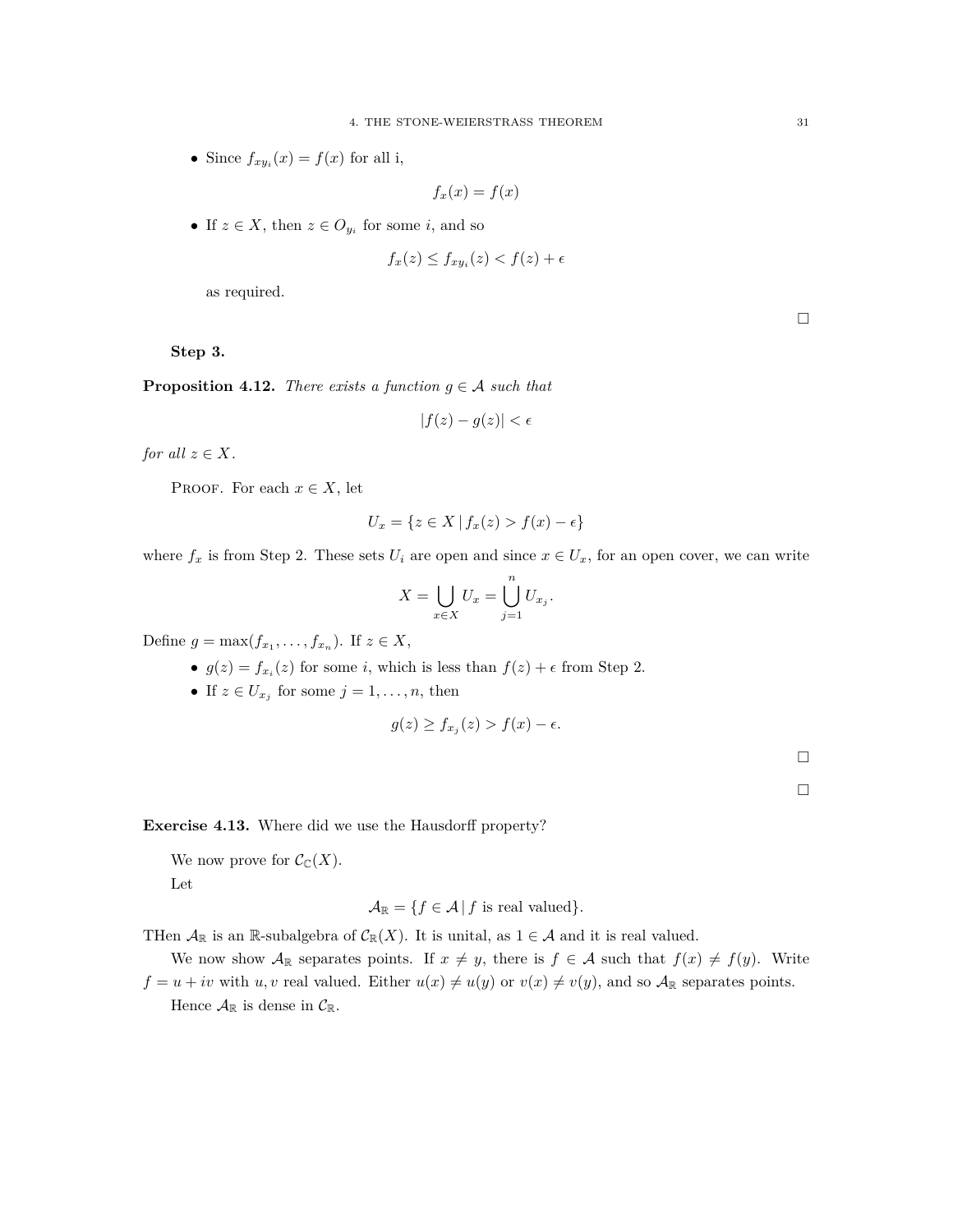Now, let  $f \in \mathcal{C}_{\mathbb{C}}(X)$ . Then write  $f = u + iv$ . Then  $u, v \in \mathcal{C}_{\mathbb{R}}(X)$ . Then given  $\epsilon > 0$ , there exists  $u_1, v_1 \in \mathcal{A}_{\mathbb{R}}$  such that

$$
||u - u_1||_{\infty} \le \frac{\epsilon}{2}, \quad ||v - v_1||_{\infty} \le \frac{\epsilon}{2}
$$

Writing  $f_1 = u_1 + iv_1 \in \mathcal{A}$ , we have

$$
||f - f_1||_{\infty} \le ||(u - u_1) + i(v - v_1)||_{\infty} \le ||u - u_1||_{\infty} + ||v - v_1||_{\infty} < \epsilon
$$

and thus *A* is dense in  $C_{\mathbb{C}}(X)$ .

**Corollary.** *Polynomials are dense in*  $C([a, b])$ *.* 

**PROOF.**  $\mathcal{A} = \mathcal{P}([a, b])$  is an algebra, is unital, is closed under complex conjugation, and separates points. Thus, *A* is dense in  $C([a, b])$ .

**Definition 4.14** (Trigonometric polynomials)**.** A **trigonometric polynomail** is an expression

$$
\sum_{n\in\mathbb{Z}}c_ne^{int}
$$

with finitely many  $c_n \neq 0$ . So these are polynomials in  $s = e^{it}$  and  $s^{-1} = \overline{s} = e^{-it}$ .

**Corollary.** The space A of all trigonometric polynomials is dense in  $\mathcal{C}(\Pi)$ , where  $\Pi = \{z \in \mathbb{C} \mid |z| = 1\}$ 1*}*

PROOF. *A* is a sub-algebra of  $C(\Pi)$ , it is unital, closed under complex conjugation,

$$
\overline{\sum_{n\in\mathbb{Z}}c_ne^{int}}=\sum_{n\in\mathbb{Z}}\overline{c_{-n}}e^{int}
$$

and separates points.  $T$  is a compact Hausdorff space, and thus Stone-Weierstrass states that  $A$  is dense in  $\mathcal{C}(\Pi)$ .

**Corollary.** *The orthonomal system*

$$
S = \{ \frac{1}{\sqrt{2\pi}} e^{int} \mid n \in \mathbb{Z} \}
$$

*is complete in*  $L^2([0, 2\pi])$ *.* 

PROOF. span  $S = A$  is a space of trigonometric polynomials, which is dense in  $\mathcal{C}(\Pi)$ . Define

$$
\Phi: C_p([0, 2\pi])] \to \mathcal{C}(\Pi)
$$

$$
f \mapsto \tilde{f}
$$

where  $\mathcal{C}_p([0,2\pi]) = \{f \in \mathcal{C}([0,2\pi]) | f(0 = f(2\pi))\}.$  Then  $\Phi$  is an isometric isomorphism, and therefore functions of the form  $f(t) = \sum c_n e^{int}$  is dense in  $C_p([0, 2\pi])$ .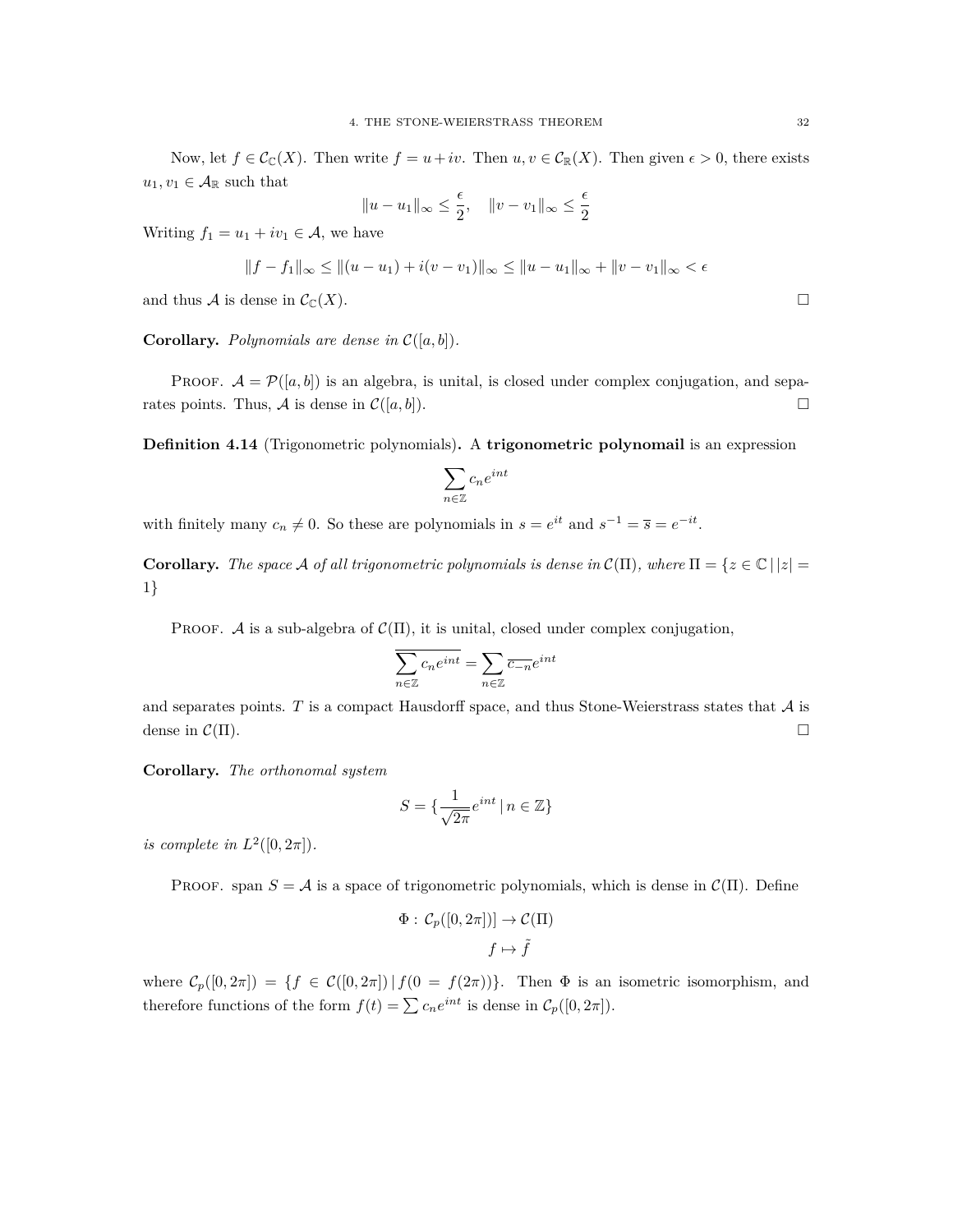By the construction of the Lebesgue integral, **simple** functions

$$
\sum_{i=1}^n a_i \mathbf{1}_{A_i}
$$

are dense in  $L^2([0, 2\pi])$ .

**Exercise 4.15.** Given 
$$
f \in L^2([0, 2\pi])
$$
 and  $\epsilon > 0$ , there exists  $g \in C_p([0, 2\pi])$  such that  $||f - g||_2 < \epsilon$ .  
Thus A is dense in  $L^2([0, 2\pi])$ .

**Corollary.** *The following are separable (have a countable dense subset):*

- $(a) \mathcal{C}([a, b]),$
- *(b)*  $L^p([a, b])$ , 1 ≤  $p < ∞$

PROOF. (a) We have  $\mathcal{P}([a, b])$  is dense in  $\mathcal{C}([a, b])$  and set  $\mathcal{P}_{\mathbb{Q}}([a, b])$  with rational coefficients is dense in  $\mathcal{P}([a, b])$ . Clearly,  $\mathcal{P}_{\mathbb{Q}}([a, b])$  is countable, and thus is dense in  $\mathcal{C}([a, b])$ .

(b) Use the fact that  $\mathcal{C}([a, b])$  is dense in  $L^p([a, b])$ .

 $\Box$ 

**Corollary.** Let *X* be a compact metric space. Then  $C(X)$  is separable.

PROOF. As *X* is a compact metric space, then *X* is separable.

#### **Exercise 4.16.** Why?

Let  $\{x_n \mid n \geq 1\}$  be a countable dense subset of *X*. For each  $n \geq 1$  and  $m \geq 1$  define

$$
f_{n,m}: X \to \mathbb{K}
$$

by

$$
f_{n,m}(x) = \inf_{z \notin B(x_n, \frac{1}{m})} d(x, z)
$$

We then claim  $f_{n,m}$  is continuous. Now, let  $A$  be the space of all K-linear combinations of

$$
f_{n_1,m_1}^{k_1},\ldots,f_{n_l,m_l}^{k_l},k_1,\ldots,k_l\in\mathcal{N}.\tag{\star}
$$

This is a sub-algebra of  $\mathcal{C}(X)$ , as A is unital, closed under conjugation, and separates points if  $z_1, z_2 \in X$  with  $z_1 \neq z_2$ , Choose  $n, m$  such that  $z_1 \in B(x_n, \frac{1}{m}), z_n \notin B(x_n, \frac{1}{m})$ . Thus the sub-algebra *A* is dense by Stone-Weierstrass.

The subset of  $\mathbb{Q}$ -linear combinations of  $(\star)$  is countable and dense.

**Lemma 4.17.** *If X is compact metric space then X is separable.*

PROOF. For each  $m \geq 1$ ,

$$
X = \bigcup_{x \in X} B(x; \frac{1}{m})
$$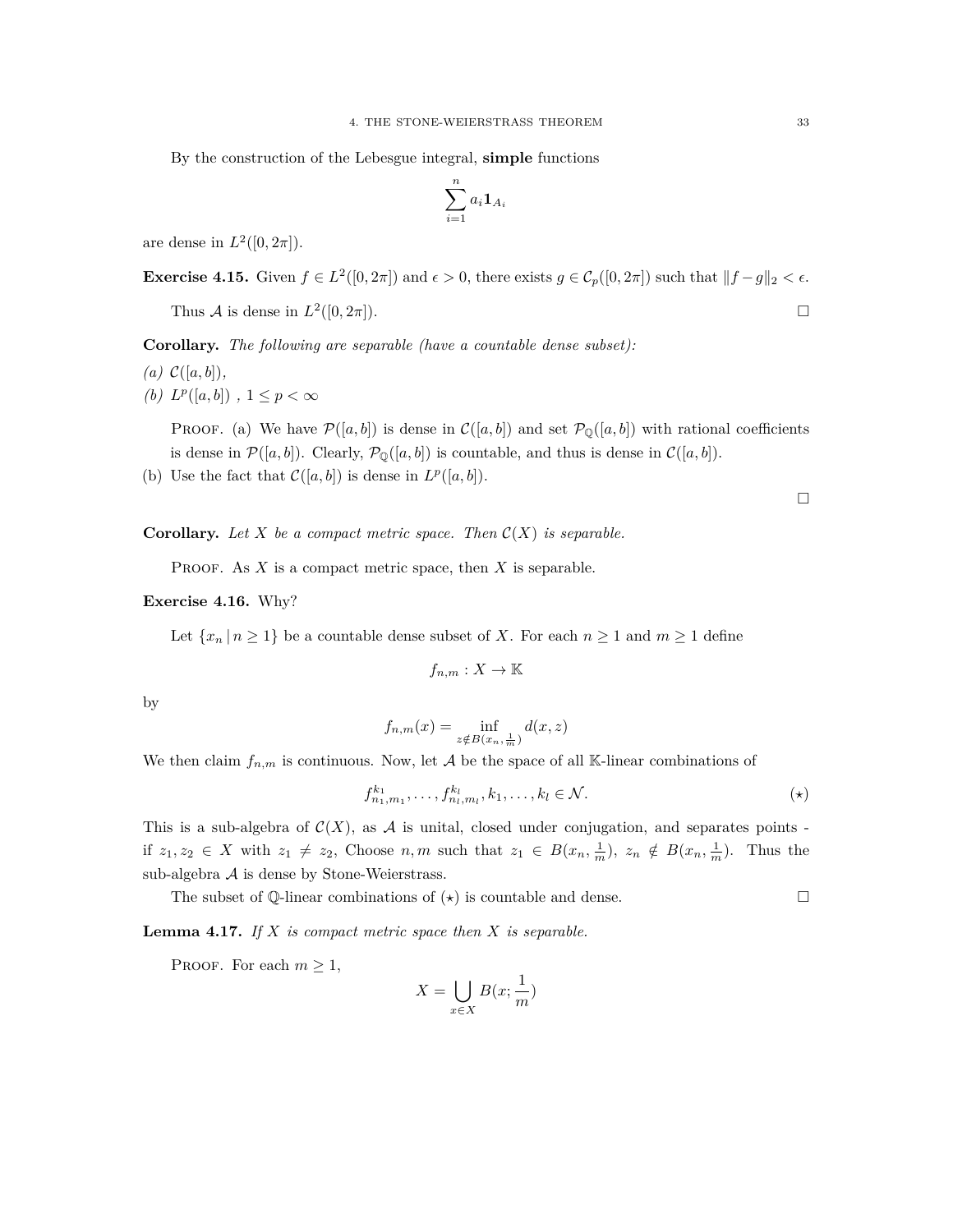has a finite subcover

$$
X = \bigcup_{n=1}^{N_m} B(x_{m,n}\frac{1}{m})
$$

and thus the subset of all  $\{x_{m,n}\}$  is a countably dense subset.

**Corollary.**

$$
\frac{pi^2}{6} = \sum_{n=1}^{\infty} \frac{1}{n^2}.
$$

PROOF.  $S = \{\frac{1}{\sqrt{2}}\}$  $\frac{1}{2\pi}e^{int}|n \in \mathbb{Z}\}$  is complete, and so Parseval's formula holds,

$$
||f||_2^2 = \sum_{n \in \mathbb{Z}} |\langle f, e_n \rangle|^2.
$$
 Apply to  $f(x) = x$ .

A common strategy is to prove for polynomials, and then Stone-Weierstrass proves it for continuous functions.

**Corollary.** *If*  $f \in \mathcal{C}([a, b] \times [c, d])$  *then* 

$$
\int_a^b \int_c^d f(x, y) dy dx = \int_c^d \int_a^b f(x, y) dx dy
$$

PROOF. By direct calculation, the result is true for two-variable polynomials. Let  $f \in \mathcal{C}([a, b] \times$  $[c, d]$ ) and  $\epsilon > 0$  be given. By Stone-Weierstrass, the space of polynomials in 2 variables is dense in  $C([a, b] \times [c, d])$  and so there exists a polynomial  $p(x, y)$  with

$$
|f(x,y)-p(x,y)| < \frac{\epsilon}{(b-a)(d-c)}.
$$

The result then follows by direct calculation.  $\Box$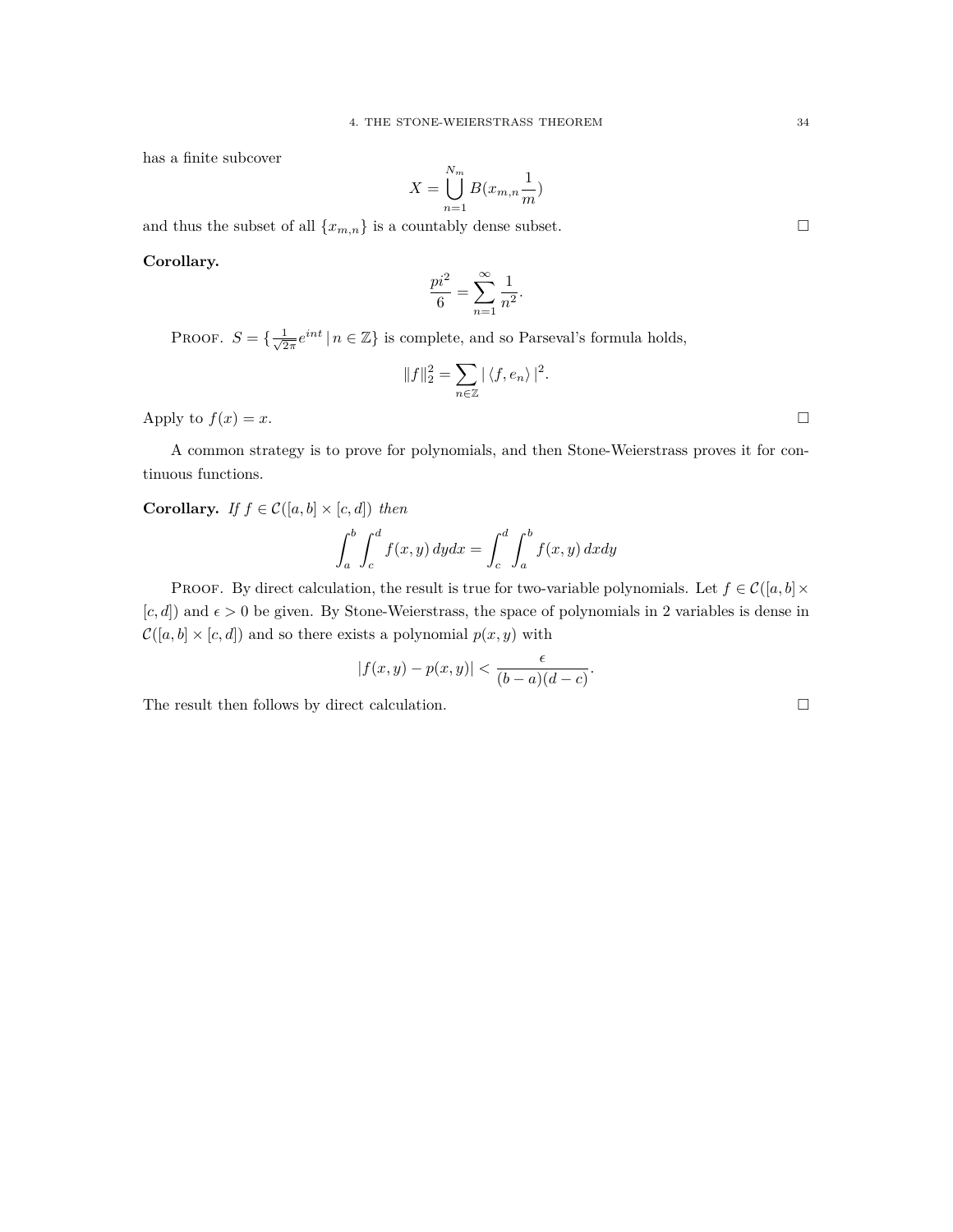#### CHAPTER 4

## <span id="page-34-0"></span>**Uniform Boundedness and the Open Mapping Theorem**

The following is at the core of two of the cornerstone theorems of functional analysis - the uniform boundedness principle and the open mapping theorem.

#### **1. The Principle of Uniform Boundedness**

<span id="page-34-1"></span>**Theorem 1.1** (Baire's theorem). Let *X* be a complete metric space. If  $U_1, U_2, \ldots$  are open dense *subsets of X, then*

$$
U = \bigcap_{n=1}^{\infty} U_n
$$

*is dense in X.*

PROOF. Let  $x \in X$  and  $\epsilon > 0$  be given. We need to show that

$$
B(x,\epsilon) \cap U \neq \emptyset.
$$

**Lemma 1.2.** *There exists sequences*  $(x_n)$  *in*  $X$  *and*  $(\epsilon_n)$  *in*  $\mathbb{R}^+$  *with the property that* 

 $(a)$   $x_1 = x, \epsilon_1 = \epsilon.$  $(b)$   $\epsilon_n$  ↓ 0

 $(c)$  *B*( $x_{n+1}, \epsilon_{n+1}$ )  $\subseteq$  *B*( $x_n, \epsilon_n$ )  $\cap$  *U<sub>n</sub> for all*  $n \geq 1$ *.* 

PROOF. Let  $x_1, \ldots, x_n$  and  $\epsilon_1, \ldots, \epsilon_n$  be chosen. By density of  $U_n$ ,

$$
B(x_n, \epsilon_n) \cap U_n \neq \emptyset.
$$

Choose  $x_{n+1} \in B(x_n, \epsilon_n) \cap U_n$ . Choose  $\epsilon'_{n+1} > 0$  such that  $B(x_{n+1}, \epsilon'_{n+1}) \subseteq B(x_n, \epsilon_n) \cap U_n$ (openness). We have  $\epsilon'_{n+1} \leq \epsilon_n$ . Choose  $0 \leq \epsilon_{n+1} \leq \min(\frac{\epsilon'_{n+1}}{2}, \frac{1}{n+1})$ , then we have

$$
\overline{B}(x_{n+1}, \epsilon_{n+1}) \subseteq B(x_{n+1}, \epsilon'_{n+1})
$$
  

$$
\subseteq B(x_n, \epsilon_n) \cap U_n
$$

and  $\epsilon_{n+1} < \epsilon_n$  with  $\epsilon_{n+1} < \frac{1}{n+1}$  $\frac{1}{n+1}$ .

Given the lemma, the theorem follows. If  $m \geq n$ , then by (c),

$$
B(x_m, \epsilon_m) \subseteq B(x_n, \epsilon_n) \cap U_n \tag{(*)}
$$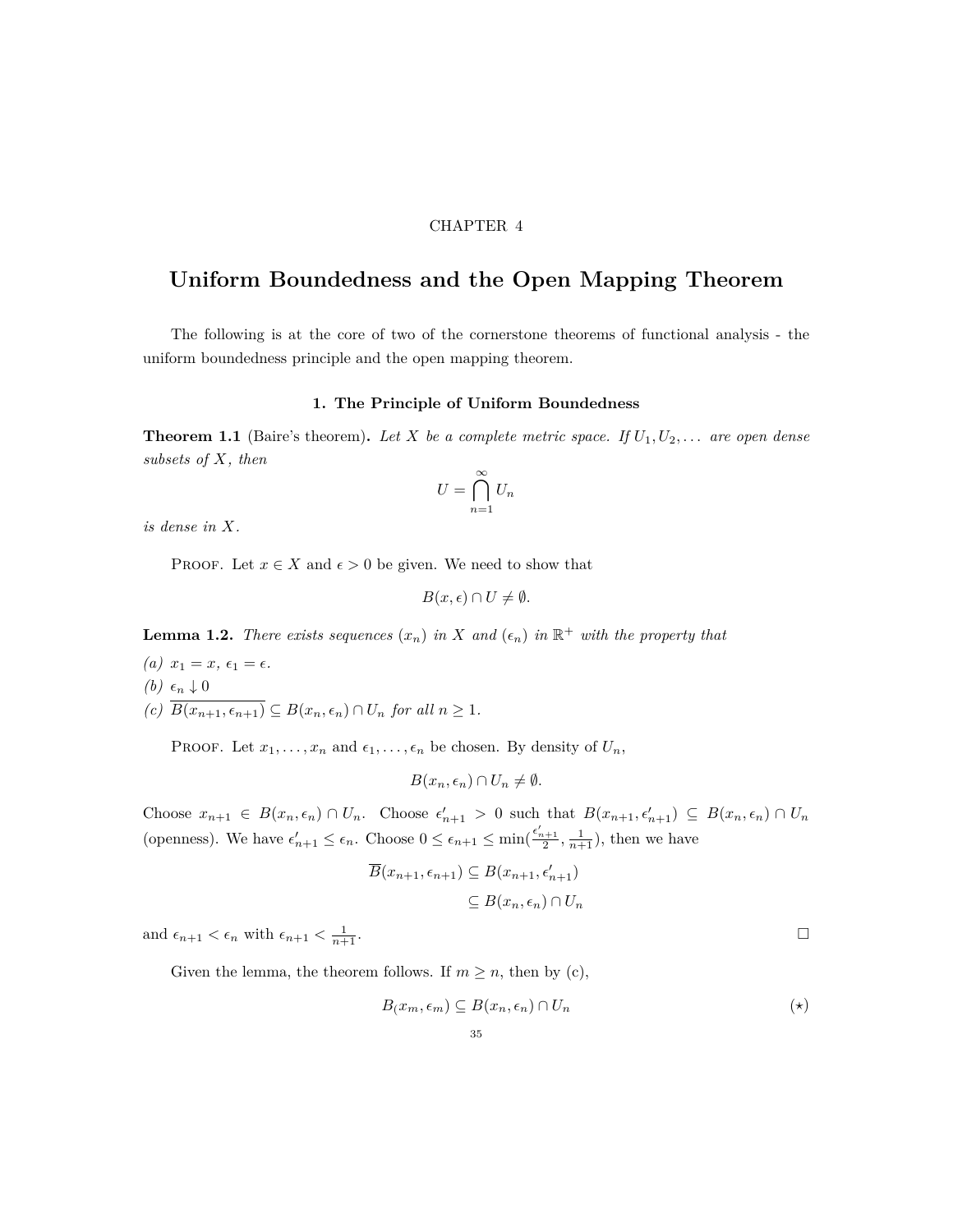In particular,  $x_m \in B(x_n, \epsilon_n)$ . Thus,  $d(x_n, x_m) < \epsilon_n$  for all  $m \geq n$ . Thus  $(x_n)$  is Cauchy, and so  $x_n \to \zeta$  in X by completeness. By ( $\star$ ), we then have  $d(x_n, \zeta) \leq \epsilon_n$  for all  $n \geq 1$ . So  $\zeta \in \overline{B(x_n, \epsilon_n)}$ . So by (c),  $\zeta \in \overline{B(x_{n+1}, \epsilon_{n+1})} \subseteq B(x_n, \epsilon_n) \cap U_n$ .

Thus  $\zeta \in B(x, \epsilon)$  and thus  $\zeta \in U = \bigcap_{n=1}^{\infty} U_n$ .

The following corollary is often used

**Corollary.** Let *X* be a complete metric space. If  $C_1, C_2, \ldots$  are closed with  $X = \bigcup_{n=1}^{\infty}$  then *Int*( $C_n$ )  $\neq \emptyset$  *for some n.* 

PROOF. If  $Int(C_n) = \emptyset$  for all *n* then  $U_n = X \setminus C_n$  are open and dense. So by Baire's theorem,  $∩_{n=1}^{\infty}U_n$  is sense, and in particular,  $∩ n = 1<sup>∞</sup>U_n ≠ ∅$ . We have

$$
X = \bigcup_{n=1}^{\infty} C_n = \bigcup_{n=1}^{\infty} (X \setminus U_n)
$$

$$
= X \setminus (\bigcap_{n=1}^{\infty} U_n)
$$

$$
\subsetneq X,
$$

a contradiction.  $\Box$ 

There are three cornerstone theorems.

- *•* Hahn-Banach,
- *•* Uniform Boundedness,
- *•* Open Mapping.

**Theorem 1.3** (Uniform boundedness). Let *X,Y* be Banach spaces. Let  $T_{\alpha}$ ,  $\alpha \in A$ , a family of *continuous linear operators*  $T_{\alpha}: X \rightarrow Y$ *. Then if* 

$$
\sup_{\alpha\in A}\|T_\alpha x\|<\infty
$$

*for each fixed*  $x \in X$ *, then* 

$$
\sup_{\alpha \in A} \|T_{\alpha}\| < \infty
$$

**Remark.** Rather amazing - you get a global bound from pointwise bounds.

PROOF. For each  $n \geq 1$ , let

$$
X_n = \{ x \in X \mid ||T_{\alpha}x|| \le n \,\forall \alpha \in A \}
$$

These are **closed** ( $T_\alpha$  is continuous) and

$$
X = \bigcup_{n=1}^{\infty} X_n
$$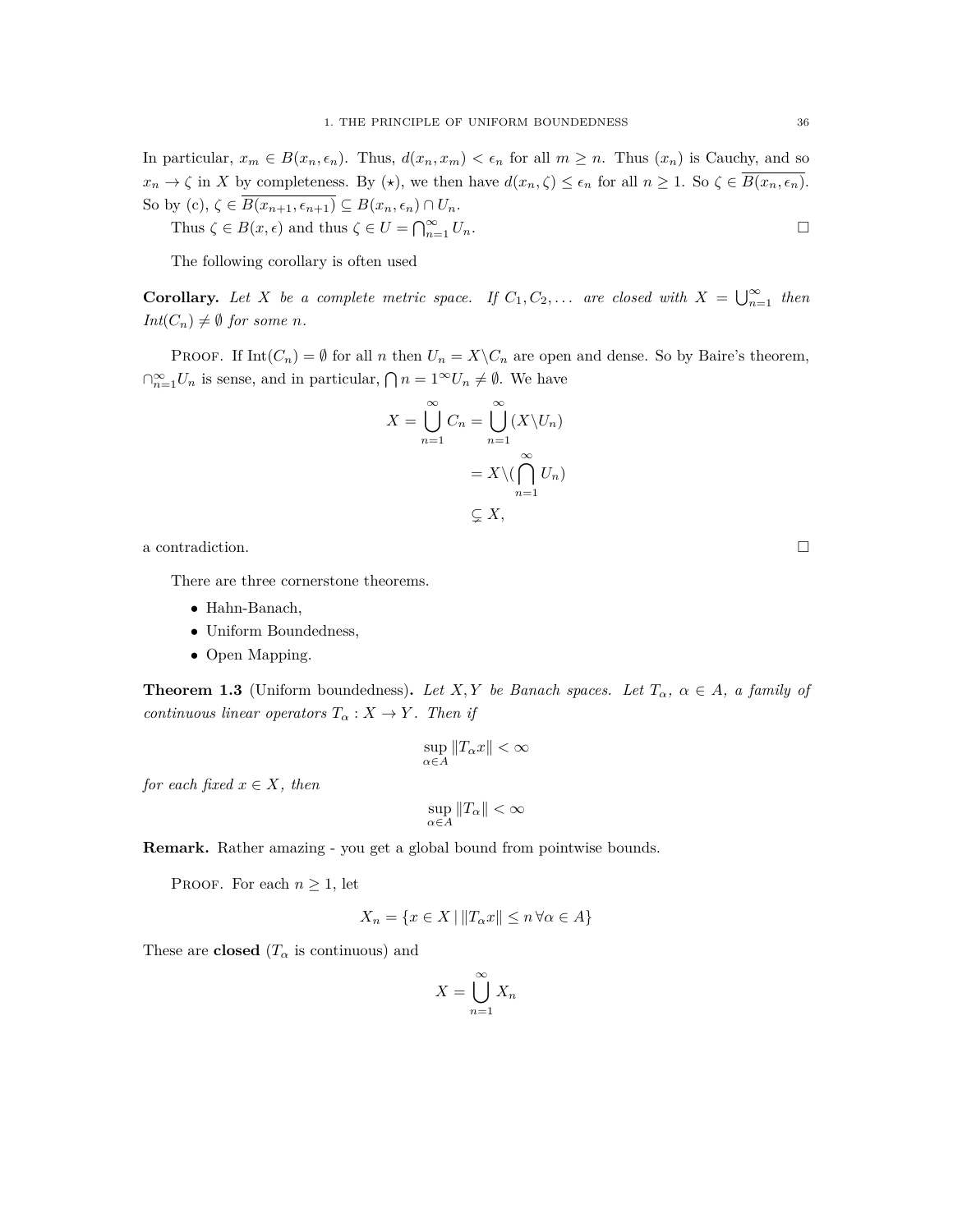by the hypothesis.

By the corollary to Baire's theorem, we know there exists  $n_0 \geq 1$  with  $\text{Int}(X_{n_0}) \neq \emptyset$ . Choose  $x_0 \in \text{Int}(X_{n_0})$ , and let  $r > 0$  such that

$$
B(x_0,r) \subseteq \mathrm{Int}(X_{n_0}).
$$

If  $||z|| \leq 1$  then  $x_0 + rz \in \overline{B}(x_0, r)$ . So  $x_0 + rz \in X_{n_0}$ , and

$$
||T_{\alpha}(x_0 + rz)|| \leq n_0 \,\forall \alpha \in A,
$$

 $|b$ <sup>*u*</sup> $||a|| - ||b||| \leq |a + b|$ , so

$$
||T_{\alpha}(rz)|| - ||T_{\alpha}(x_0)|| \le ||T_{\alpha}(x_0 + rz)|| \le n_0.
$$

So  $r||T_\alpha z|| \leq n_0 + n_0$ , and

$$
||T_{\alpha}z|| \le \frac{2n_0}{r} \,\forall ||z|| \le 1, \forall \alpha \in A
$$

For a general  $x \in X$ ,

$$
||T_{\alpha}x|| = ||T_{\alpha}(\frac{x}{||x||})||x|| \le \frac{2n_0}{r}||x||
$$

and thus  $||T_\alpha|| \leq \frac{2n_0}{r}$ , which implies

$$
\sup_{\alpha \in A} \|T_{\alpha}\| < \infty \tag{}
$$

Recall, the Fourier series of  $f \in L^2([-\pi,\pi])$  is

$$
\sum_{k\in\mathbb{Z}}\left\langle f,e_{k}\right\rangle e_{k}
$$

where  $e_k(t) = \frac{e^{ikt}}{\sqrt{2\pi}}$ . This converges to *f* in the  $L^2$  norm.

**Exercise 1.4.** If *f* is 2*π*-periodic and continuous, does the Fourier series converge pointwise?

There are explicit (complicated) examples, but the easiest existence is using the uniform boundedness principle.

**Proposition 1.5.** *There is a* 2*π periodic continuous function whose Fourier series does not converge at 0.*

PROOF. Let  $\mathcal{C}_p([-\pi,\pi]) = \{f \in \mathcal{C}([-\pi,\pi]) \mid f(-\pi) = f(\pi)\}.$  This is a Banach space with  $\|\cdot\|_{\infty}$ . If  $f \in C_p$ , let

$$
f_n = \sum_{|k| \le n} \langle f, e_k \rangle e_k.
$$

**Remark.** We can now define, for each  $n \geq 1$ , a linear operator  $T_n : C_p \to \mathbb{K}$  by

$$
T_n(f) = f_n(0).
$$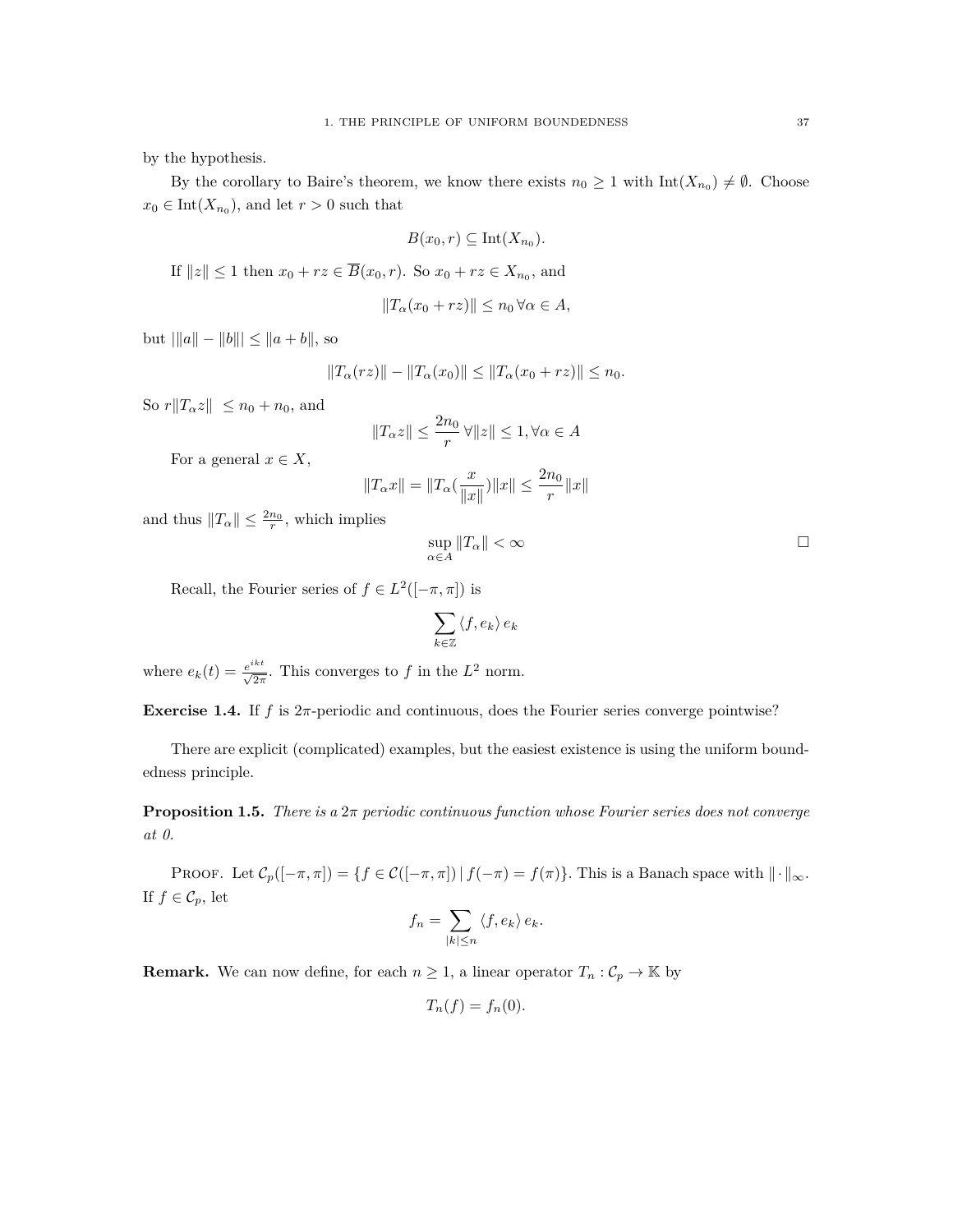If  $f_n(0)$  converges (as  $n \to \infty$ ) for each  $f \in C_p$ , then

$$
\sup_{n\geq 1} |T_nf| = \sup_{n\geq 1} |f_n(0)| < \infty
$$

for all  $f \in C_p$ , which by uniform boundedness implies

$$
\sup_{n\geq 1} \|T_n\| \leq \infty. \tag{(*)}
$$

We now show that  $(\star)$  is false.

We have

$$
f_n(x) = \sum_{|k \le n} \frac{1}{2\pi} \int_{-\pi}^{\pi} f(t)e^{-ikt} dt e^{ikx}
$$

$$
= \frac{1}{2\pi} \int_{-\pi}^{\pi} f(t) \left( \sum_{|k| \le n} e^{-ik(x-t)} \right) dt
$$

$$
= \frac{1}{2\pi} \int_{-\pi}^{\pi} f(t) D_n(x-t) dt
$$

where  $D_n(t) = \sum_{|k| \le n} e^{ikt}$  is the **Dirichlet Kernel**. The Dirichlet kernel is real, and even, with

$$
D_n(t) = \frac{\sin((n + \frac{1}{2})t)}{\sin(\frac{t}{2})}.
$$

**Note.**  $T_n$  is continuous, with norm  $||T_n|| = \frac{1}{2\pi} \int_{-\pi}^{\pi} |D_n(t)| dt$ .

PROOF.

$$
|T_n(f)| \le \frac{1}{2\pi} \int_{-\pi}^{\pi} |f(t)| |D_n(t)| dt
$$
  

$$
\le \left(\frac{1}{2\pi} \int_{-\pi}^{\pi} |D_n(t)| dt\right) ||f||_{\infty}
$$

and so  $||T_n|| \leq \frac{1}{2\pi} \int_{-\pi}^{\pi} |D_n(t)| dt$ .

Going the other way, let

$$
s_t = \begin{cases} 1 & D_n(t) \ge 0 \\ -1 & D_n(t) < 0 \end{cases}.
$$

We have seen hat set functions can be approximated in  $L^1$ -norm by continuous (periodic) functions. So if  $\epsilon > 0$  is given, there is a  $g \in \mathcal{C}_p$  such that

$$
\left|\frac{1}{2\pi}\int_{-\pi}^{\pi}(g(t)-s(t))D_n(t)\,dt\right|<\epsilon.
$$

*g* can be chosen with  $||g||_{\infty} = 1$ .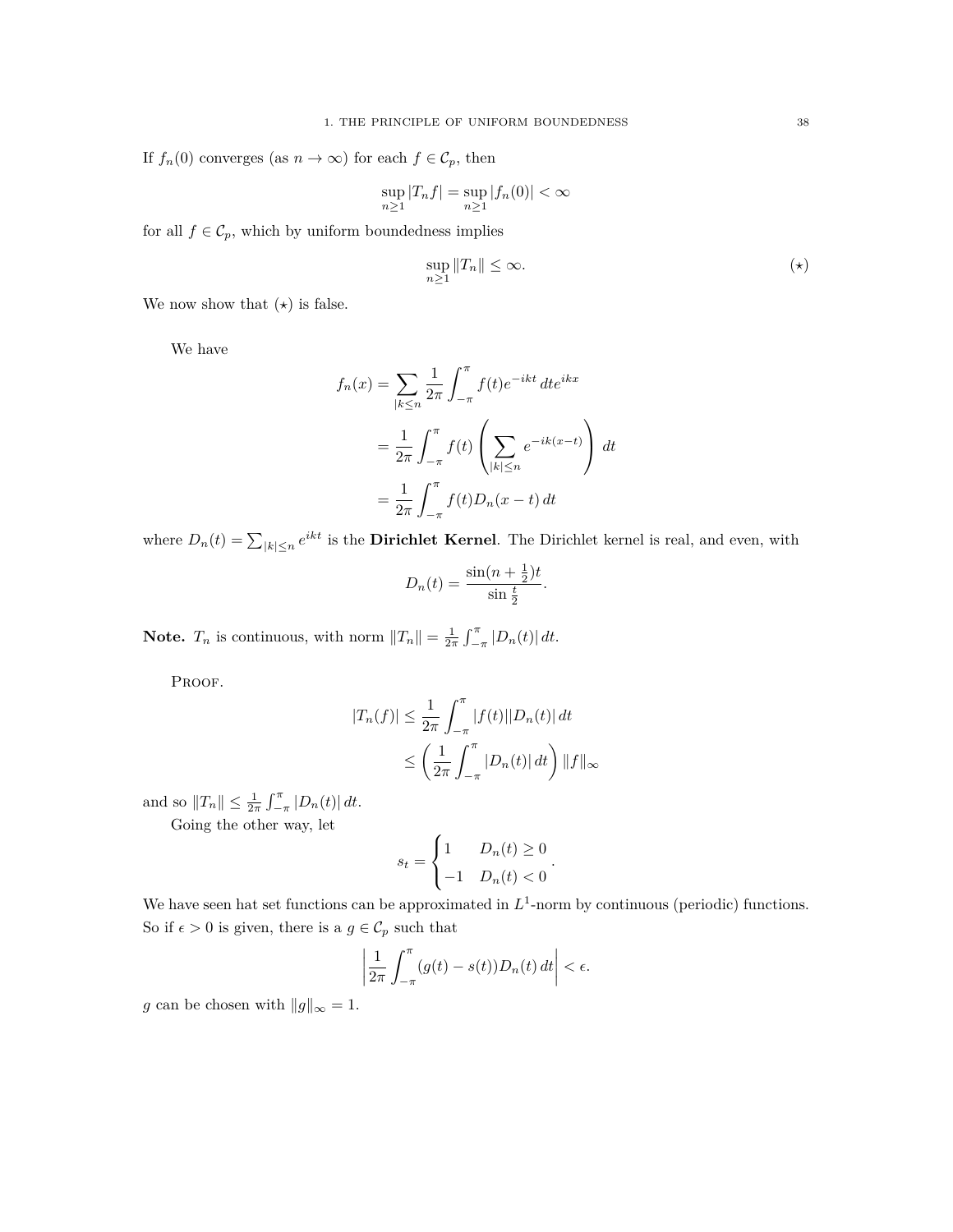So

$$
\left|T_n(g) - \frac{1}{2\pi} \int_{-\pi}^{\pi} |D_n(t)| dt\right| < \epsilon.
$$

1 2*π* ∫ *<sup>π</sup>*  $\int_{-\pi}^{\pi} |D_n(t)| \, dt - |T_n(g)| < \epsilon.$ 

So

Thus

$$
|T_n(g)| \ge \frac{\|g\|_{\infty}}{2\pi} \int_{-\pi}^{\pi} |D_n(t)| dt - \epsilon.
$$

Since  $\epsilon > 0$  was arbitrary,

$$
||T_n|| \ge \frac{1}{2\pi} \int_{-\pi}^{\pi} |D_n(t)| dt.
$$

All that remains is to show that

$$
||T_n|| = \frac{1}{2\pi} \int_{-\pi}^{\pi} |D_n(t)| dt \to \infty
$$

We have

$$
||T_n|| = \frac{1}{\pi} \int_0^{\pi} |D_n(t)| dt
$$
  
\n
$$
= \frac{1}{\pi} \int_0^{\pi} \frac{|\sin(n + \frac{1}{2})t|}{|\sin(\frac{1}{2})t|} dt
$$
  
\n
$$
\geq \frac{2}{\pi} \int_0^{\pi} \frac{|\sin(n + \frac{1}{2})t|}{t} dt
$$
  
\n
$$
= \frac{2}{\pi} \int_0^{(n + \frac{1}{2})\pi} \frac{\sin v}{v} dv
$$
  
\n
$$
\geq \frac{2}{\pi} \int_0^{n\pi} \frac{\sin v}{v} dv
$$
  
\n
$$
= \frac{2}{\pi} \sum_{k=1}^n \int_{(k-1)\pi}^{k\pi} \frac{|\sin v|}{v} dv
$$
  
\n
$$
\geq \sum_{k=1}^n \frac{1}{k\pi} \int_{(k-1)\pi}^{k\pi} |\sin v| dv
$$
  
\n
$$
= \frac{4}{\pi^2} \sum_{k=1}^n \frac{1}{k} \to \infty
$$

as  $n \to \infty$ .

Thus there exists  $f \in C_p$  such that the Fourier series of  $f$  diverges at  $x = 0$ .

### **2. The Open Mapping Theorem**

<span id="page-38-0"></span>This theorem is *tailor-made* to deal with inverse operators.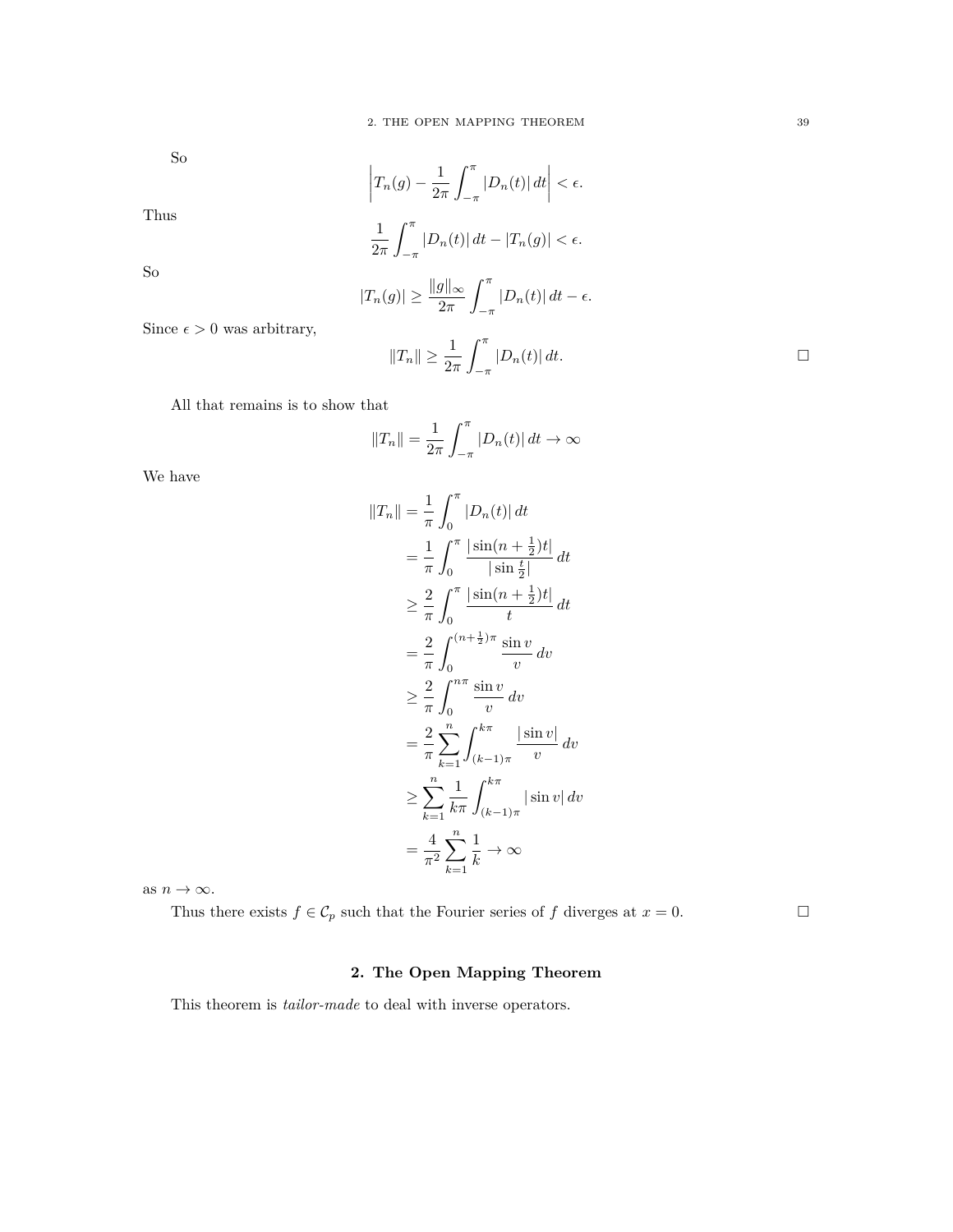**Definition 2.1** (Open mapping). Let *X, Y* be metric spaces. A function  $f: X \to Y$  is open if open sets in *X* are mapped to open sets in *Y* .

**Theorem 2.2** (Open mapping theorem). Let *X,Y* be Banach spaces. If  $T \in \mathcal{L}(X, Y)$  is surjective *then T is open.*

**Corollary** (Bounded inverse theorem). Let *X,Y* be Banach spaces. If  $T \in \mathcal{L}(X, Y)$  is bijective, *then*

$$
T^{-1} \in \mathcal{L}(Y, X).
$$

PROOF. Let  $O \subseteq X$  be open. Then  $(T^{-1})^{-1}(O) = T(O)$  is open (by the open mapping theorem). Thus  $T^{-1}$  is continuous.

**Corollary.** *Let*  $(X, \|\cdot\|_1)$  *and*  $(X, \|\cdot\|_2)$  *be Banach spaces. If* 

$$
||x||_1 \le C||x||_2 \quad \forall x \in X
$$

*then*  $\|\cdot\|_1$  *and*  $\|\cdot\|_2$  *are equivalent.* 

PROOF.

$$
i: (X, \|\cdot\|_2) \to (X, \|\cdot\|_1)
$$

$$
x \mapsto x
$$

is linear, surjective and injective, and also continuous, as

 $||i(x)|| = ||x||_1 \leq C ||x||_2.$ 

So the bounded inverse theorem gives

$$
i^{-1} : (X, \|\cdot\|_1) \to (X, \|\cdot\|_2)
$$

is continuous. Thus there exists  $A > 0$  such that  $||i^{-1}(x)||_2 \le A||x||_1$ , which implies  $||x||_2 \le A||x||_1$ . So

$$
\frac{1}{A}||x||_2 \le ||x||_1 \quad \forall x \in X
$$

More generally, if  $T \in \mathcal{L}(X, Y)$  is bijective, then by the bounded inverse theorem,

$$
c||x|| \le ||Tx|| \le C||x||
$$

where  $c = \frac{1}{\|T^{-1}\|}, C = \|T\|.$ 

**Lemma 2.3.** *Let*  $X$  *be a Banach space and*  $Y$  *a normed space. Then for*  $T \in \mathcal{L}(X, Y)$ *, the following are equivalent.*

- *(a) T is open*
- *(b)* There exists  $r > 0$  such that  $B(0, r) \subseteq T(\overline{B(0, 1)})$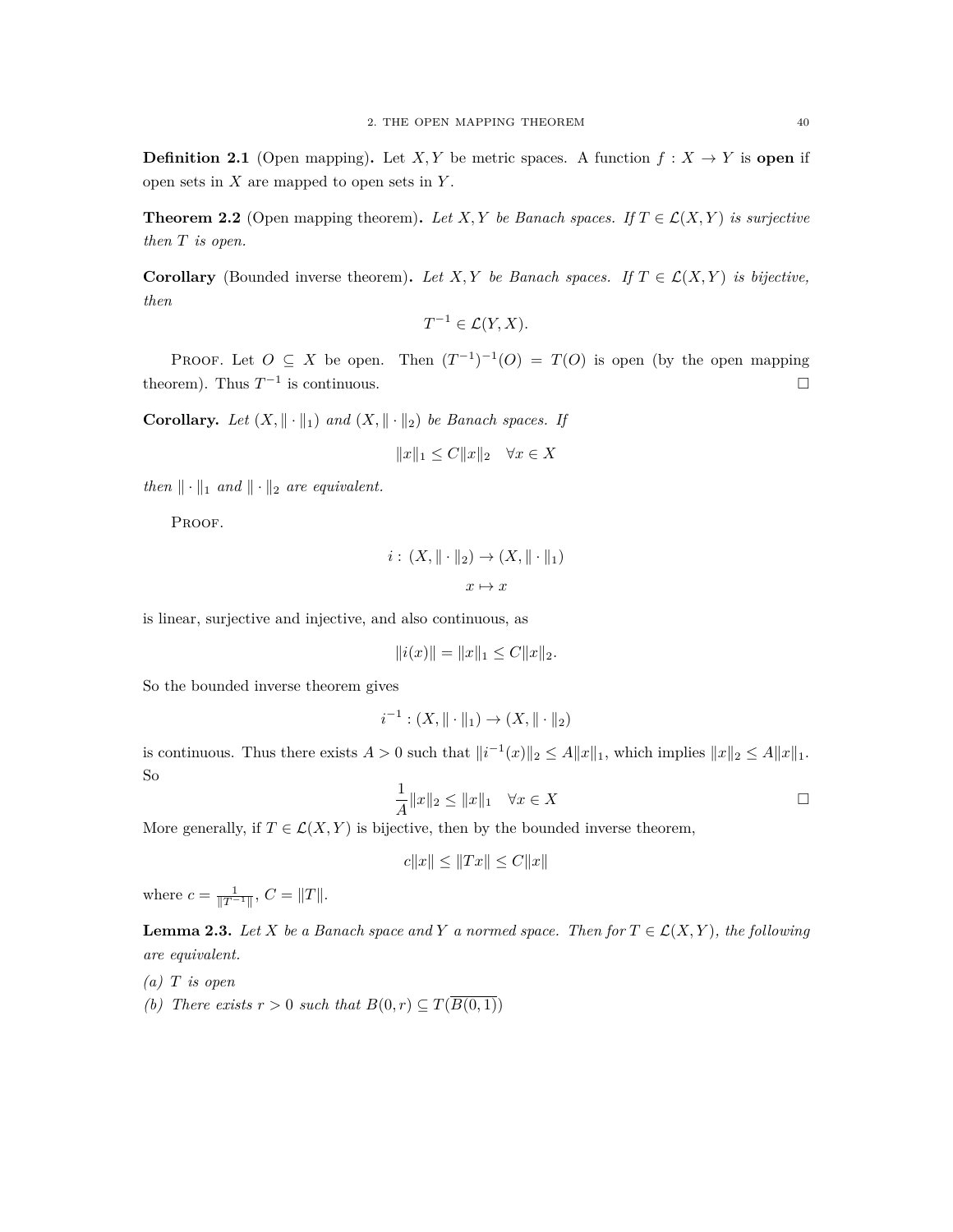*(c)* There exists  $r > 0$  such that  $B(0, r) \subseteq T(\overline{B(0, 1)})$ .

PROOF.  $(a) \Rightarrow (b)$ ,  $(c)$ . As  $B(0, 1)$  is open, the set  $T(B(0, 1))$  is open in *Y*. Since  $0 \in T(B(0, 1))$ there exists  $> 0$  such that the set

$$
B(0,r) \subseteq T(B(0,1)) \subseteq T(\overline{B(0,1)}) \subseteq T(\overline{B(0,1)}).
$$

 $(c) \Rightarrow (b)$ . Assume that there exists  $r > 0$  such that

$$
B(0,r) \subseteq \overline{T(\overline{B(0,1)})}.
$$

We now show that  $B(0, \frac{r}{2}) \subseteq T(\overline{B(0, 1)})$  which proves  $(b)$ . Let  $y \in B(0, \frac{r}{2})$ . Then  $2y \in B(0, r)$  and since  $B(0,r) \subseteq T(B(0,1))$  there exists  $x_1 \in B(0,1)$  such that

$$
||2y - Tx_1|| \le \frac{r}{2}
$$

Hence  $4y - 2Tx_1 \in B(0, r)$  and by the same argument as before there exists  $x_2 \in \overline{B(0, 1)}$  such that

$$
||4y - 2Tx_1 - Tx_2|| \le \frac{r}{2}
$$

Continuing this way we construct a sequence  $(x_n) \in \overline{B(0,1)}$  such that

$$
||2^{n}y - 2^{n-1}Tx_1 - \dots - 2Tx_{n-1} - Tx_n|| \leq \frac{r}{2}
$$

for all *n*. Dividing by  $2^n$  we obtain

$$
||y - \sum_{k=1}^{n} 2^{-k} Tx_k|| \le \frac{r}{2^{n+1}}
$$

Hence  $y = \sum_{k=1}^{\infty} 2^{-k} T x_k$ . Since  $||x_k|| \leq 1$  for all  $k \in \mathbb{N}$  we have that

$$
\sum_{k=1}^{\infty} 2^{-k} \|x_k\| \le \sum_{k=1}^{\infty} 2^{-k} = 1
$$

and so the series

$$
x = \sum_{k=1}^{\infty} 2^{-k} x_k
$$

converges absolutely in *X* as *X* is Banach and hence complete. We have also that  $||x|| \leq 1$  and so  $x \in \overline{B(0,1)}$ . Because *T* is continuous we have

$$
Tx = \lim_{n \to \infty} \sum_{k=1}^{n} 2^{-k} Tx_k = y
$$

by construction of *x*. Hence  $y \in T(\overline{B(0,1)})$  and (*b*) follows.

 $(b) \Rightarrow (a)$ . By  $(b)$  and the linearity of *T* we have

$$
T(\overline{B(0,\epsilon)})=\epsilon T(\overline{B(0,1)})
$$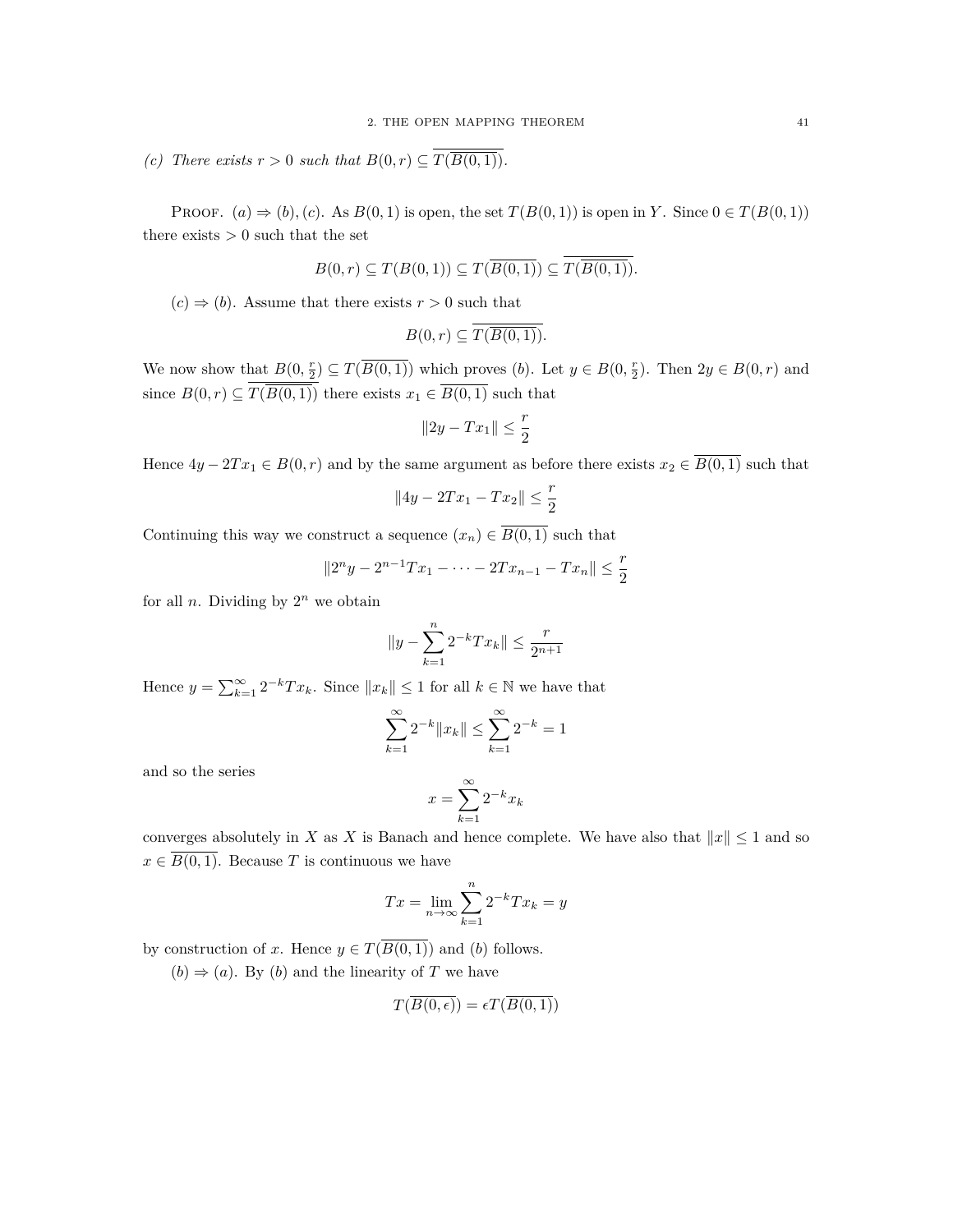for all  $\epsilon > 0$ . Since the map  $x \mapsto \epsilon x$  is a homeomorphism on *Y* the set  $T(\overline{B(0,\epsilon)})$  is a neighbourhood of zero for all  $\epsilon > 0$ . Now let  $U \subseteq X$  be open and  $y \in T(U)$ . As *U* is open there exists  $\epsilon > 0$  such that

$$
\overline{B(x,\epsilon)} = x + \overline{B(0,\epsilon)} \subseteq U
$$

where  $y = Tx$ . Since  $z \mapsto x + z$  is a homeomorphism and T is linear we have

$$
T(\overline{B(x,\epsilon)}) = Tx + T(\overline{B(0,\epsilon)}) = y + T(\overline{B(0,\epsilon)}) \subseteq T(U).
$$

Hence  $T(\overline{B(x,\epsilon)})$  is a neighbourhood of *y* in  $T(U)$ . As *y* was arbitrary in  $T(U)$  it follows that  $T(U)$ is open.  $\Box$ 

**Lemma 2.4.** *Let X be a normed vector space and*  $S \subseteq X$  *convex with*  $S = -S$ *. If*  $\overline{S}$  *has a non-empty interior, then*  $\overline{S}$  *is a neighbourhood of zero.* 

PROOF. First note that  $\overline{S}$  is convex. If  $x, y \in S$  and  $x_n, y_n \in S$  with  $x_n, y_n \to x, y$  then  $tx_n + (1 - ty_n) \in S$  for all n and  $t \in [0,1]$ . Letting  $n \to \infty$  we get  $tx + (1-t)y \in \overline{S}$  for all  $t \in [0,1]$ and so  $\overline{S}$  is convex. We also easily have  $\overline{S} = -\overline{S}$ . If  $\overline{S}$  has a non-empty interior, there exists  $z \in \overline{S}$ and  $\epsilon > 0$  such that  $B(z, \epsilon) \subset \overline{S}$ . Therefore  $z \pm h \in \overline{S}$  whenever  $||h|| < \epsilon$  and since  $\overline{S} = -\overline{S}$  we also have  $-(z \pm h) \in \overline{S}$ . By the convexity of  $\overline{S}$  we have

$$
y = \frac{1}{2}((x+h) + (-x+h)) \in \overline{S}
$$

whenever  $||h|| < \epsilon$ . Hence  $B(0, \epsilon) \subseteq \overline{S}$ , and so  $\overline{S}$  is a neighbourhood of zero.

**Theorem 2.5** (Open mapping theorem). Suppose that *X* and *Y* are Banach spaces. If  $T \in \mathcal{L}(X, Y)$ *is surjective, then T is open.*

PROOF. As *T* is surjective we have

$$
Y = \bigcup_{n \in \mathbb{N}} \overline{T(\overline{B(0,n)})}
$$

with  $[T(\overline{B(0,n)})]$  closed for all  $n \in \mathbb{N}$ . Since Y is complete, by a corollary to Baire's theorem, there exists  $n \in \mathbb{N}$  such that  $T(\overline{B(0,n)})$  has non-empty interior. Since the map  $x \mapsto nx$  is a homeomorphism and *T* is linear, the set  $T(\overline{B(0,1)})$  has non-empty interior as well. Now  $\overline{B(0,1)}$  is convex and  $\overline{B(0,1)} = -\overline{B(0,1)}$ . By linearity of *T* we have that

$$
T(\overline{B(0,1)}) = -T(\overline{B(0,1)})
$$

is convex as well. Since we know that  $T(\overline{B(0,1)})$  has non-empty interior, the previous lemma implies that  $T(\overline{B(0,1)})$  is a neighbourhood of zero, and thus there exists  $r > 0$  such that

$$
B(0,r) \subseteq T(\overline{B(0,1)})
$$

and since *X* is Banach the previous lemma shows that *T* is open.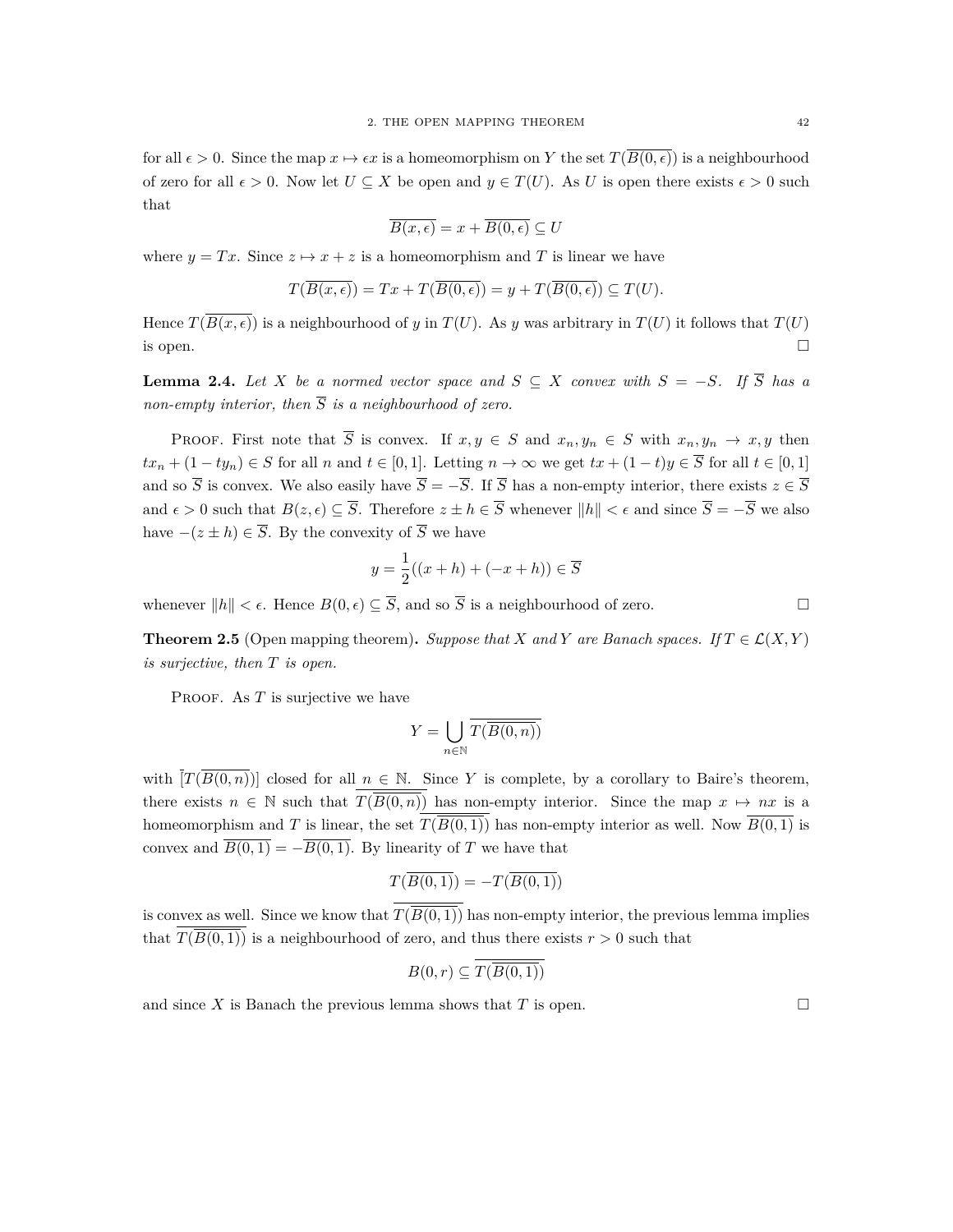**Exercise 2.6.** If *X, Y* are vector spaces, and if  $T : X \to Y$  is linear, then  $\Gamma(T)$  is a subspace of  $X \times Y$ . Moreover, if  $X, Y$  are normed vectors paces, with

$$
||(x,Tx)||_{\Gamma} = ||x|| + ||Tx||.
$$

**Theorem 2.7** (Closed Graph theorem). Let *X,Y* be Banach spaces, and  $T \in Hom(X, Y)$ . Then  $T \in \mathcal{L}(X, Y)$  *if and only if*  $\Gamma(T)$  *is closed in*  $X \times Y$ *.* 

PROOF. Suppose  $T \in \mathcal{L}(X, Y)$ . If  $x_n \to x$  in X, then

$$
(x_n, Tx_n) \to (x, Tx)
$$

by continuity of *T*, and so  $\Gamma(T)$  is closed.

Conversely, suppose that  $\Gamma(T)$  is closed in *X* × *Y*. Define a norm  $\|\cdot\|_{\Gamma}$  on *X* by  $\|x\|_{\Gamma}$  =  $||x|| + ||Tx||$ . Since Γ(*T*) is closed, and since  $(X, ∥ · ∥)$  is Banach, then  $(X, ∥ · ∥$ Γ $)$  is also a Banach space (exercise). Note that  $||x|| \le ||x||$ <sub>Γ</sub>. So by a corollary to the Open Mapping theorem,  $|| \cdot ||$  and *∥ · ∥*<sup>Γ</sup> are equivalent. So there is *c >* 0 with

$$
||x||_{\Gamma} \le c||x|| \quad \forall x \in X.
$$

So  $||x|| + ||Tx|| \le c||x||$ , and so  $||Tx|| \le (c-1)||x||$ , and so *T* is continuous.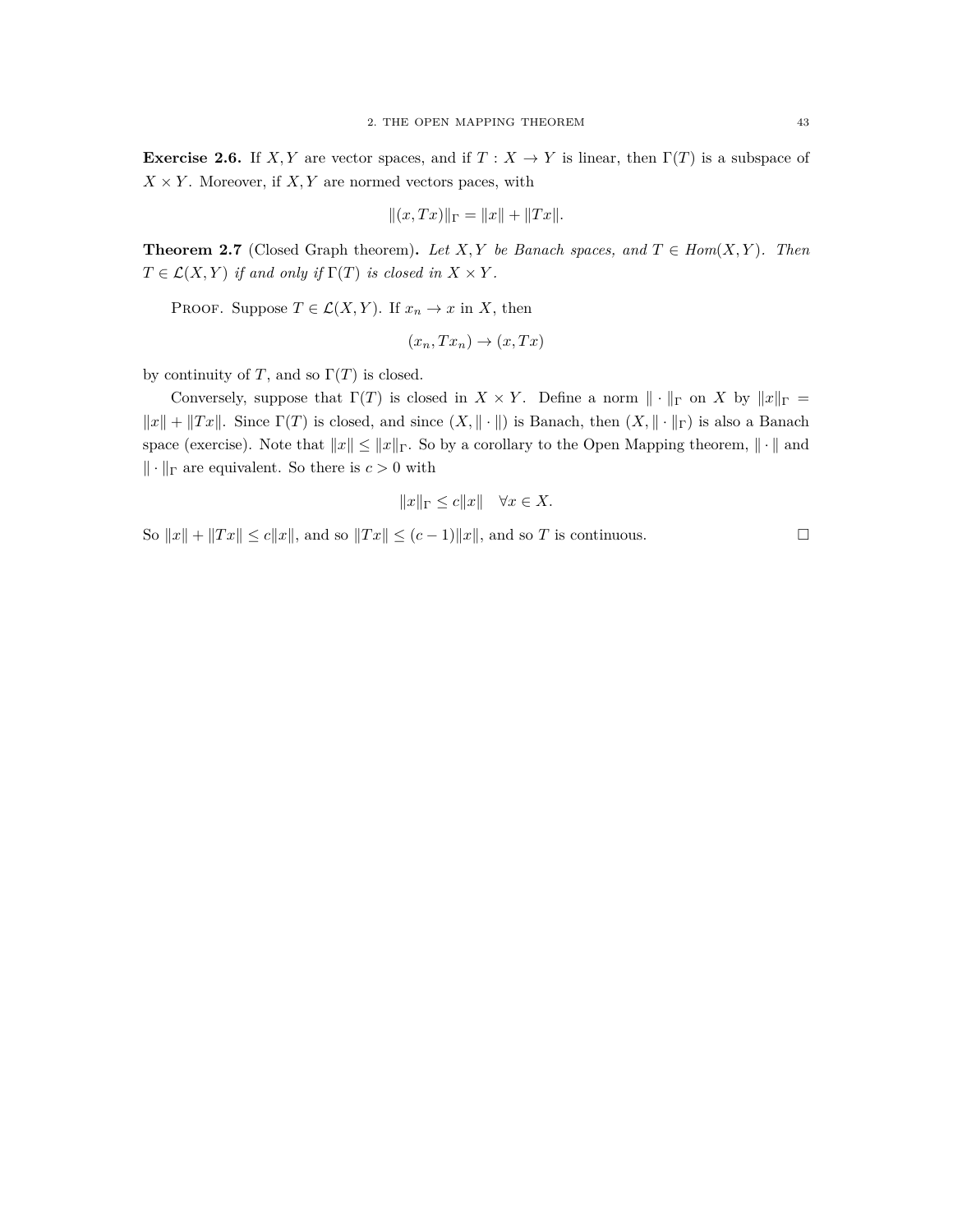#### CHAPTER 5

### **Spectral Theory**

<span id="page-43-0"></span>The eigenvalues of an  $n \times n$  matrix *T* over  $\mathbb C$  are the  $\lambda \in \mathbb C$  with

$$
\det(\lambda I - T) = 0
$$

that is,  $\lambda I - T$  is not invertible.

**Remark.** Showing existence of eigenvalues is equivalent to the fundamental theorem of algebra.

**Remark.** We need our base field to be  $\mathbb C$  to get reasonable spectral theory.

**Definition 0.8.** Write  $\mathcal{L}(X) = \mathcal{L}(X, X)$ .

**Definition 0.9.** Let *X* be a Banach space over K, and let  $T \in \mathcal{L}(X)$ . Then the spectrum of *T* is

 $\sigma(T) = {\lambda \in \mathbb{K} \mid \lambda I - T \text{ is not invertible}}.$ 

**Remark.**  $\lambda I - T$  is non invertible if either  $\lambda I - T$  is not injective, or  $\lambda I - T$  is not surjective.

**Remark.** If  $\dim(X) < \infty$ , then *X* \KER  $(T) \simeq \mathrm{im}(T)$ , and so *T* is injective if and only if *T* is surjective. This fails in the infinite dimensional case - consider the left and right shift operators on  $\ell^2.$ 

**Definition 0.10** (Eigenvalue).  $\lambda \in \mathbb{K}$  is an eigenvalue of  $T \in \mathcal{L}(X)$  if there is  $x \neq 0$  with  $Tx = \lambda x$ , i.e.  $\lambda$  is an eigenvalue if and only if  $\lambda I - T$  is not injective.

**Theorem 0.11.** Let  $X \neq \{0\}$  be a Banach space over  $\mathbb{C}$ , and let  $T \in \mathcal{L}(X)$ . Then  $\sigma(T)$  is a *non-empty, compact (closed and bounded) subset of*

$$
\{\lambda \in \mathbb{C} \,|\, |\lambda| \le \|T\|\}
$$

**Example 0.12.** Let  $L, R: \ell^2 \to \ell^2$  be the left and right shift operators.

Then  $||L|| = 1$ , and so  $\sigma(L) \subseteq \overline{D}(0, 1)$ . If  $|\lambda| < 1$ , then

$$
L(\lambda, \lambda^2, \lambda^3, \dots) = (\lambda^2, \lambda^3, \lambda^4, \dots) = \lambda(\lambda, \lambda^2, \lambda^3, \dots)
$$

and so  $\lambda$  is an eigenvalue. Thus  $D(0,1) \subseteq \sigma(L) \subseteq \overline{D}(0,1)$ . But  $\sigma(L)$  is closed, and so  $\sigma(L) = \overline{D}(0,1)$ . Are the  $\lambda$  with  $|\lambda| = 1$  eigenvalues? No - suppose  $|\lambda| = 1$  and  $x \neq 0$  with  $Lx = \lambda x$ .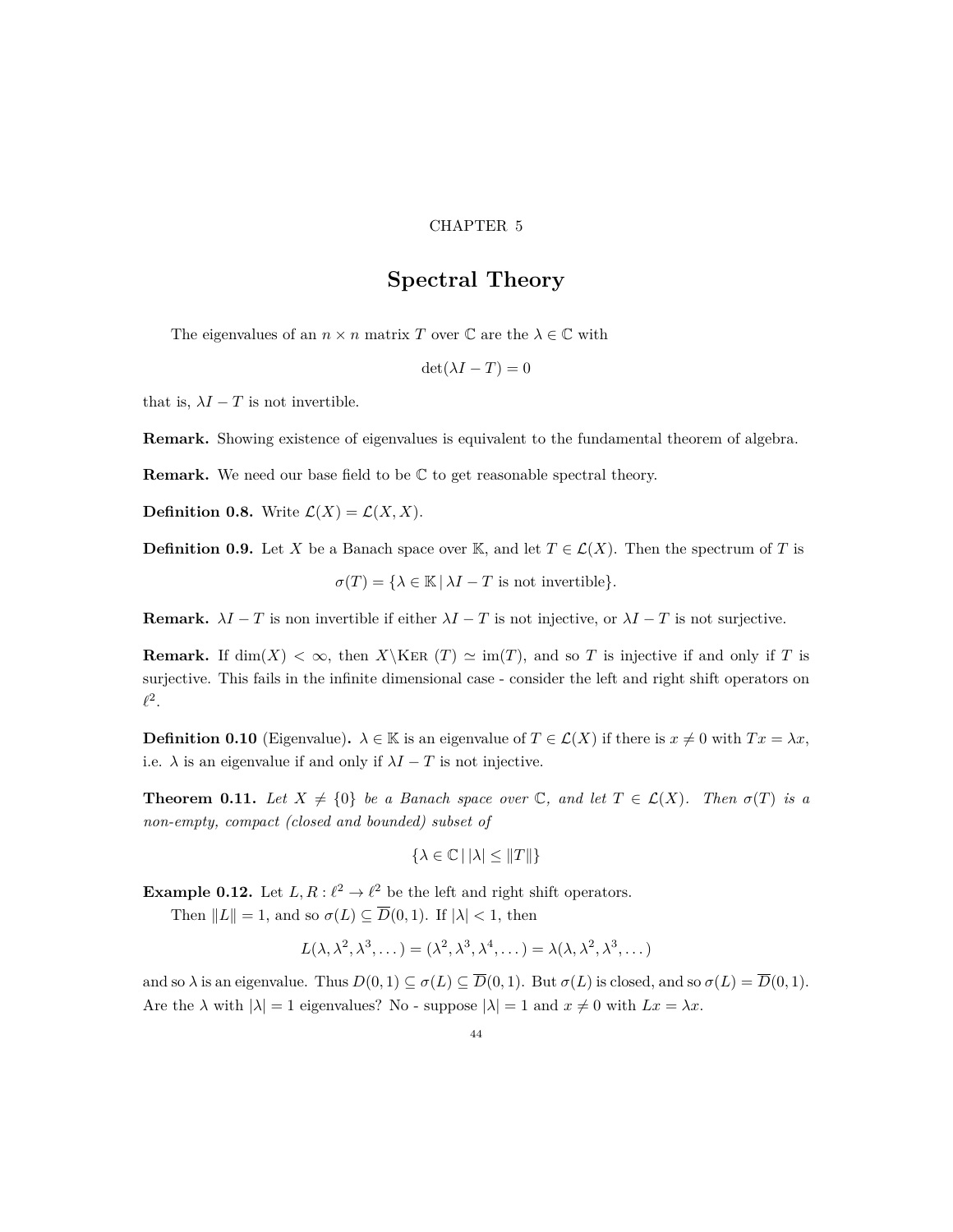Then

$$
L^n(x) = \lambda^n x.
$$

Thus,  $x_{n+1} = \lambda^n x_1$ . Then  $x = (x_1, \lambda, x_1, \lambda^2 x_1, \dots)$  which is not in  $\ell^2$ .

Then  $||R|| = 1$ , and so  $\sigma(R) \subseteq \overline{D}(0, 1)$ .

**Note.**  $LRx = L(0, x_1, \dots) = (x_1, x_2, \dots)$ , so

$$
LR = I \tag{(*)}
$$

**Remark.** Unlike dim(*X*)  $< \infty$ , ( $\star$ ) does NOT say that *R* is invertible (*RL* = *I*).

Consider the operator  $L(\lambda I - R) = \lambda L - I = -\lambda(\lambda^{-1}I - L)$ . If  $0 < |\lambda| < 1$ , then we know that  $\lambda^{-1}I - L$  is invertible (as  $\lambda^{-1} \notin \sigma(L)$ ). So if  $\lambda I - R$  were invertible, then *L* is invertible, which is false. Thus  $\lambda \in \sigma(R)$ . Hence

$$
D(0,1)\backslash\{0\} \subseteq \sigma(R) \subseteq \overline{D}(0,1).
$$

Since  $\sigma(R)$  is closed,  $\sigma(R) = \overline{D}(0,1)$ .

**Theorem 0.13.** Let  $X \neq \{0\}$  be a Banach space over C. Let  $T \in \mathcal{L}(X)$ . Then  $\sigma(T)$  is a nonempty, *compact subset of*

$$
\{\lambda \in \mathbb{C} \,|\, |\lambda| \leq \|T\|\}.
$$

**Lemma 0.14.** *With above assumptions*  $\sigma(T) \subseteq {\lambda \in \mathbb{C} \mid |\lambda| \leq ||T||}.$ 

PROOF. We need to show that if  $|\lambda| > ||T||$  then  $\lambda I - T$  is invertible. **Technique: Geometric series**. We guess

$$
(\lambda I - T)^{-1} = \frac{1}{\lambda I - T} = \sum_{k=0}^{\infty} \frac{T^k}{\lambda^{k+1}}.
$$

We now verify this guess. Since

$$
\sum_{k=0}^{\infty} \frac{\|T^k\|}{|\lambda|^{k+1}} \le \sum_{k=0}^{\infty} \frac{\|T\|^k}{|\lambda|^{k+1}} < \infty,
$$

the series  $S = \sum_{k=0}^{\infty} \frac{T^k}{\lambda^{k+1}}$  converges in X.

We now show that *S* is the inverse of  $\lambda I - T$ . As we are working in infinite dimensions, we ned to check left and right inverses. Let  $S_n = \sum_{k=1}^{n-1} \frac{T^k}{\lambda^{k+1}}$ . Then

$$
S_n(\lambda I - T) = \left(\sum_{k=0}^{n-1} \frac{T^k}{\lambda^{k+1}}\right)(\lambda I - T)
$$

$$
= I - \frac{T^n}{\lambda^n} \to I
$$

$$
(\lambda I - T)S_n = I - \frac{T^n}{\lambda^n} \to I
$$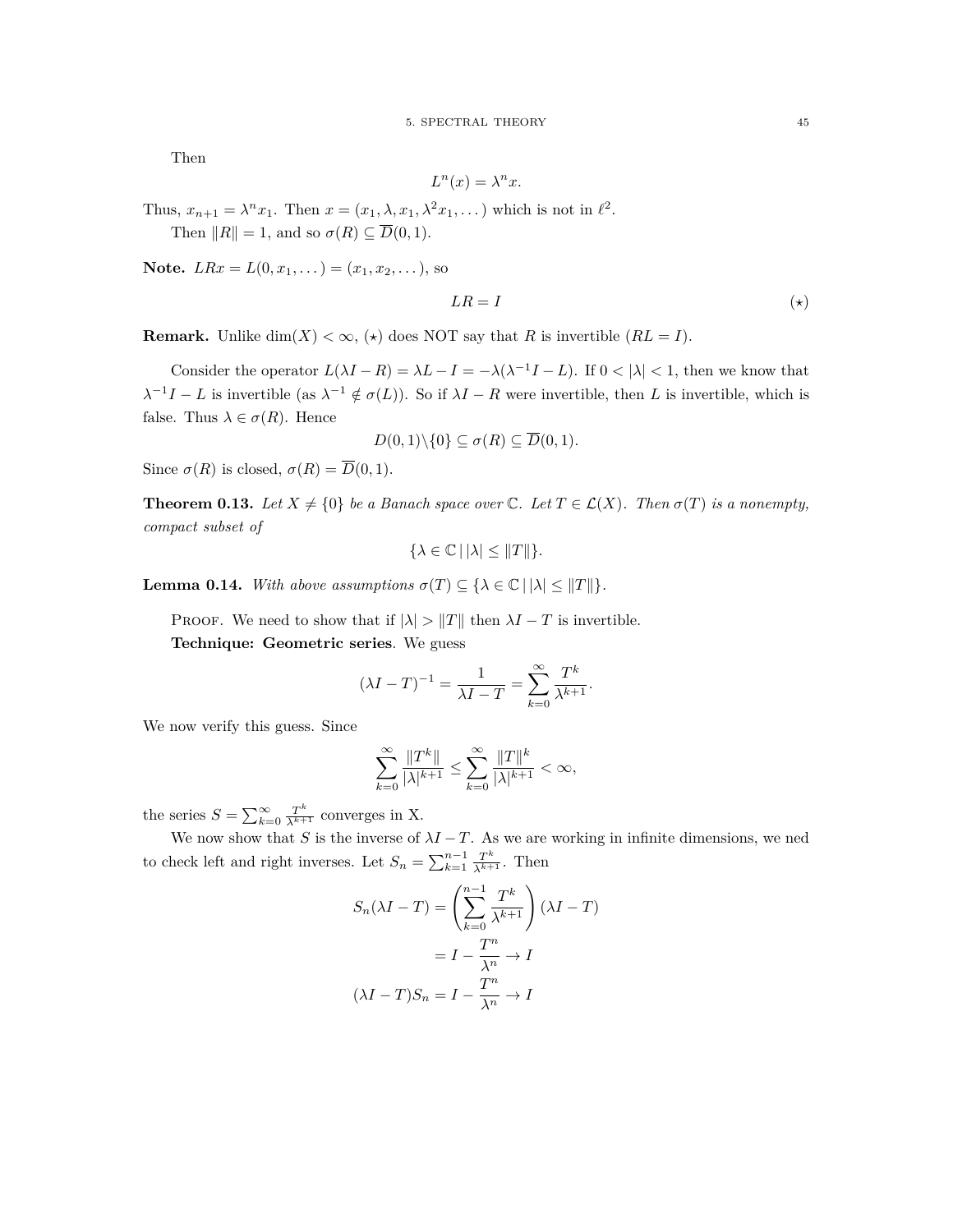and so  $S(\lambda I - T) = (\lambda I - T)S$  and so  $\lambda I - T$  is invertible.

**Exercise 0.15.** Show that if  $||I - T|| < 1$  then *T* is invertible with inverse  $\sum_{k=0}^{\infty} (I - T)^k$  *Hint: Consider*

$$
\frac{1}{T} = \frac{1}{I - (I - T)}.
$$

In particular, the ball  $B(I, 1)$  in  $\mathcal{L}(X)$  consists of invertible elements.

The following is used to show  $\sigma(T)$  is closed and nonempty, it is also interesting in its own right.

**Proposition 0.16.** *Let X be Banach over* K*. Let*  $GL(X) = \{T \in \mathcal{L}(X) | T \text{ invertible. Then}$ 

- *(a) GL*(*X*) *is a group under composition of operators.*
- *(b)*  $GL(X)$  *is open in*  $\mathcal{L}(X)$ *.*
- *(c) The map*

$$
\varphi: GL(X) \to GL(X)
$$

$$
T \mapsto T^{-1}
$$

*is continuous.*

PROOF. (a) The open mapping theorem tells us that if  $T \in GL(X)$  then  $T^{-1} \in \mathcal{L}(X)$ , and so  $T^{-1} \in GL(X)$ . The rest is clear.

(b) Let  $T_0 \in GL(X)$ . We claim

$$
B\left(T_0, \frac{1}{\|T_0^{-1}}\|\right) \subseteq \mathrm{GL}(\mathrm{X}).
$$

We have

$$
||I - T_0^{-1}T|| = ||T_0^{-1}(T_0 - T)||
$$
  
\n
$$
\leq ||T_0^{-1}|| ||T_0 - T||
$$
  
\n
$$
< 1 \text{ as } T \in B\left(T_0, \frac{1}{||T_0^{-1}||}\right)
$$

(c) We have

$$
||T_0^{-1} - T^{-1}|| = ||T^{-1}(T - T_0)T_0^{-1}||
$$
  
\n
$$
\le ||T^{-1}||T - T_0|| ||T_0^{-1}||
$$
\n(\*)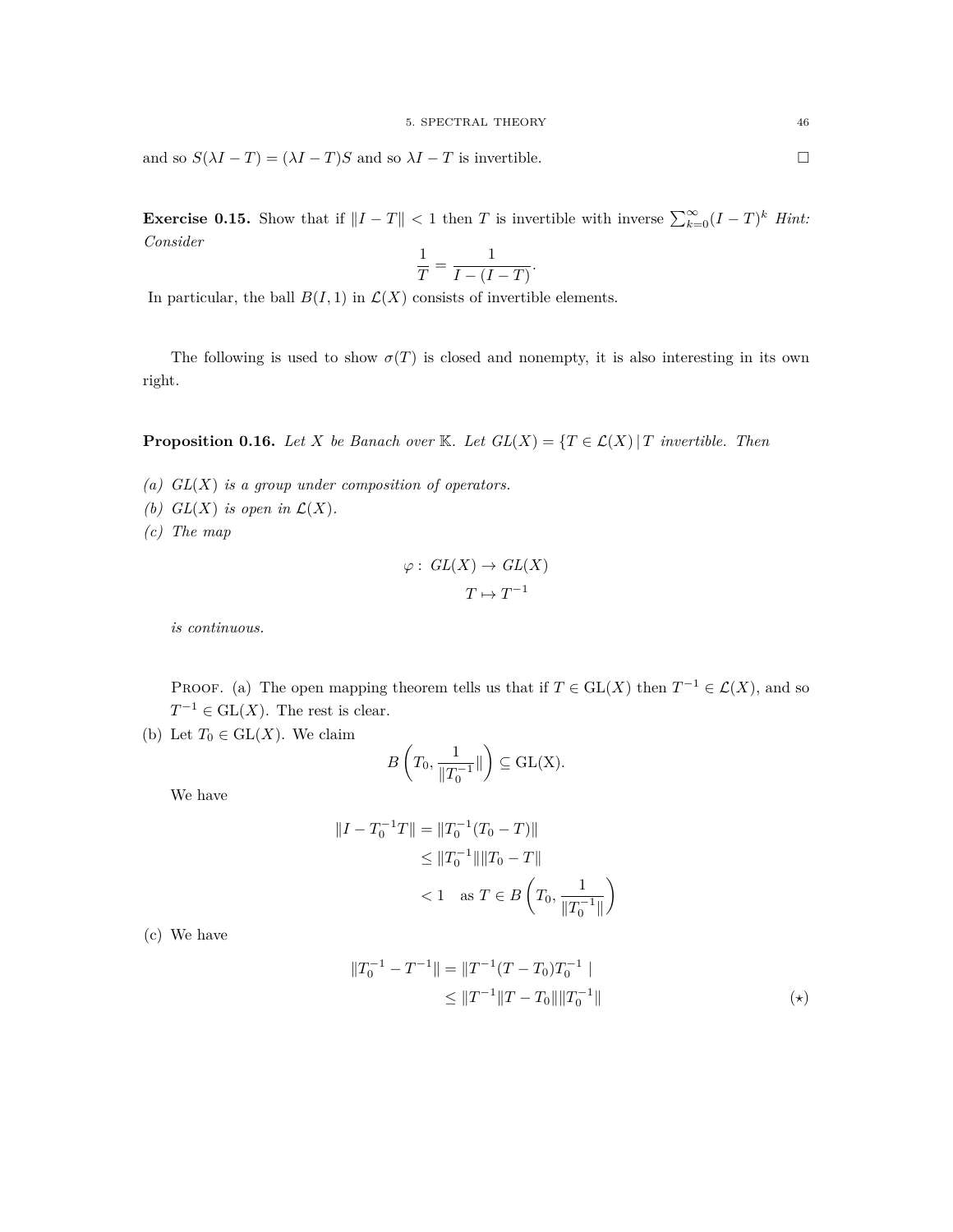If  $||T - T_0|| \leq \frac{1}{2||T_0^{-1}||}$ , then

$$
||I - TT_0^{-1}|| = ||(T_0 - T)T_0^{-1}||
$$
  
\n
$$
\le ||T_0 - T|| ||T_0^{-1}||
$$
  
\n
$$
\le \frac{1}{2}.
$$

We then have

$$
||T_0T^{-1}|| = ||(TT_0^{-1})^{-1}||
$$
  
= 
$$
||\sum_{k=0}^{\infty} (I - TT_0^{-1})^k||
$$
  

$$
\leq \sum_{k=0}^{\infty} ||I - TT_0^{-1}||^k
$$
  

$$
\leq 2
$$

Hence 
$$
||T^{-1}|| = ||T_0^{-1}(T_0T^{-1})|| \le ||T_0^{-1}|| ||T_0T^{-1}|| \le 2||T_0^{-1}||
$$
, and from  $(\star)$ , we have  

$$
||T_0^{-1} - T^{-1}|| \le 2||T_0^{-1}||^2||T - T_0||
$$

and so  $T \mapsto T^{-1}$  is continuous.

**Corollary.**  $\sigma(T)$  *is closed.* 

PROOF. Let

$$
f: \mathbb{C} \to \mathcal{L}(X)
$$

$$
\lambda \mapsto \lambda I - T
$$

This is continuous, as

$$
||f(\lambda) - f(\lambda_0)|| = ||(\lambda - \lambda_0)I||
$$
  
=  $|\lambda - \lambda_0|$ 

and

$$
\sigma(T) = f^{-1}(\mathcal{L}(X) \backslash \mathrm{GL}(X))
$$

which is the inverse image of a closed set, and hence is closed.  $\square$ 

So  $\sigma(T)$  is a compact subset of  $\{\lambda \in \mathbb{C} \mid |\lambda| \leq ||T||\}$ . Write  $\rho(T) = \mathbb{C} \setminus \sigma(T)$  (the **resolvent set**), and let  $R_T = R : \rho(T) \to \mathcal{L}(X)$  with  $R_T(\lambda) = (\lambda I - T)^{-1}$ .

**Theorem 0.17.** *Let*  $K = \mathbb{C}$  *and*  $X \neq \{0\}$  *and*  $T \in \mathcal{L}(X)$ *. Then*  $\sigma(T) \neq \emptyset$ *.* 

 $\Box$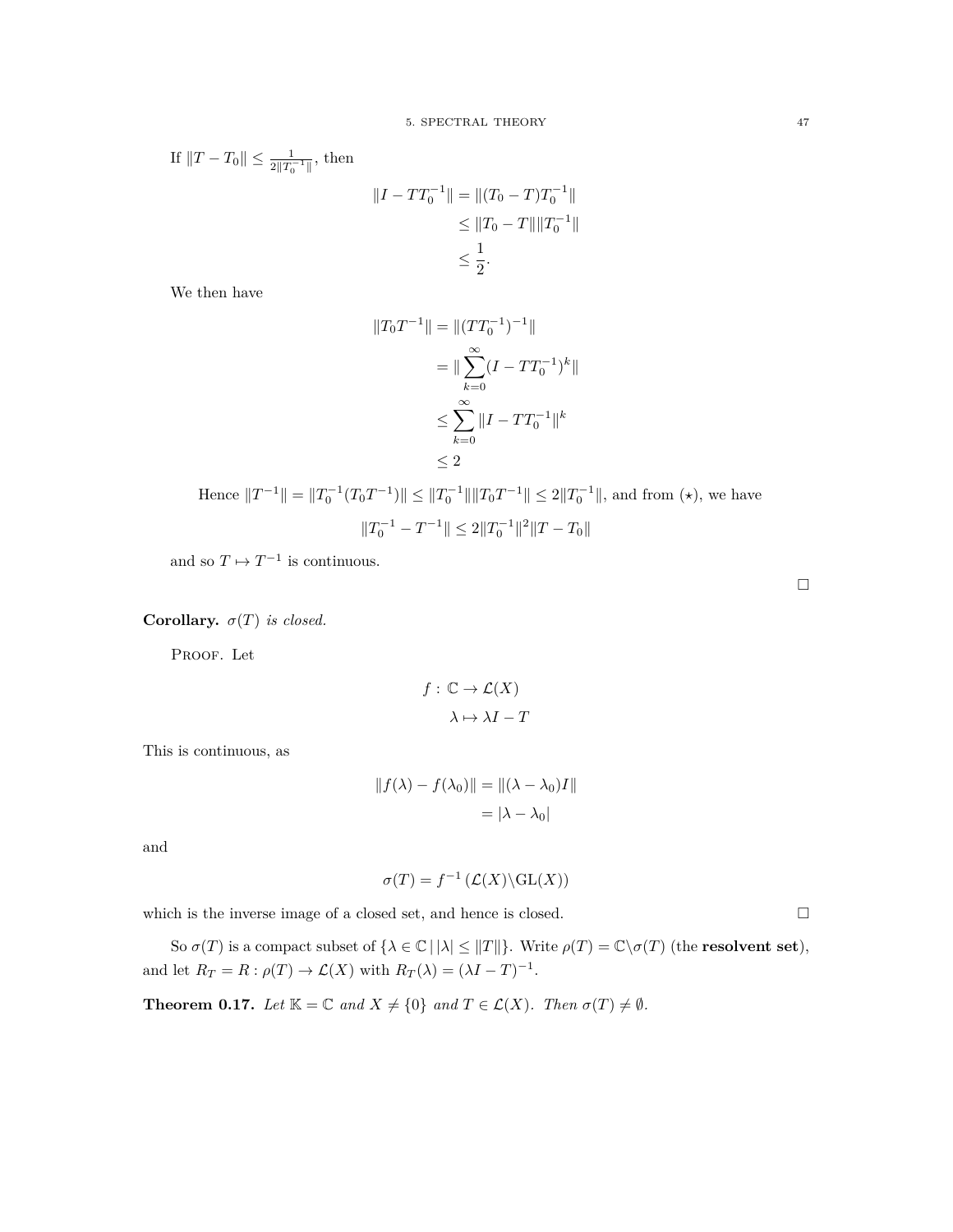PROOF. We use Lioville's theorem - a bounded entire function must be constant. Let  $\varphi = \mathcal{L}(X)'$  (hence  $\varphi : \mathcal{L}(X) \to C$ .) Let

$$
f_{\varphi}: \rho(T) \to \mathbb{C}
$$

$$
\lambda \mapsto \varphi(R(\lambda))
$$

**Lemma 0.18.**  $f_{\varphi}$  *is analytic on*  $\rho(T)$ *.* 

PROOF. We show  $f_{\varphi}$  is differentiable. Consider

$$
\frac{f_{\varphi}(\lambda) - f_{\varphi}(\lambda_0)}{\lambda - \lambda_0} = \varphi \left( \frac{R(\lambda) - R(\lambda_0)}{\lambda - \lambda_0} \right)
$$
  
\n
$$
= \varphi \left( \frac{(\lambda I - T)^{-1} - (\lambda_0 I - T)^{-1}}{\lambda - \lambda_0} \right)
$$
  
\n
$$
= \varphi \left( \frac{(\lambda_0 I - T)^{-1} ((\lambda_0 - \lambda)I)(\lambda I - T)^{-1}}{\lambda - \lambda_0} \right)
$$
  
\n
$$
= -\varphi \left( (\lambda_0 I - T)^{-1} (\lambda I - T)^{-1} \right)
$$
  
\n
$$
\rightarrow -\varphi \left( (\lambda_0 I - T)^{-2} \right)
$$

as  $\lambda \to \lambda_0$ , where we use the fact that  $\varphi$  is continuous and  $T \to T^{-1}$  is continuous. So  $f_\varphi$  is analytic on  $\rho(T)$  for all  $\varphi \in \mathcal{L}(X)'$ .

Now suppose that  $\sigma(T) = \emptyset$ . Then  $f_{\varphi} : \mathbb{C} \to \mathbb{C}$  is analytic.

**Lemma 0.19.**  $f_{\varphi}$  *is bounded.* 

PROOF. If  $|\lambda > ||T||$ , then

$$
f_{\varphi}(\lambda) = |\varphi\left((\lambda I - T)^{-1}\right)|
$$
  

$$
= |\varphi\left(\sum_{k=0}^{\infty} \frac{T^k}{\lambda^{k+1}}\right)|
$$
  

$$
\leq ||\varphi|| \left\|\sum_{k=0}^{\infty} \frac{T^k}{\lambda^{k+1}}\right\|
$$
  

$$
\leq ||\varphi|| \sum_{k=0}^{\infty} \frac{||T||^k}{|\lambda|^{k+1}}
$$
  

$$
= \frac{||\varphi||}{|\lambda| - ||T||} \to 0
$$

as  $|\lambda| \to \infty$ . So  $f_{\varphi}$  is bounded, entire, and thus  $f_{\varphi} = c$  by Lioville's theorem. By the above,  $f_{\varphi}(\lambda) = 0$  for all  $\lambda$ . Hence  $\varphi(R(\lambda)) = 0$  for all  $\lambda, \varphi$ .

Thus from Hahn-Banach,  $R(\lambda) = 0$  for all  $\lambda$  which is a contradiction, as the zero operator is not invertible if  $X \neq \{0\}$ .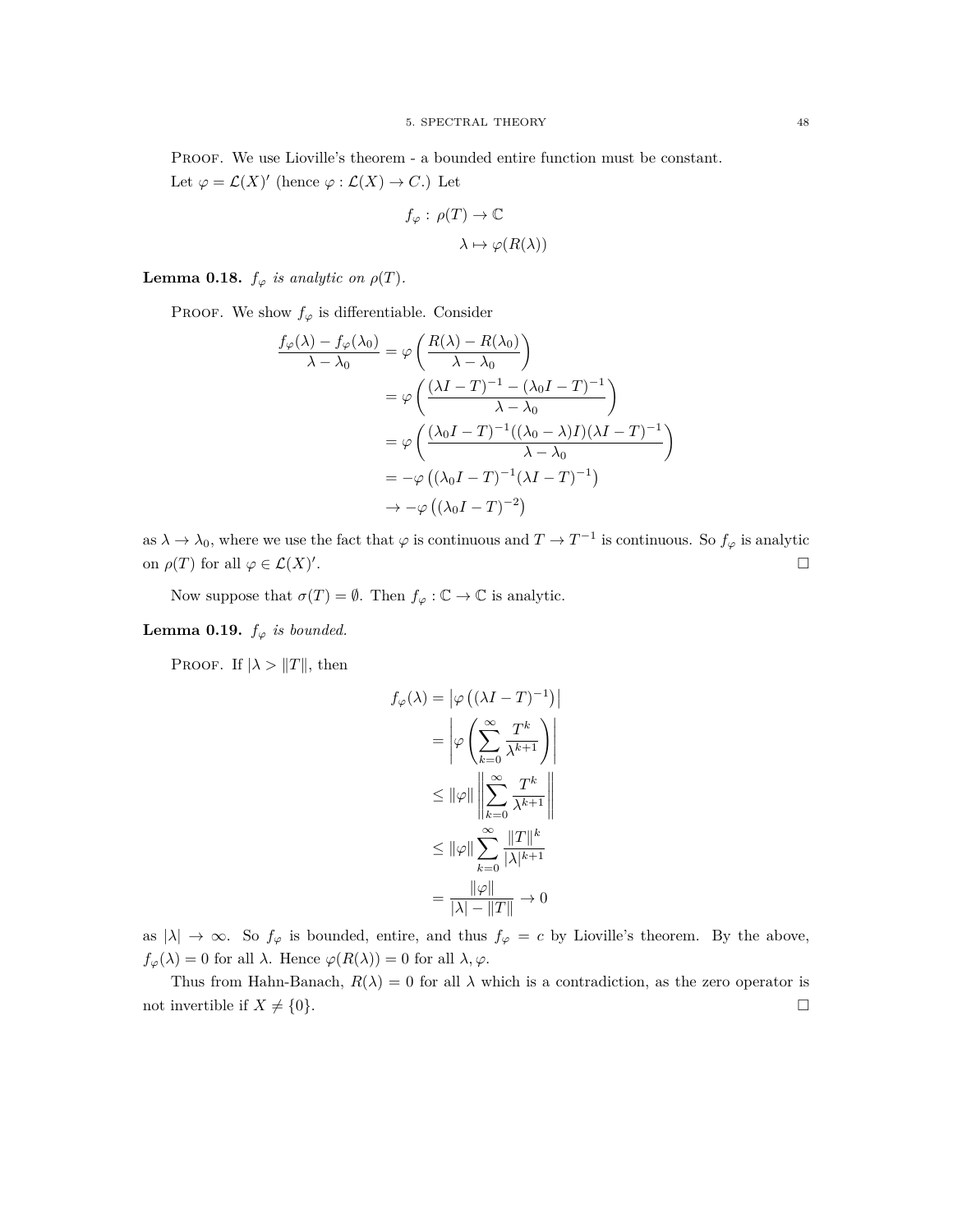**Theorem 0.20** (Spectral mapping theorem (polynomials)). Let T be an  $n \times n$  matrix over  $\mathbb{C}$ . *IF we know all the eigenvalues of T*, then we know the eigenvalues of every polynomial  $p(T)$  =  $a_0 + a_1T + \cdots + a_nT^n$ . Specifically,

{eigenvalues of 
$$
p(T)
$$
} = { $p(\lambda)$  |  $\lambda$  is an eigenvalue of T}

*Therefore*

$$
\sigma(p(T)) = p(\sigma(T)).
$$

*This is called the spectral mapping theorem (for matrices/polynomials). This also holds for X Banach over*  $\mathbb{C}$ *, and*  $T \in \mathcal{L}(X)$ *.* 

**Lemma 0.21.** Let  $\mathbb{C}[t]$  be the algebra of polynomials in  $t$  with complex coefficients. Multiplication *is defined as usual.*

**Lemma 0.22.** *Let*  $X$  *be Banach over*  $\mathbb{C}$ *. Let*  $T \in \mathcal{L}(X)$ *. Then* 

$$
\varphi : \mathbb{C}[t] \to \mathcal{L}(X)
$$

$$
p \mapsto p(T)
$$

*is an algebra homomorphism (multiplication corresponds to composition in*  $\mathcal{L}(X)$ *.)* 

PROOF. Simply check

$$
\varphi(p_1 + p_2) = \varphi(p_1) + \varphi(p_2)
$$

$$
\varphi(p_1 p_2) = \varphi(p_1)\varphi(p_2)
$$

$$
\varphi(\alpha p) = \alpha \varphi(p)
$$

for all  $p_1, p_2, p \in \mathbb{C}[t], \alpha \in \mathbb{C}$ .

**Theorem 0.23.** *Let*  $X$  *be Banach over*  $\mathbb{C}$ *, and let*  $T \in \mathcal{L}(X)$ *. Then* 

$$
\sigma(p(T)) = p(\sigma(T)).
$$

PROOF. If  $p = c$  is constant, then  $p(T) = cI$  has spectrum

$$
\sigma(p(T)) = \sigma(cI) = \{c\}
$$

On the other hand,

$$
p(\sigma(T)) = \{c\}
$$

Now, suppose that *p* is non constant. Let  $\mu \in \mathbb{C}$  fixed. By the fundamental theorem of algebra, we can factorise  $\mu - p(t)$  as

$$
\alpha(t-\lambda_1)^{m_1}\dots(t-\lambda_n)^{m_n}
$$

 $\Box$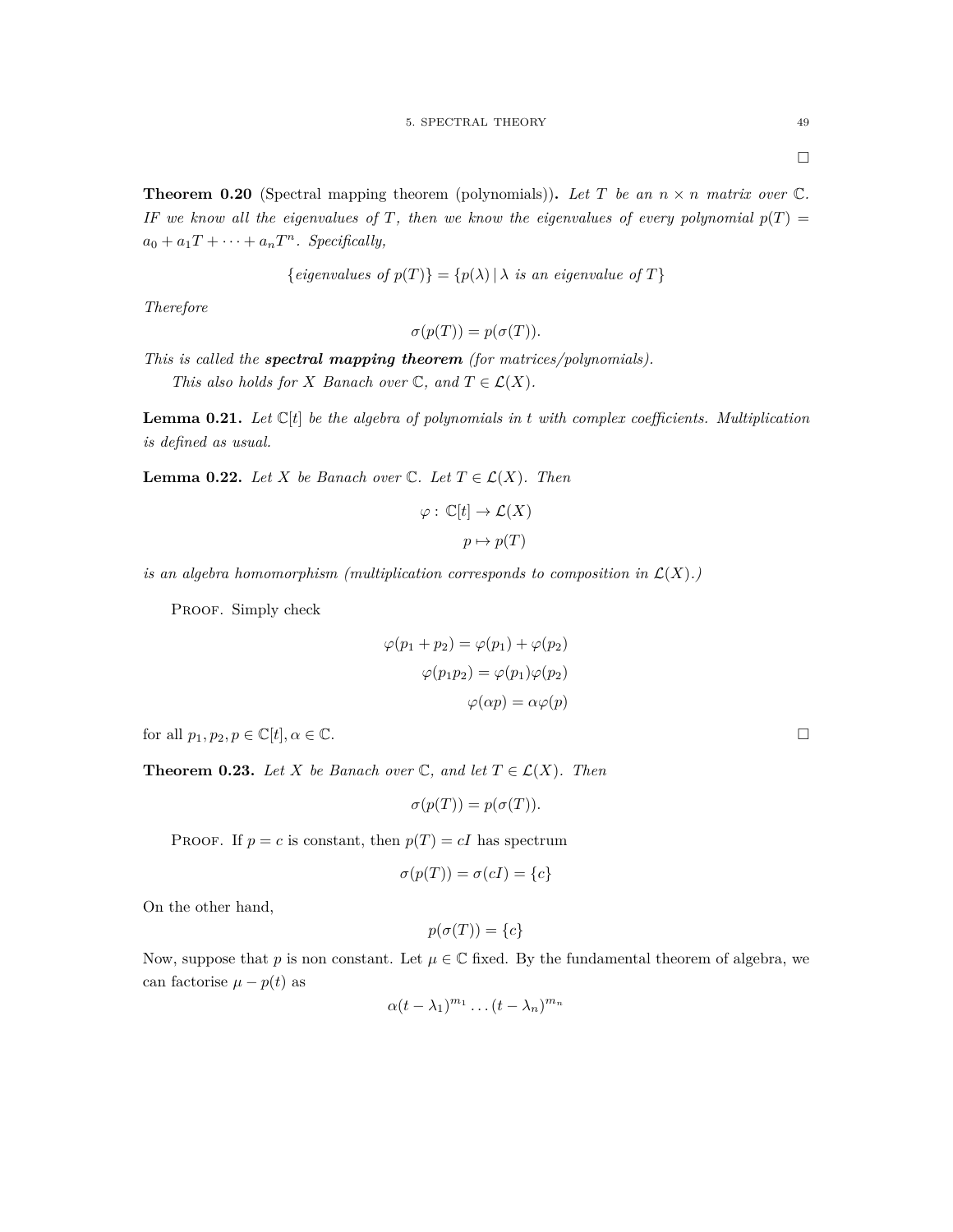where  $\lambda_1, \ldots, \lambda_n$  are the distinct roots of  $\mu - p(t)$ . Note that  $\mu = p(\lambda_i)$  for each *i*. Applying  $\psi : \mathbb{C}[t] \to \mathcal{L}(X)$  from above, we have

$$
\mu I - p(T) = \alpha (T - \lambda_1 I)^{m_1} \dots (T - \lambda_n I)^{m_n}
$$

**Exercise 0.24.** If  $T_1, \ldots, T_n \in \mathcal{L}(X)$  which commute with each other, then  $T_1 \ldots T_n$  is invertible if and only if the individual elements are invertible.

We know

$$
\mu \in \sigma(p(T)) \iff \mu - p(T) \text{ is not invertible}
$$
\n
$$
\iff T - \lambda I \text{ non invertible for some } i
$$
\n
$$
\iff \lambda \in \sigma(T) \text{ for some } i
$$
\n
$$
\iff \mu = p(\lambda_i) \in p(\sigma(T))
$$

and so

$$
\sigma(p(T)) = p(\sigma(T))
$$

 $\Box$ 

**Definition 0.25** (Spectral radius). Let  $X \neq \{0\}$  be a Banach space over  $\mathbb{C}$ . The **spectral radius** of  $T \in \mathcal{L}(X)$  is

$$
r(T) = \sup\{|\lambda| \mid \lambda \in \sigma(T)\}
$$

$$
= \max\{|\lambda| : \lambda \in \sigma(T)\}
$$

**Note.**

$$
r(T) \leq ||T||
$$

since  $\sigma(T) \subseteq {\lambda \in \mathbb{C} \mid |\lambda| \leq ||T||}$ . Strict inequality can (and often does) occur.

**Example 0.26.** Let

$$
T = \begin{pmatrix} 0 & 1 \\ 0 & 0 \end{pmatrix}.
$$

Then consider  $T: \mathbb{C}^2 \to \mathbb{C}^2$  where  $\|(x, y)\|_2 = \sqrt{|x|^2 + |y|^2}$ . Then

$$
||T|| = \sup{||Tx||_2 | x \in \mathbb{C}^2}
$$

$$
= \sqrt{\lambda_{max}(T^*T)}
$$

where

$$
T^* = \begin{pmatrix} 0 & 0 \\ 1 & 0 \end{pmatrix}
$$

is conjugate transpose. Then  $||T|| = 1$ . But  $\sigma(T) = \{0\}$ , and so  $r(T) = 0 < 1 = ||T||$ .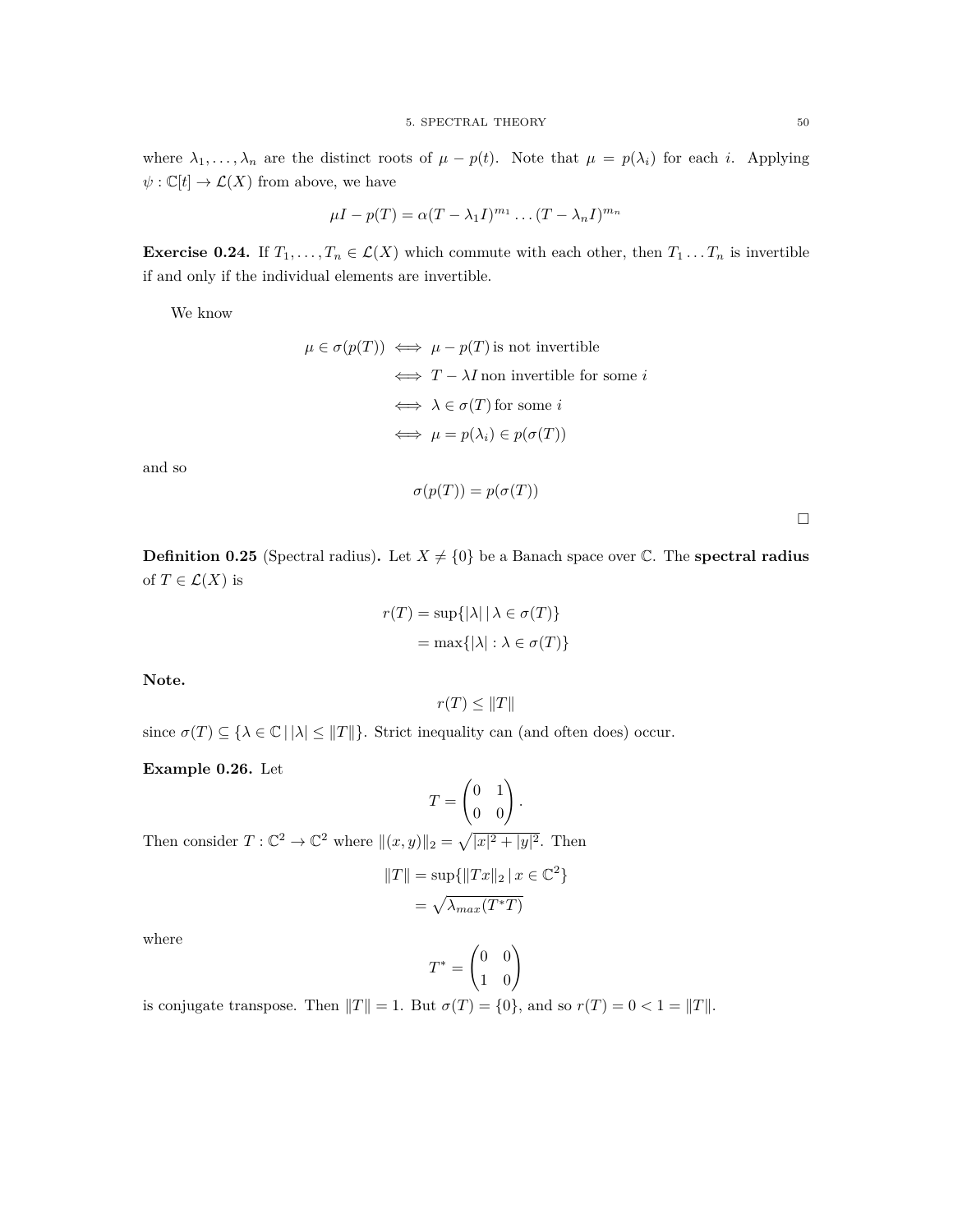**Theorem 0.27** (Gelfand, 1941). *Let*  $X \neq \{0\}$  *be Banach over*  $\mathbb{C}$ *, and let*  $T \in \mathcal{L}(X)$ *. Then* 

$$
r(T) = \lim_{n \to \infty} ||T^n||^{1/n}.
$$

*In particular, the limit exists.*

PROOF. By the spectral mapping theorem,

$$
\sigma(T^n) = \{\sigma(T)\}^n = \{\lambda^n \,|\, |\lambda \in \sigma(T)\}.
$$

So

$$
r(T) = r(T^n)^{1/n}
$$

$$
\leq ||T^n||^{1/n}.
$$

So

$$
r(T) \le \liminf_{n \to \infty} ||T^n||^{1/n}
$$

Now, we must show that

$$
\limsup_{n \to \infty} ||T^n||^{1/n} \le r(T).
$$

Let  $\varphi \in \mathcal{L}(X)$  and let

$$
f_{\varphi}: \rho(T) \to \mathbb{C}
$$

$$
\lambda \mapsto \varphi((\lambda I - T)^{-1})
$$

We saw that  $f_{\varphi}$  is analytic on  $\rho(T)$ . We also have

$$
f_{\varphi}(\lambda) = \sum_{n=0}^{\infty} \frac{1}{\lambda^{n+1}} \varphi(T^n)
$$
 (\*)

if  $|\lambda| > ||T||$ . By general theory of Laurent series,  $(\star)$  actually holds for all  $\lambda \in \rho(T)$ . In particular, it holds if  $|\lambda| > r(T)$ .

Thus,

$$
\lim_{n \to \infty} \frac{1}{\lambda^{n+1}} \varphi(T^n) = 0 \quad \boxed{|\lambda| > r(T)}
$$

Sp for each  $\varphi \in \mathcal{L}(X)'$ , and each  $|\lambda| > r(T)$ , there is  $C_{\lambda,\varphi}$  such that

$$
\left|\varphi\left(\frac{1}{\lambda^{n+1}}T^n\right)\right| \le C_{\lambda,\varphi} \quad \forall n \ge 0
$$

Then by the principle of uniform boundedness, there exists a constant  $C_{\lambda}$  such that

$$
\left\|\frac{1}{\lambda^{n+1}}T^n\right\| \le C_\lambda \quad \forall n \ge 0
$$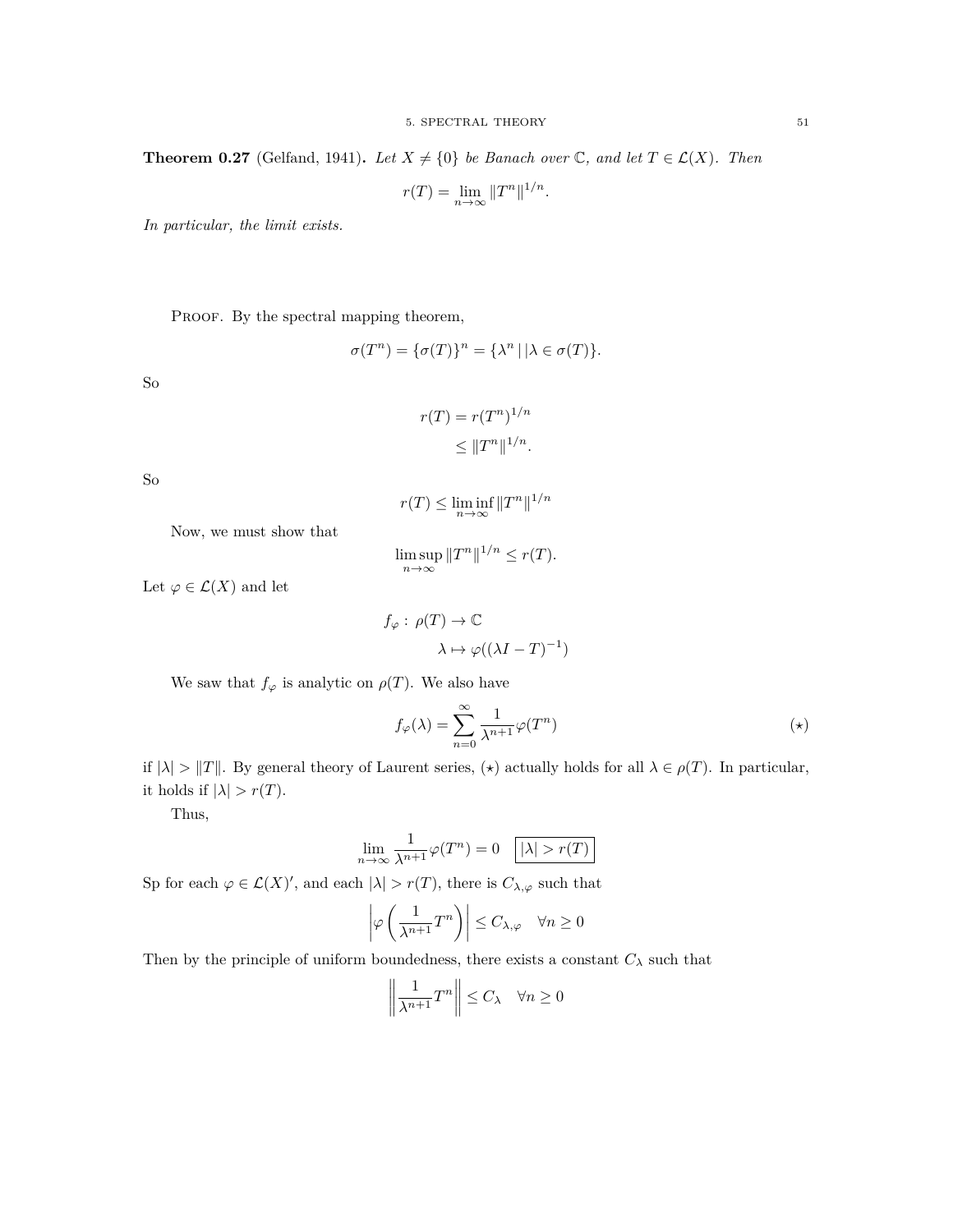So  $||T^n||^{1/n} \leq |\lambda|(C_{\lambda}|\lambda|)^{1/n}$ , which gives

$$
\limsup_{n \to \infty} ||T^n||^{1/n} \le \lambda
$$

for all  $|\lambda| > r(T)$ . So

$$
\limsup_{n \to \infty} ||T^n||^{1/n} \le r(T)
$$

We used the following lemma.

**Lemma 0.28.** *Let X be a normed vector space,*  $A \subseteq X$  *a subset. We say that* 

*(1) A is bounded* if there exists  $C > 0$  *with*  $||x|| \leq C$ *, for all*  $x \in A$ *.* 

*(2) A is weakly bounded* if for each  $\varphi \in X'$ , there exists  $C_{\varphi} > 0$  such that

$$
|\varphi(x)| \le C_{\varphi}
$$

*for all*  $x \in A$ *.* 

*Then we have*

### $A \subseteq X$  *is bounded*  $\iff$  *weakly bounded*

PROOF. *A* bounded  $\Rightarrow$   $||x|| \leq C$  for all  $x \in A \Rightarrow |\varphi(x)| \leq ||\varphi|| ||x|| \leq ||\varphi|| C$ . So *A* is weakly bounded.

Now, suppose *A* is weakly bounded. For each  $x \in X$ , let  $\hat{x} \in X''$  with

$$
\hat{x}(\varphi) = \varphi(x).
$$

So  $|\hat{x}(\varphi)| \leq C_{\varphi}$  for all  $x \in A$ . By the principle of uniform boundedness,

$$
\|\hat{x}\| \le C
$$

for all  $x \in A$ , and since  $||\hat{x}|| = ||x||$ . Thus *A* is bounded.

 $\Box$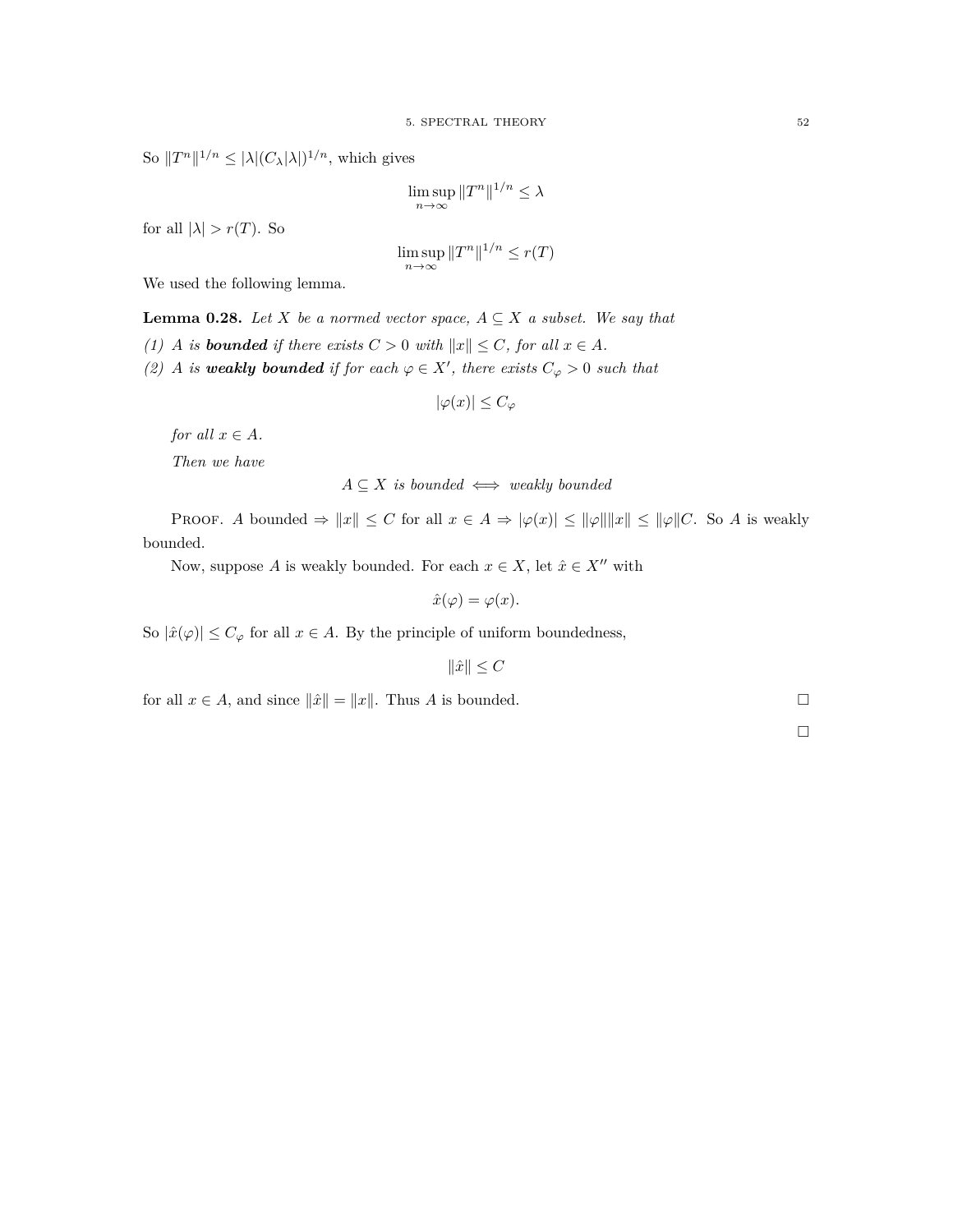#### CHAPTER 6

### **Compact Operators**

<span id="page-52-0"></span>We now turn to compact operators. In general, calculating  $\sigma(T)$  is difficult, but for compact operators on a complex Banach space, we have a fairly explicit theory.

**Theorem 0.29.** Let *X* be a complex Banach space, with  $\dim(X) = \infty$ . Let  $T : X \to X$  be a *compact operator. Then*

- *(1)*  $0 \in \sigma(T)$ *.*
- (2)  $\sigma(T)\setminus\{0\} = \sigma_p(T)\setminus\{0\}$ , that is, each  $\lambda \in \sigma(T)\setminus\{0\}$  is an eigenvalue of T (0 may or may not *be an eigenvalue.)*
- *(3) We are in exactly one of the cases:*
	- $\sigma(T) = \{0\}.$
	- $\sigma(T)\setminus\{0\}$  *is finite (nonempty).*
	- $\sigma(T)\$  *is a sequence of points converging to* 0*.*

*(4)* Each  $\lambda \in \sigma(T) \setminus \{0\}$  *is isolated, and the eigenspace* KER ( $\lambda I - T$ ) *is finite dimensional.* 

*where*  $\sigma_p(T)$  *is the point spectrum of T, where* 

$$
\sigma_p(T) = \{ \lambda \in \mathbb{K} \mid \lambda I - T \text{ is not injective} \}
$$
  
=  $\{ \lambda \in \mathbb{K} \mid \text{there exists nonzero vector } x \text{ with } (\lambda I - T)x = 0 \}$   
=  $\{ \text{eigenvalues of } T \}$ 

PROOF. We shall prove these results next week.

**Definition 0.30.** Let *X, Y* be normed vector spaces. An operator  $T : X \to Y$  is **compact** if *T* is linear, and if  $B \subseteq X$  is bounded then  $T(B)$  is relatively compact (a set is relatively compact if its closure is compact.) Symbolically,

 $B \subseteq X$  bounded  $\Rightarrow \overline{T(B)}$  compact

**Lemma 0.31.** *IF T is compact, then T is continuous.*

PROOF. The closed ball  $B = \{x \in X \mid ||x|| \leq 1\}$  is bounded, and so if *T* is a compact operator, then  $T(B)$  is compact, and hence bounded. Hence  $||Tx|| \leq M$  for all  $||x|| \leq 1$ , so *T* is continuous, with  $||T|| \leq M$ .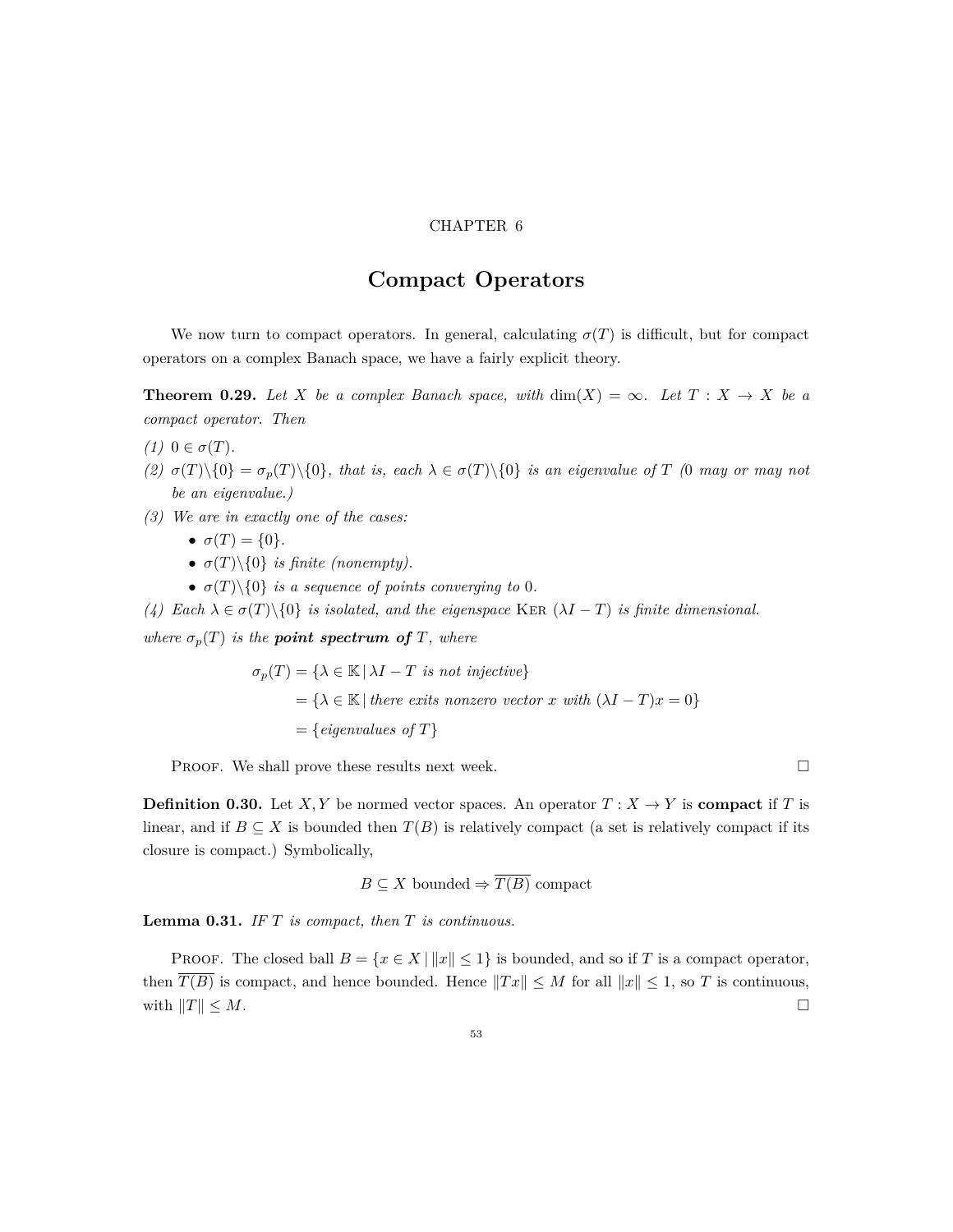We now recall definitions of compactness

**Theorem 0.32** (Characterisations of compactness)**.** *Let X be a metric space. The following are equivalent.*

*(1) X is compact (every open cover has a finite subcover).*

*(2) X is sequentially compact (every sequence in X has a convergent subsequence)*

**Lemma 0.33.** *Let*  $X$  *be a compact set. Let*  $Y \subseteq X$ *. If*  $Y \subseteq X$  *is closed, then*  $Y$  *is compact.* 

**Lemma 0.34.** Let *V* be a finite dimensional vector space. If  $X \subseteq V$  is closed and bounded, then *X is compact.*

<span id="page-53-0"></span>**Theorem 0.35** (Characterisations of compact operators)**.** *Let X, Y be normed vector spaces over*  $\mathbb{K}$ *. Let*  $T \in \mathcal{L}(X, Y)$ *. Then the following are equivalent.* 

- *(a) T is compact.*
- *(b)*  $\overline{T(B)}$  *is compact, where*  $B = \{x \in X \mid ||x|| \leq 1\}$ *.*
- *(c)* If  $(x_n)_{n\geq 1}$  *is bounded in X, then*  $(Tx_n)_{n\geq 1}$  *has a convergent subsequence (<i>sequentially compact).*

PROOF.  $(a) \Rightarrow (b)$  by definition.

 $(b) \Rightarrow (a)$ . Suppose  $(b)$  holds. Let  $B_1 \subseteq X$  be bounded. Then  $B_1 \subseteq \alpha B$  for some  $\alpha > 0$ . So

$$
\overline{T(B)} \subseteq \overline{T(\alpha B)} = \alpha \overline{T(B)}
$$

which is a closed subset of a compact set, and hence compact.

(*a*)  $\Rightarrow$  (*c*). Suppose *T* is compact. Let  $(x_n)_{n\geq 1}$  be bounded sequence in *X*. Then *T*(*B*) =  ${T x_n | n \geq 1}$  is relatively compact. So  $\overline{T(B)}$  is compact, and hence is sequentially compact, and so has a convergence subsequence.

 $(c)$  ⇒ (*a*). Let *B* ⊆ *X* be bounded. Let  $(y_n)_{n\geq 1}$  be a sequence in *T*(*B*). Then there is  $x_n \in B$ with  $Tx_n = y_n$ . So  $(x_n)_{n\geq 1}$  is a bonded sequence. By assumption  $(Tx_n)_{n\geq 1}$  has a convergent subsequence. So  $\overline{T(B)}$  is sequentially compact, and hence compact.

**Corollary.** The set {compact operators  $T : X \to Y$ } is a vector space. That is, if  $T_1, T_2$  are com*pact, then*  $T_1 + T_2$  *and*  $\alpha T_1$  *are compact.* 

**PROOF.** Exercise. Use  $(c)$  from the characterisation of compact operators.

#### **Corollary.**

$$
\mathcal{K}(X,Y) \subseteq \mathcal{L}(X,Y) \subseteq \text{Hom}(X,Y)
$$

*where*  $\mathcal{K}(X, Y)$  *is the set of compact operators*  $T: X \to Y$ *.* 

**Example 0.36** (Finite rank operators). Let *X, Y* be normed vector spaces, and let  $T \in \mathcal{L}(X, Y)$ . If  $\dim(\text{Im } T) < \infty$ , then *T* is said to have **finite rank.** Then if *T* has finite rank, then *T* is compact.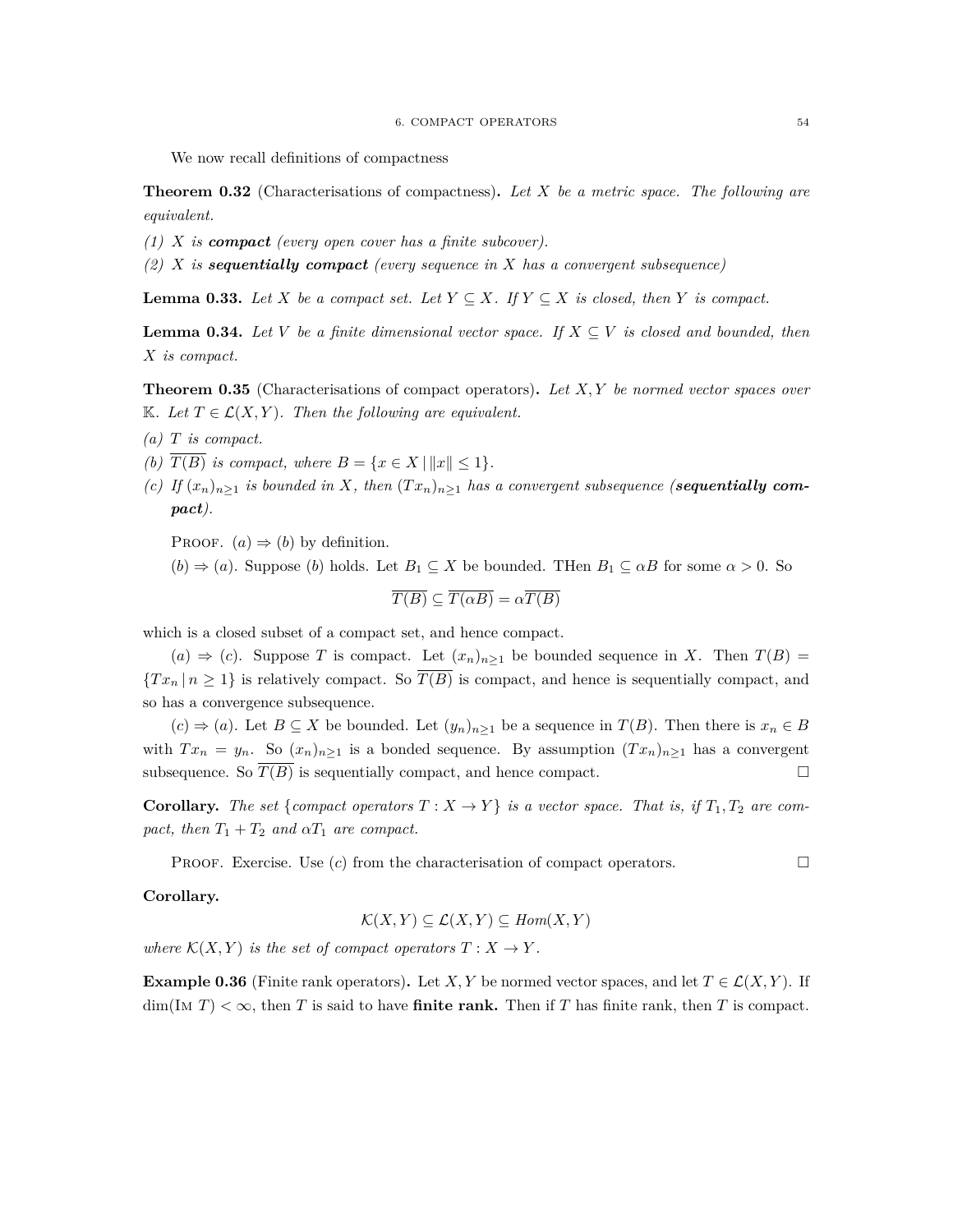PROOF. Let  $(x_n)$  be a bounded sequence in *X*. Then  $||Tx_n|| \le ||T|| ||x_n||$  so  $(Tx_n)$  is a bounded sequence in IM *T*. But IM *T* is finite dimensional, and so  $\overline{\{Tx_n \mid n \geq 1\}}$  is compact (closed and bounded), and so  $(Tx_n)_{n\geq 1}$  has a convergent subsequence. By (*c*) in Theorem [0.35](#page-53-0), *T* is compact.  $\Box$ 

**Lemma 0.37.** *Let*  $X, Y$  *be normed vector spaces. If*  $T \in \mathcal{L}(X, Y)$  *has finite rank, then there exists*  $y_1, \ldots, y_n \in \text{Im } T$  and  $\varphi_1, \ldots, \varphi_n \in X'$  with  $Tx = \sum_{j=1}^n \varphi_j(x) y_j$  for all  $x \in X$ , with  $n = \dim(\text{Im } T)$ .

PROOF. Choose a basis  $y_1, \ldots, y_n$  of Im *T*. For each  $j = 1, \ldots, n$ , define  $\alpha_j \in (\text{Im } T)'$  by

$$
\alpha_j(a_1y_1 + \dots + a_ny_n) = a_j
$$

i.e. coordinate projection. By Hahn-Banach, we can extend  $a_j$  to a continuous linear functional  $a_j \in Y'$ . Let  $\varphi_j = a_j \circ T : X \to \mathbb{K}$ . So  $\varphi_j \in X'$ . Since

$$
y = \sum_{j=1}^{n} \tilde{a}_j(y)y_j \quad \forall y \in \text{Im } T
$$

we have

$$
Tx = \sum_{j=1}^{n} \tilde{a}_j(Tx)y_j
$$
  
= 
$$
\sum_{j=1}^{n} (\alpha_j \circ T)(x)y_j
$$
  
= 
$$
\sum_{j=1}^{n} \varphi_j(x)y_j \quad \forall x \in X.
$$

Recall that the closed unit ball in *X* is compact if and only if  $\dim(X) < \infty$ . Then it follows that the identity map  $I: X \to X$  is compact if and only if  $\dim(X) < \infty$ . Hence,

$$
\mathcal{K}(X) \subsetneq \mathcal{L}(X) \subsetneq \text{Hom}(X, X)
$$

when  $\dim(X) = \infty$ .

Consider a sequence of compact operators  $T_n$ . If  $T_n$  is compact and  $T_n \to T$ , then *T* is compact.

**Lemma 0.38** (Riesz's Lemma). Let *X* be a normed vector space. Let  $Y \subsetneq X$  be a proper **closed** *subspace.* Let  $\theta \in (0,1)$  be given. Then there exists x with  $||x|| = 1$  such that  $||x - y|| \geq \theta$  for all *y ∈ Y .*

PROOF. Pick any  $z \in X \backslash Y$ . Let  $\alpha = \inf_{y \in Y} ||z - y|| > 0$  since *Y* is closed. Then by the definition of the infimum, there is  $y_0 \in Y$  with  $\alpha \leq ||z - y_0|| \leq \frac{\alpha}{\theta}$ . Now let  $x = \frac{x - y_0}{||z - y_0||}$ . Then  $||x|| = 1.$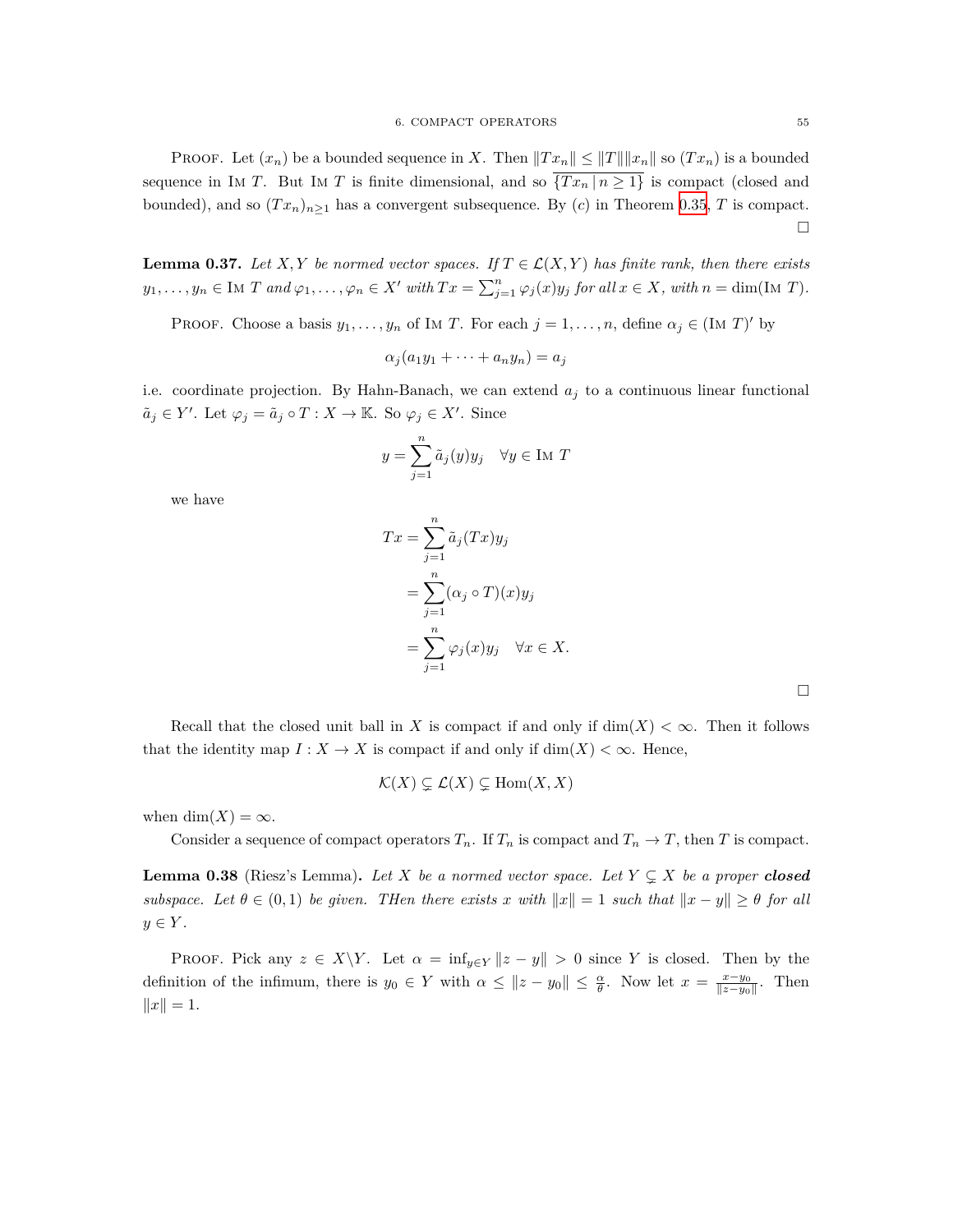Now,

$$
||x - y|| = \left\| \frac{z - y_0}{||z - y_0||} - y \right\|
$$
  
=  $\frac{1}{||z - y_0||} ||z - y_0|| + ||z - y_0||y||$   
 $\ge \frac{\theta}{\alpha} \alpha = \theta$ 

**Corollary.** Let *X* be a normed vector space. The closed unit ball  $\overline{B}(0,1)$  is compact if and only if  $\dim(X) < \infty$ .

PROOF. If dim(X) <  $\infty$  then  $\overline{B}(0,1)$  is compact (since closed and bounded if and only if compact in finite dimensions). Now suppose dim(*X*) =  $\infty$ . Build a sequence  $(x_n)$  with  $||x_n|| = 1$ with no convergent subsequence. Choose finite dimensional subspaces

$$
\{0\} = X_0 \subsetneq X_1 \subsetneq X_2 \subsetneq \dots
$$

These are all closed (finite dimensional spaces are complete, and hence closed). Use the lemma to choose  $x_k \in X_k$  with  $||x_k|| = 1$ ,  $||x_k - x|| \geq \frac{1}{2}$  for all  $x \in X_{k-1}$ . So  $x_k - x|| \geq \frac{1}{2}$  for all  $x \in X_j (j \leq k-1)$ . So  $||x_n - x_m|| \geq \frac{1}{2}$  for all  $m, n \geq 1$ . So  $(x_n)$  has no convergent subsequence, and so  $\overline{B}(0,1)$  is not compact.

**Corollary.**  $I: X \to X$  *is compact if and only if* dim $(X) < \infty$ *.* 

**PROOF.** Recall *T* is compact if and only if  $T(\overline{B}(0,1))$  is relatively compact.

One way to show that an operator is compact is to apply the following.

**Proposition 0.39.** *Let X be a normed vector space, and let Y be Banach. Suppose that*  $T_n \in$  $\mathcal{K}(X,Y)$  for each  $n \geq 1$ . If  $T_n \to T$  (in operator norm,  $||T_N - T|| \to 0$ ) then T is compact.

PROOF. Let  $(x_n)$  be a bounded sequence in X. We now construct a subsequence  $(x'_n)$  for which  $(Tx'_n)$  converges.

- Since  $T_1$  is compact,  $(x_n)$  has a subsequence  $x_n^{(1)}$  such that  $(T_1 x_n^{(1)})$  converges.
- Since  $T_2$  is compact and  $x_n^{(1)}$  is bounded, there is a subsequence  $x_n^{(2)}$  such that  $T_2x_n^{(2)}$ converges.
- Continuing, we can form a subsequence  $x_n^{(k)}$  such that  $T_k x_n^k$  converges.

Let  $x'_n = x_n^{(n)}$ . Then  $(x'_n)$  is a subsequence of  $(x_n^{(1)})$ , and  $(x'_n)_{n \geq 2}$  is a subsequence of  $(x_n^{(2)})$ , etc. So for each fixed  $k \geq 1$ ,  $(T_k x'_n)$  converges.

We now show  $Tx'_n$  is Cauchy, and hence converges. We have

$$
\|Tx_m'-Tx_n'\|\leq \|Tx_m'-T_kx_m'\|+\|T_Kx_m'-T_kx_n'\|+T_kx_n'-Tx_n'\|
$$

 $\Box$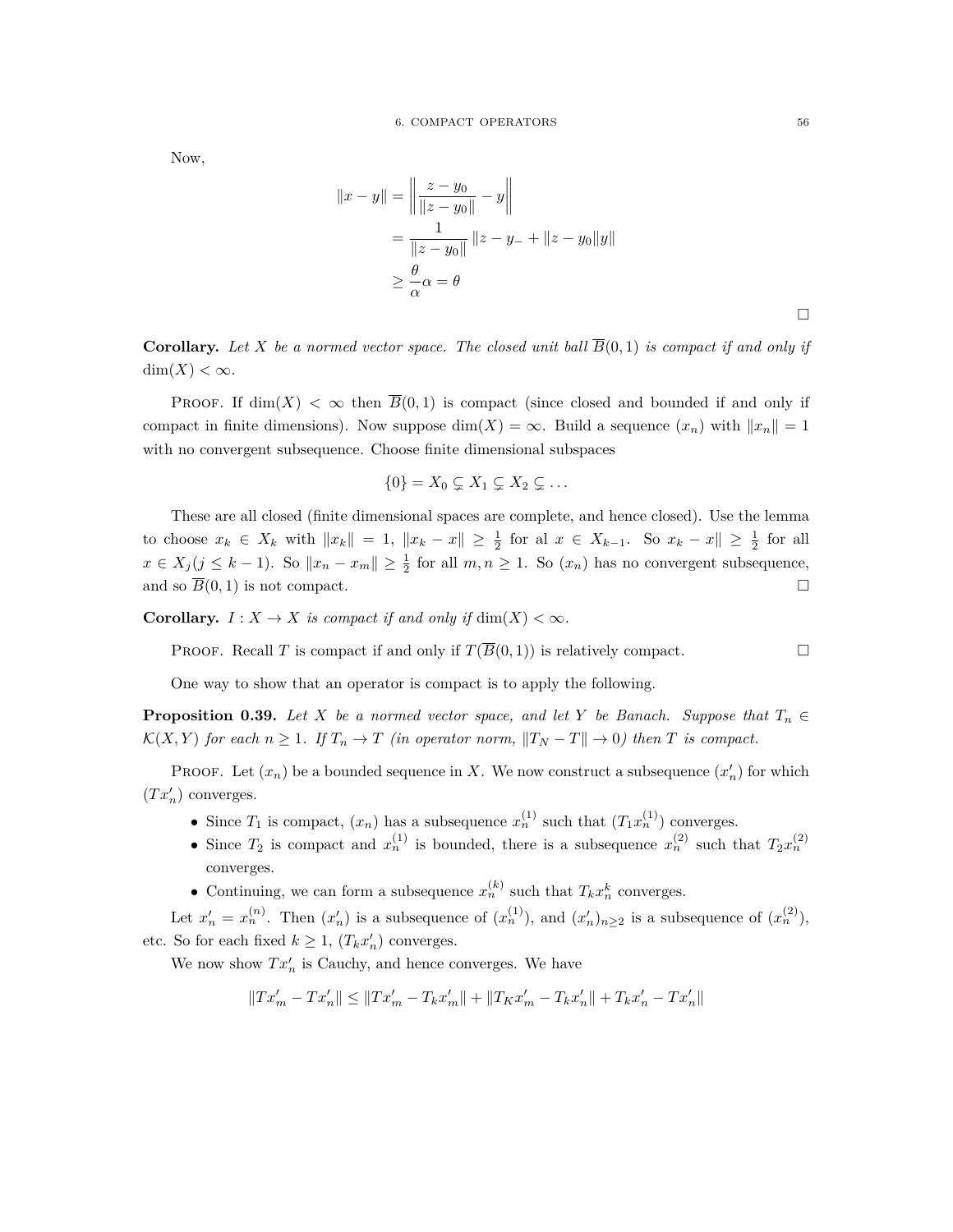where *k* is to be chosen. Suppose  $||x_n|| \leq M$  for all  $n \geq 1$ . Then

 $||Tx'_m - Tx'_n|| \le 2M||T - T_k|| + ||T_kx' + m - T_kx'_n||$ 

Let  $\epsilon > 0$  be given. Since  $||T - T_k|| \to 0$  as  $k \to \infty$ , fix a k for which  $||T - T_k|| \leq \frac{\epsilon}{3M}$ . For this fixed *k*, we know  $(T_k x'_n)$  converges, and so is Cauchy. So there exists  $N < 0$  such that  $||T_kx'm - T_kx'_n||$  < frace3 for all  $m, n \lt N$ . Hence  $||Tx'_m - Tx'_n|| \le \frac{2M}{\epsilon}3M + \frac{\epsilon}{3} = \epsilon$  for all  $m, n > N$ , so is Cauchy, and so converges.

**Example 0.40.** Let  $K(x, y) \in L^2(\mathbb{R}^2)$ . Define  $T: L^2(\mathbb{R}) \to L^2(\mathbb{R})$  by

$$
Tf(x) = \int_{\mathbb{R}} K(x, y) f(y) dy
$$

(Hilbert-Schimidt Integral operator)

**Proposition 0.41.** *T is compact.*

PROOF. Note that  $||Tf||_2 \le ||K||_2||f||_2$  for all  $f \in L^2(\mathbb{R})$ , where  $||K||_2 = (\iint_{\mathbb{R}^2} |K(x,y)|^2 dx dy)^{1/2}$ . So *T* is continuous, with  $||T|| \le ||K||_2$ . We now exhibit *T* as a limit of finite rank (hence compact) operators, with  $T_n: L^2(\mathbb{R}) \to L^2(\mathbb{R})$ . Once can see that there is a sequence  $K_n \in L^2(\mathbb{R}^2)$  of the form

$$
K_n(x, y) = \sum_{k=1}^{N_n} \alpha_k^{(n)}(x) \beta_k^{(n)}(y)
$$

with  $K_n \to K$  in  $L^2(\mathbb{R}^2)$ . Then  $||T_n - T|| \le ||K_n - K||_2 \to 0$ , and so  $T_n \to T$ . Hence

$$
T_n f(x) \sum_{k=1}^{N_n} \int_{\mathbb{R}} \alpha_k^{(n)}(x) \beta_k^{(n)}(y) f(y) dy
$$
  
= 
$$
\sum_{k=1}^{N_n} \left\langle f, \overline{\beta_k^{(n)}} \right\rangle
$$

and so  $T_n f = \sum_{k=1}^{N_n} \langle f \rangle$ ,  $\beta_k^{(n)} \alpha_k^{(n)}$  $\binom{n}{k}$  from which we use that  $T_n$  has finite rank.

**Theorem 0.42.** Let *X* be a complex Banach space, with  $\dim(X) = \infty$ . Let  $T : X \to X$  be a *compact operator. Then*

 $\alpha_k^{(n)}\bigg\rangle \alpha_k^{(n)}$ 

 $\binom{n}{k}(x)$ 

*(1)*  $0 \in \sigma(T)$ *.* 

- (2)  $\sigma(T)\setminus\{0\} = \sigma_n(T)\setminus\{0\}$ , that is, each  $\lambda \in \sigma(T)\setminus\{0\}$  is an eigenvalue of T (0 may or may not *be an eigenvalue.)*
- *(3) We are in exactly one of the cases:*
	- $\sigma(T) = \{0\}.$
	- $\sigma(T)\$  *is finite (nonempty).*
	- $\sigma(T)\$  *is a sequence of points converging to* 0*.*
- *(4) Each λ ∈ σ*(*T*)*\{*0*} is isolated, and the eigenspace* Ker (*λI − T*) *is finite dimensional.*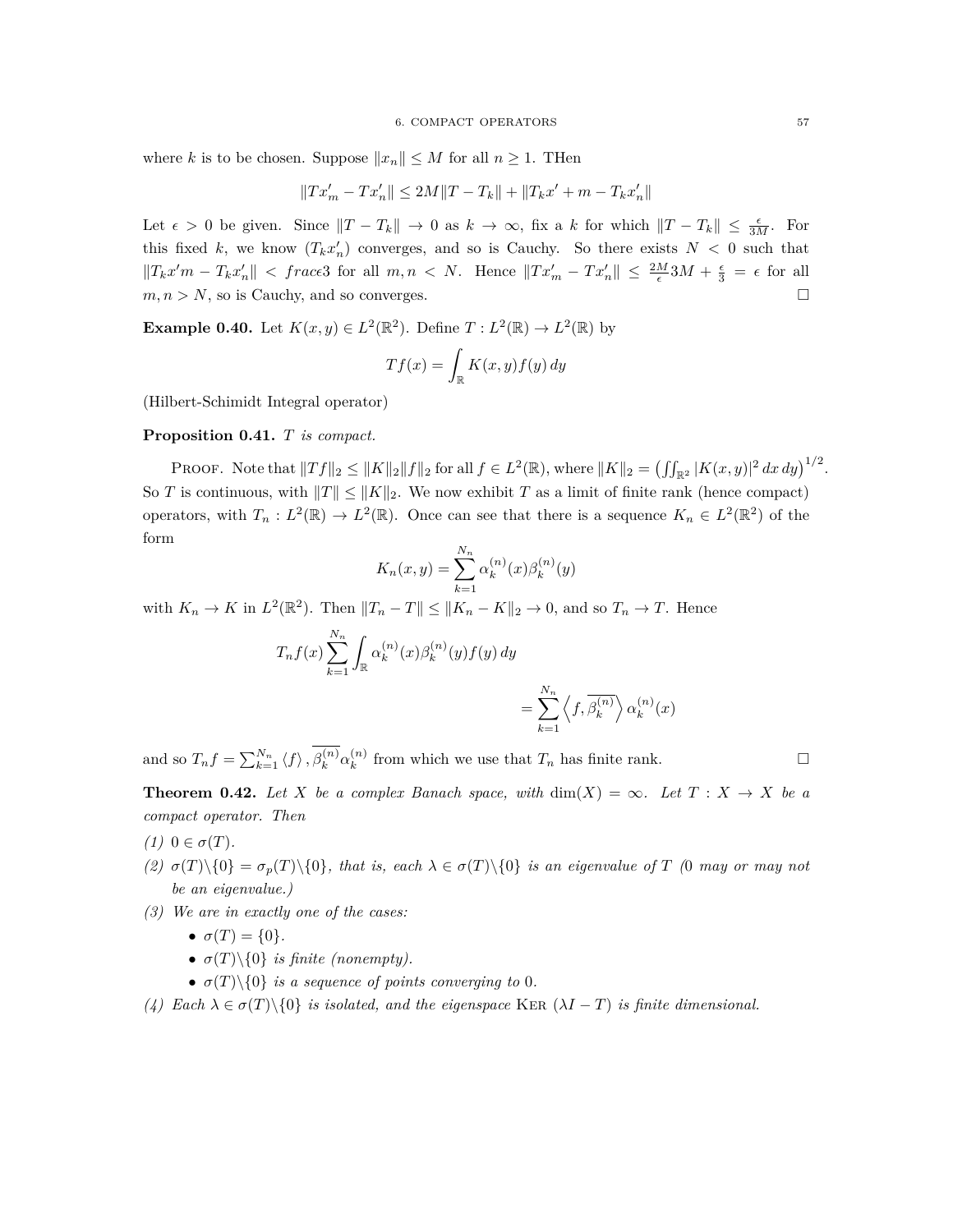*where*  $\sigma_p(T)$  *is the point spectrum of T, where* 

$$
\sigma_p(T) = \{ \lambda \in \mathbb{K} \mid \lambda I - T \text{ is not injective} \}
$$
  
=  $\{ \lambda \in \mathbb{K} \mid \text{there exists nonzero vector } x \text{ with } (\lambda I - T)x = 0 \}$   
= {eigenvalues of  $T \}$ 

Compact operators are very well behaved with respect to composition.

**Proposition 0.43.** *Let X, Y, Z be normed vector spaces.*

- *(a) If*  $T \in K(X, Y)$  *and*  $S \in \mathcal{L}(Y, Z)$ *, then*  $ST \in K(X, Z)$ *.*
- *(b)* If  $S \in \mathcal{L}(X, Y)$  and  $T \in \mathcal{K}(Y, Z)$ , then  $TS \in \mathcal{K}(X, Z)$ .

**PROOF.** (a) Let  $(x_n)$  be a bounded sequence in *X*. Since *T* is compact,  $Tx_n$  has a convergent subsequence, say  $T_{x_{n_k}} \to y \in Y$ . Then  $(STx_n)$  has a convergent subsequence, namely  $STx_{n_k} =$  $S(T_{n_k}) \to Sy$  by continuity of *S*. So *ST* is compact.

(b) Let  $B \subseteq X$  be bounded. Then  $S(B)$  is bounded in *Y*, as *S* is continuous. So  $TS(B) = T(S(B))$ is relatively compact since *T* is compact. Hence *T S* is compact.

 $\Box$ 

**Corollary** (Part (1) of theorem). If *X* is infinite dimensional Banach space, then  $0 \in \sigma(T)$ .

PROOF. If  $0 \notin \sigma(T)$  then *T* is invertible. By bounded inverse theorem  $T^{-1}$  is continuous, and then  $I = TT^{-1}$  is compact, which is a contradiction.  $\square$ 

**Theorem 0.44** (Part (3) of theorem). Let X be a normed vector space. Let  $T \in \mathcal{K}(X)$ . Then T *has at most countably many eigenvalues. If T has infinitely many eigenvalues, then they can be arranged in a sequence converging to zero.*

**PROOF.** We show that for each  $N > 0$ , we have

$$
\#\{\lambda \in \sigma_p(T) \,|\, |\lambda| \ge N\} < \infty \tag{\star}
$$

Suppose that there is  $N > 0$  such that  $(\star)$  fails. So  $\lambda_1, \lambda_2, \ldots$  are distinct eigenvalues with  $|\lambda_n| \geq$ *N* for  $n = 1, 2, \ldots$ . Let  $x_n \neq 0$  be an eigenvector.  $Tx_n = \lambda_n x_n$ ,  $n = 1, 2, \ldots$ . Let  $X_n =$ span  $\{x_1, \ldots, x_n\}$ . Since  $\{x_n | \geq 1\}$  are linearly independent, we have

$$
X_1 \subsetneq X_2 \subsetneq \ldots
$$

and each  $X_n$  is closed (finite dimensional).

By Reisz's Lemma from previous lecture, choose  $y_n \in X_n$  such that  $||y_n|| = 1$  and  $||y_n - x|| \geq \frac{1}{2}$ for all  $x \in X_{n-1}$ . So  $(y_n)$  is bounded in *X*. We show that  $Ty_n$  has no convergence subsequence, contradicting compactness of *T*.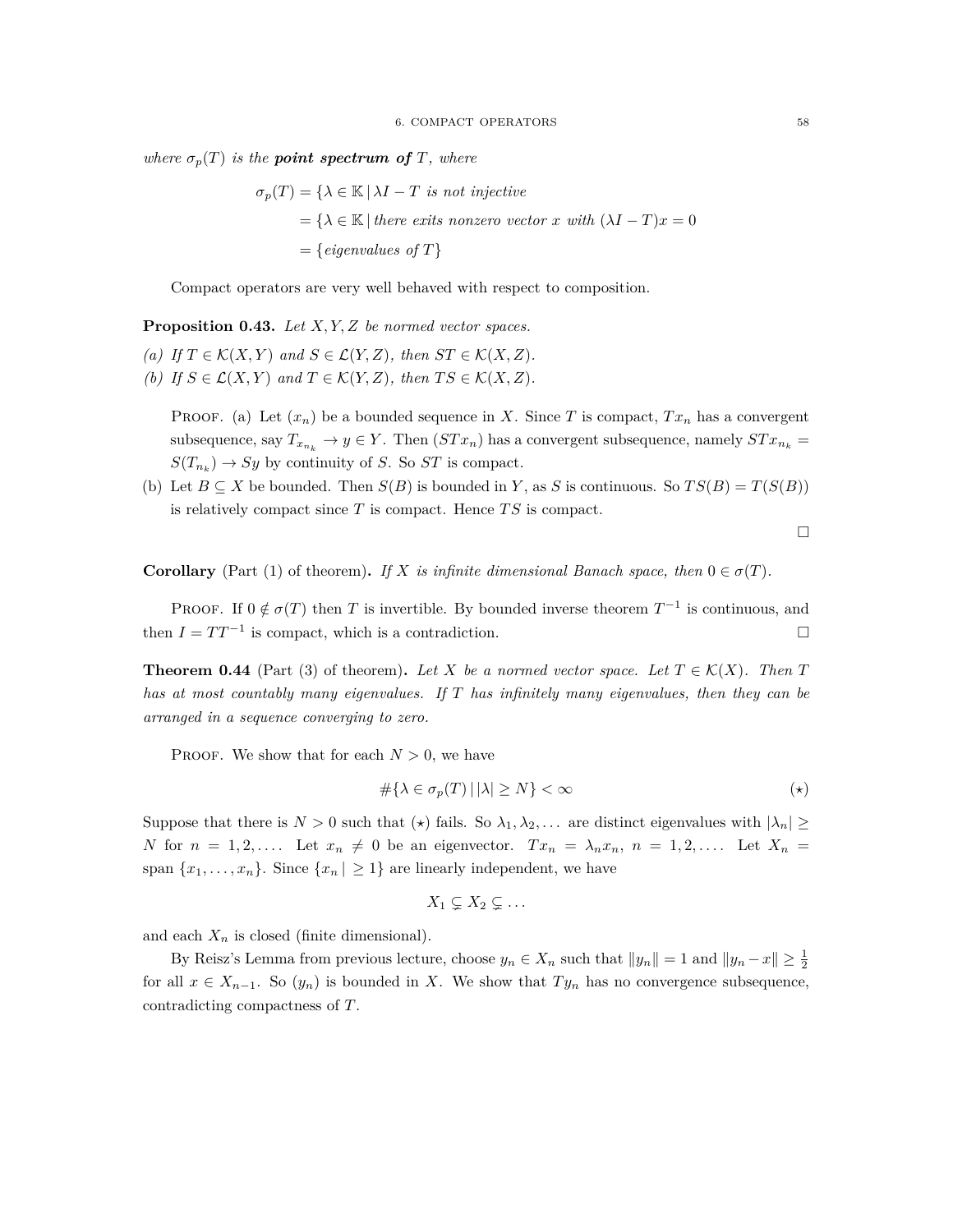Let  $m > n$ . Then

$$
||Ty_m - Ty_n|| = ||\lambda_m y_m - (\lambda_m y_m - Ty_m + Ty_n)|
$$
  
=  $|\lambda_m| ||y_m - \text{(something in } X_{m-1})||$   
 $\ge \frac{1}{2} |\lambda_m| \ge \frac{1}{2} N$ 

as required.

Note that  $y_m = a_1x_1 + \cdots + a_mx_m$ . Then

$$
\lambda_m y_m - T y_m = \lambda_m a_1 x_1 + \dots + \lambda_m a_m x_m - (a_1 \lambda_1 x_1 + \dots + a_m \lambda_m x_m)
$$
  
=  $a_1 (\lambda_m - \lambda_1) x_1 + \dots + a_{m-1} (\lambda_m - \lambda_{m-1}) x_{m-1} \in X_{m-1}$ 

and  $Ty_n \in X_{m-1}$  since  $n < m$ .

**Definition 0.45** (Projection operator). Let *X* be a vector space. A linear operator  $P: X \to X$  is called a projection if  $P^2 = P$ .

**Proposition 0.46.** *If*  $P: X \to X$  *is a projection then*  $I - P$  *is a projection, and* 

$$
Im I - P = \text{Ker } P, \quad \text{Ker } I - P = \text{Im } P
$$

PROOF. If  $P^2 = P$  then  $(I - P)^2 = I - 2P + P^2 = I - P$  and so  $I - P$  is a projection. Let  $x \in \text{Im } I - P$  Then  $x = (I - P)y$  for some  $y \in X$ . So  $Px = P(I - P)y = (P - P^2)y = 0$ . So  $x \in \text{KER } P$  and IM  $I - P \subseteq \text{KER } P$ . If  $x \in \text{KER } P$  the  $Px = 0$ . So  $(I - P)x = x$ , and  $x \in M$  (*I − P*).

**Definition 0.47** (Direct sum). Let *X* be a vector space, and let  $X_1, X_2$  be subspaces. Then  $X = X_1 \oplus X_2$  (direct sum) if

 $X = X_1 + X_2$ 

and  $X_1 \cap X_2 = \{0\}$ . Equivalently,  $X = X_1 \oplus X_2$  if and only if each  $x \in X$  can be written in exactly one way as  $x = x_1 + x_2$  with  $x_1 \in X_1, x_2 \in X_2$ .

**Theorem 0.48** (Equivalence of direct sums and projections)**.** *Let X be a vector space.*

*(a)* If  $P: X \to X$  *is a projection, then* 

$$
X = (\text{Im } P) \oplus (\text{Ker } P)
$$

*(b)* If  $X = X_1 \oplus X_2$ , there exists a unique projection with

IM  $P = X_1$ , KER  $P = X_2$ .

*Specifically,*  $Px = x_1$  *if*  $x = x_1 + x_2$ .

 $\Box$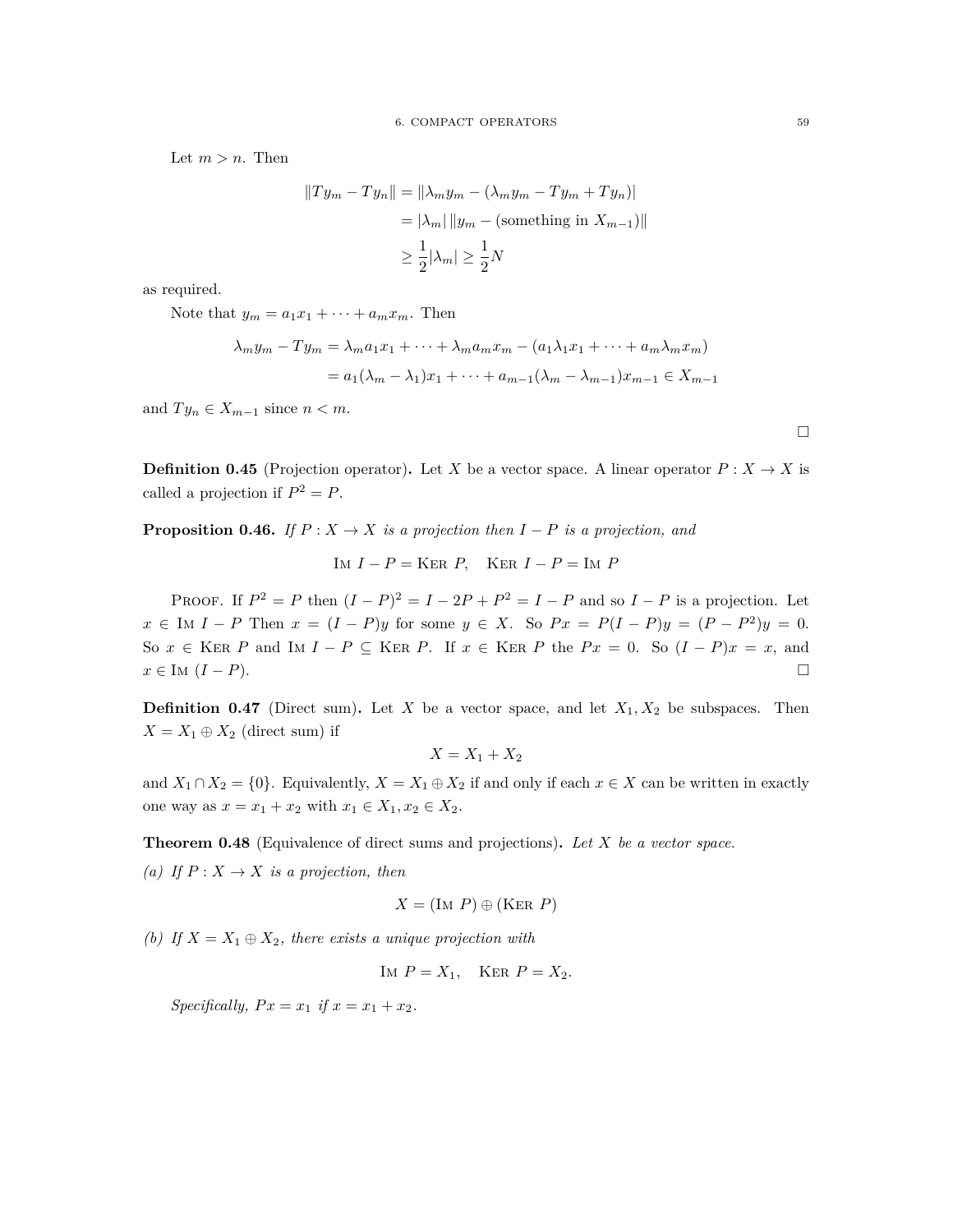PROOF. (a) Let  $P: X \to X$  be a projection. Then we show  $X = (\text{Im } P) \oplus (\text{Im } I - P)$ ,  $x = Px + (I - P)x$ . This shows that  $X = \text{Im } P + \text{Im } I - P$ . If  $x \in \text{Im } P \cap \text{KER } P$  then  $x = Py$ and  $Px = 0$ . Hence,  $Px = P^2y = P^y = 0$  and so  $x = 0$ .

(b) Exercise.

**Proposition 0.49.** Let *X* be Banach. Let  $X = X_1 \oplus X_2$ . Let  $P: X \rightarrow X$  be the corresponding *projection operator. Then*

$$
P \in \mathcal{L}(X) \iff X_1, X_2 \text{ closed}
$$

PROOF. ( $\Rightarrow$ ). Suppose *P* is continuous. Then  $X_1 = \text{Im } P = \text{KER } I - P$  and  $X_2 = \text{KER } P$  are both closed. For example, if  $x_n \in \text{KER } P$  and  $x_n \to x$ , then  $0 = Px_n \to Px$  and so  $x \in \text{KER } P$ .

(*⇐*). Suppose that  $X_1, X_2$  are closed. Since  $X = X_1 \oplus X_2$ , we can define a new norm  $∥ ∘ |$ <sup>*'*</sup> by  $||x||' = ||x_1|| + ||x_2||$  where  $x = x_1 + x_2$ .

#### **Exercise 0.50.**

- (a) Show that  $\|\cdot\|'$  is a norm.
- (b) Show that  $(X, \|\cdot\|')$  is Banach. This relies on the fact that  $(X, \|\cdot\|)$  is Banach and  $X_1, X_2$  are closed.

Note that  $||x|| = ||x_1 + x_2|| \le ||x_1|| + ||x_2|| = ||x||'$ , and so by a corollary to the open mapping theorem, there is a  $c > 0$  with  $||x||' \le c||x||$  for all  $x \in X$ , and so

$$
||Px|| = ||x_1|| \le ||x_1|| + ||x_2|| = ||x||' \le c||x||
$$

and hence  $P$  is continuous.

.

**Corollary.** *Let X be Banach, and let M be a finite dimensional subspace. Then there exists a closed N with*

$$
X = M \oplus N.
$$

PROOF. Let  $v_1, \ldots, v_n$  be a basis of *M*. Define, for each  $j = 1, \ldots, n$ ,  $\varphi_j \in M'$  by  $\varphi_j(a_1v_1 + \varphi_j(a_2v_2))$  $\cdots + a_n v_n = a_j$ . Then using Hahn-Banach to extend  $\tilde{\varphi}_j \in X'$ . Let  $P : X \in X$  be defined by

$$
Px = \sum_{j=1}^{n} \tilde{\varphi}_j(x)v_j.
$$

Then we need only check that *P* is linear and continuous, IM  $P = M$ , and  $P^2 = P$ . Now take  $N =$  KER *P* and then  $X = M \oplus N$ .

We are now ready to prove the following theorem.

**Theorem 0.51.** Let  $X$  be Banach, and let  $T \in \mathcal{K}(X)$ , and let  $\lambda \in \mathbb{K}\setminus\{0\}$ . For all  $k \in \mathbb{N}$ , we have

 $\Box$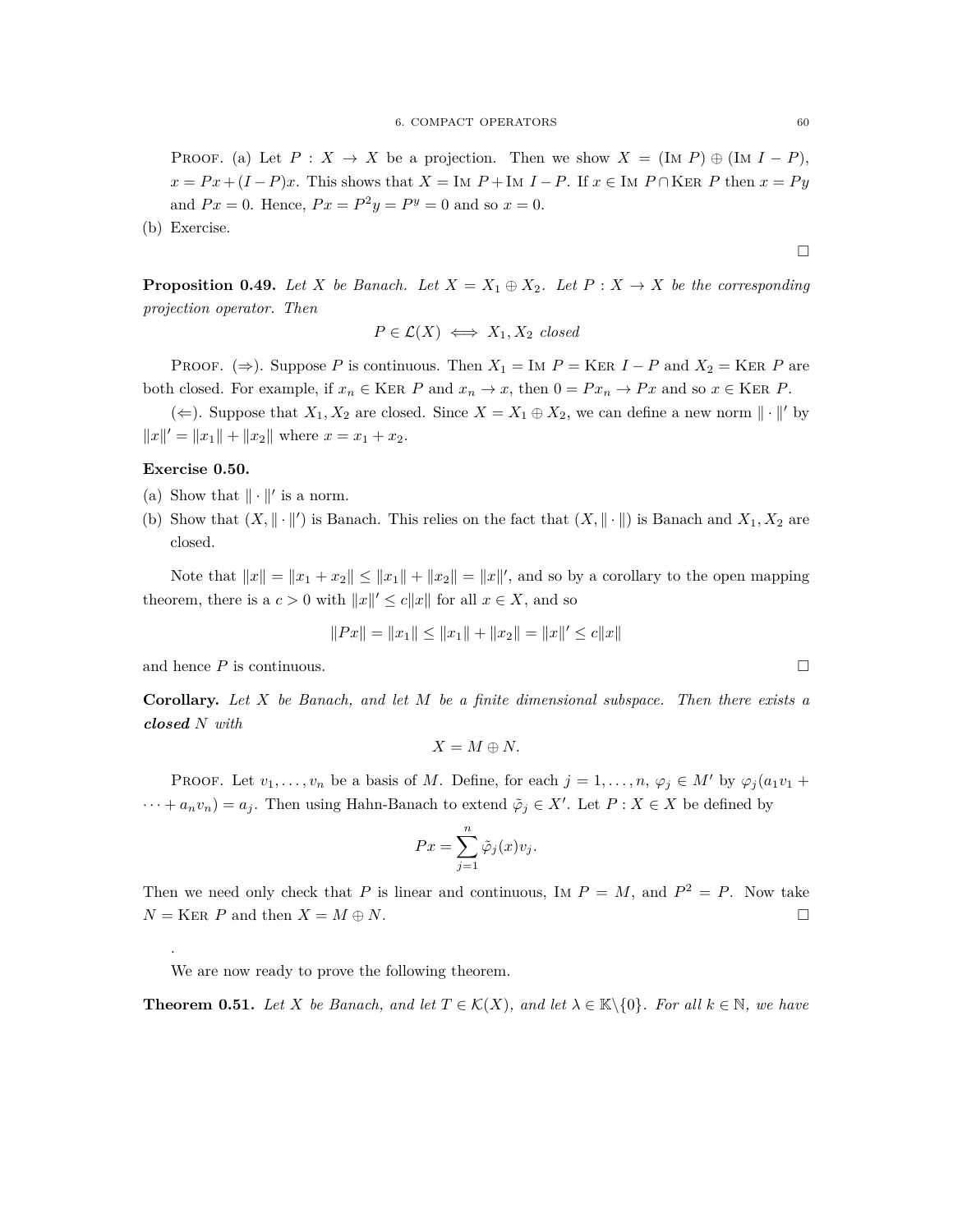*(a)* KER  $(\lambda I - T)^k$  *is finite dimensional.* | {z } *generalised eigenspace (b)* Im  $(\lambda I - T)^k$  *is closed.* 

PROOF. **Reductions**. Since KER  $(\lambda I - T)^k =$  KER  $(I - \lambda^{-1}T)^k$ , and similarly for the image,

by replacing  $T \in \mathcal{K}(X)$  by  $\lambda T \in \mathcal{K}(X)$ , we can assume that  $\lambda = 1$ .

Also, we have

$$
(I - T)^k = \sum_{n=0}^k {k \choose n} (-1)^n T^n
$$

$$
= I - T \sum_{n=1}^k {k \choose n} (-1)^{n-1} T^{n-1}
$$
continuous
$$
= I - \tilde{T}.
$$

where  $\tilde{T}$  is the composition of compact and continuos operators, and so is compact. So we can take  $\lambda = 1, k = 1.$ 

(a) The closed unit ball in KER  $I - T$  is

$$
\{x \in \text{Ker } I - T \mid ||x|| \le 1\} = \{Tx \mid x \in \text{Ker } I - T, ||x|| \le 1\}
$$

$$
\subseteq \overline{T(\overline{B}(0,1))}
$$

which is compact as *T* is compact. Hence, the closed unit ball in KER  $I - T$  is compact, and thus KER  $I - T$  is finite dimensional.

(b) Let  $S = I - T$ . We then need to show that Im *S* is closed. Since KER *S* is finite dimensional from above, there is a **closed** subspace *N* with

$$
X = (\text{Ker } S) \oplus N
$$

Note that IM  $S = S(X) = S(N)$ , and that  $S|_N : N \to X$  is injective.

Suppose that  $S(N)$  is not closed. So there is a sequence  $(x_n)$  in *N* such that  $Sx_n \to y \in$  $X \setminus S(N)$ . Then there are two cases

**Case 1** ( $||x_n|| \to \infty$ ). Let  $y_n = \frac{1}{||x_n||} x_n$ . Then  $Sy_n = \frac{1}{||x_n||} S x_n \to 0$ . But  $(y_n)_{n \geq 1}$  is bounded in *X*, and so there exists a subsequence  $y_{n_k}$  such that  $Ty_{n_k} \to z$  (as *T* is compact). Hence  $y_{n_k} = Sy_{n_k} + Ty_{n_k} \to 0 + z$ . Thus  $z \in N$  (as  $y_{n_k} \in N$ , and N is closed), and  $||z|| = 1$ .

So  $Sy_{n_k} \to 0$ , but  $Sy_{n_k} \to Sz$  with  $z \in N \setminus \{0\}$ , by the continuity of *S*. This contradicts the injectivity of  $S|_N$ .

**Case 2** ( $||x_n||$  does not tend to infinity). So  $(x_n)$  has a bounded subsequence  $(x_{n_k})$ . Since *T* is compact,  $(x_{n_k})$  has a subsequence such that  $(Tx_{n_{k_l}})$  converges, to  $z_1$  say. By replacing  $x_n$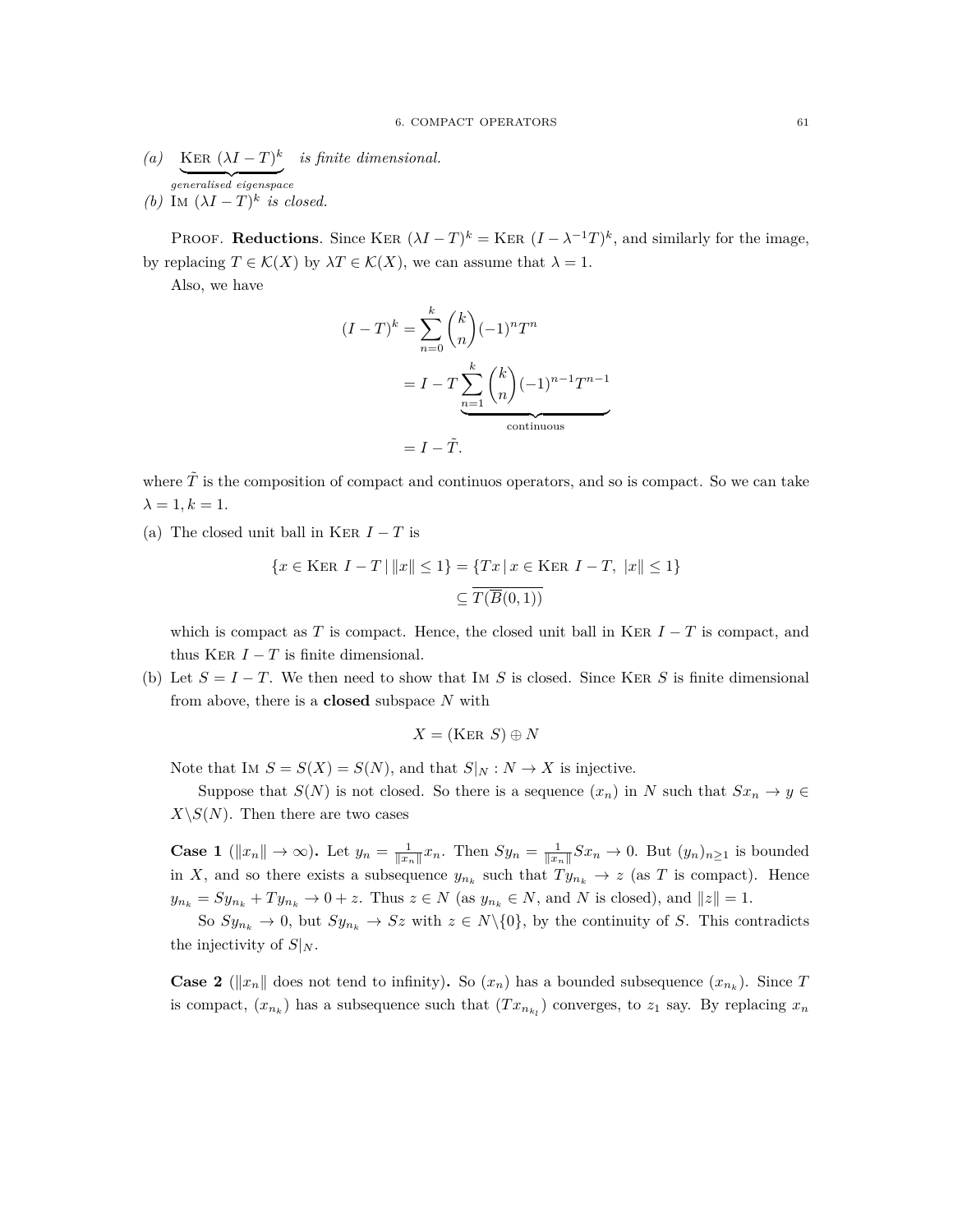by this subsequence we can assume that  $Sx_n \to y$ , and that  $Tx_n \to z$ . A before, we can write

$$
x_n = Sx_n + Tx_n \to y + z.
$$

So  $x_n$  converges to  $x \in N$ . So  $Sx_n \to Sx \in S(N)$  by continuity, but we assume that  $Sx_n \to Sx$  $y \in X \backslash S(N)$ , which achieves our contradiction.

 $\Box$ 

Let  $T: \mathbb{C}^n \to \mathbb{C}^n$  be a linear operator. Then in the simplest case, *T* has *n* distinct eigenvalues, and the corresponding eigenvectors are linearly independent, forming a basis for  $\mathbb{C}^n$ .

Hence,  $\mathbb{C}^n = \mathbb{C}x_1 \oplus \cdots \oplus \mathbb{C}x_n$  and the matrix of *T* relative to this basis is simply diagonal with  $\lambda_1, \ldots, \lambda_n$ .

This is not always possible, because there is not always a basis of eigenvectors. Instead look at the generalised eigenspace,

$$
\{x \in \mathbb{C}^n \,|\, (\lambda I - T)^k x = 0 \text{ for some } k \ge 1.
$$

But  $\{0\} \subseteq \text{KER } (\lambda I - T)^1 \subseteq \text{KER } (\lambda I - T)^2 \subseteq \dots$  and since  $\dim(\mathbb{C}^n) < \infty$  this must stabilise. Let  $r \geq 1$  be the fist time that KER  $(\lambda I - T)^r =$  KER  $(\lambda I - T)^{r+1}$ . Then the generalised  $\lambda$ -eigenspace is just KER  $(\lambda I - T)^r$ . There is a basis of  $\mathbb{C}^n$  consisting of generalised eigenvectors, and the matrix of *T* relative to this basis is in block form.

**Definition 0.52** (Complete reduction). Let  $T : X \to X$  be linear. If  $X = X_1 \oplus X_2$  be can write

$$
Tx = \begin{pmatrix} T_{11} & T_{12} \\ T_{21} & T_{22} \end{pmatrix} \begin{pmatrix} x_1 \\ x_2 \end{pmatrix}
$$

where we identify  $x_1 + x_2 \iff (x_1, x_2)$ . Here,

$$
T_{11}: X_1 \rightarrow X_1
$$

$$
T_{12}: X_2 \rightarrow X_1
$$

$$
T_{21}: X_2 \rightarrow X_2
$$

$$
T_{22}: X_2 \rightarrow X_2
$$

we say that  $X = X_1 \oplus X_2$  **completely reduces**  $T$  (well adapted to  $T$ ) if

$$
Tx = \begin{pmatrix} T_1 & 0 \\ 0 & T_2 \end{pmatrix} \begin{pmatrix} x_1 \\ x_2 \end{pmatrix}
$$

We write  $T = T_1 \oplus T_2$ .

**Exercise 0.53.** If  $X = X_1 \oplus X_2$  completely reduces  $T = T_1 \oplus T_2$ , then

- (a) KER  $T =$  KER  $T_1 \oplus$  KER  $T_2$
- (b) IM  $T = \text{Im } T_1 \oplus \text{Im } T_2$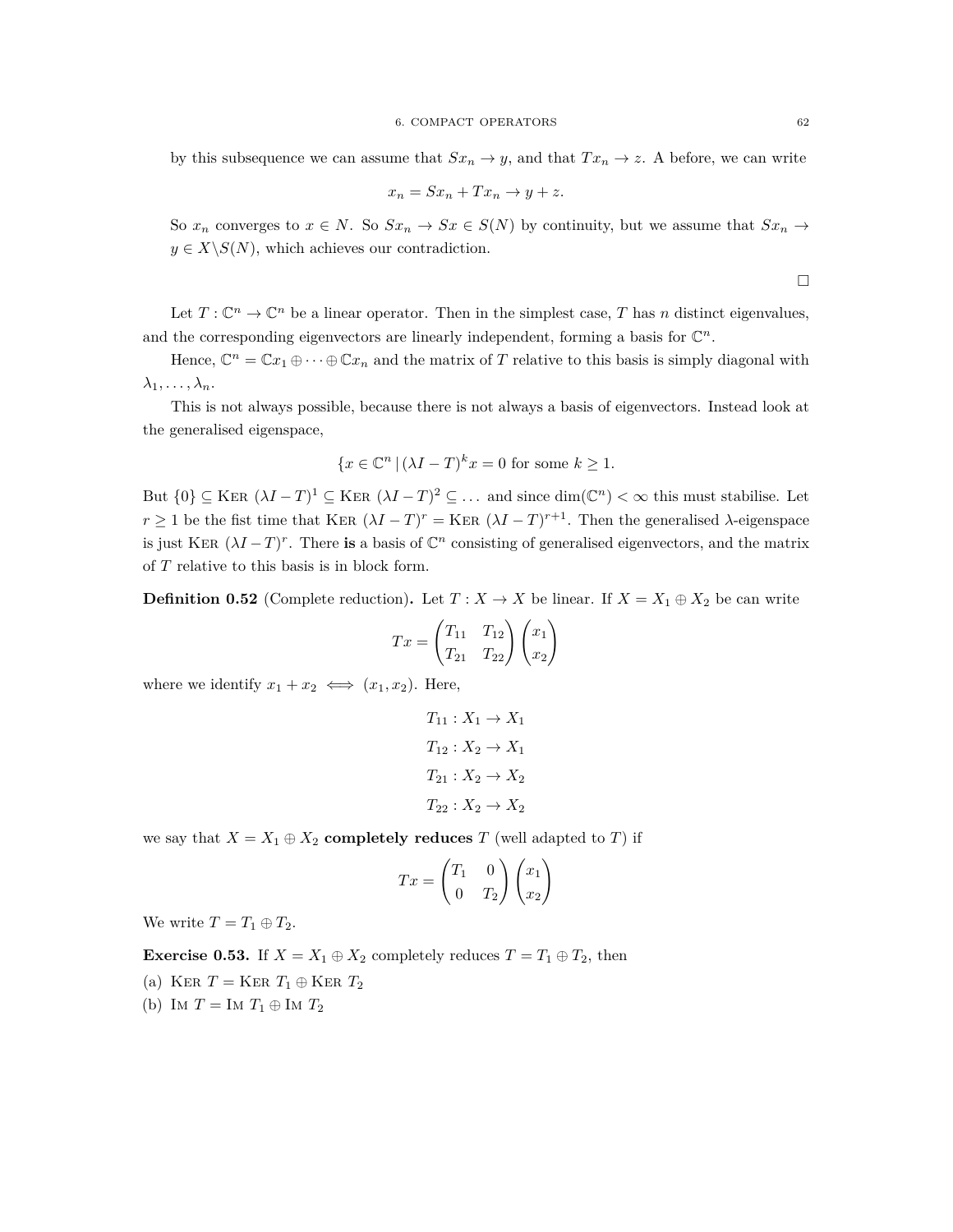- (c) *T* is injective if and only if  $T_1, T_2$  are injective
- (d)  $T$  is surjective if and only if  $T_1, T_2$  are surjective
- (e) If *T* is bijective, then  $X = X_1 \oplus X_2$  completely reduces  $T^{-1} = T_1^{-1} \oplus T_2^{-1}$ .

**Corollary.** Let  $X = X_1 \oplus X_2$  be Banach, with  $X_1, X_2$  closed subspaces. If  $X = X_1 \oplus X_2$  completely *reduces*  $T = T_1 \oplus T_2 \in \mathcal{L}(X)$ *, then* 

- *(a)*  $T_1$  ∈  $\mathcal{L}(X_1)$ ,  $T_2$  ∈  $\mathcal{L}(X_2)$ *(b)*  $σ(T) = σ(T_1) ∪ σ(T_2)$
- *(c)*  $\sigma_p(T) = \sigma_p(T_1) \cup \sigma_p(T_2)$

PROOF. Exercise.

Consider the following chains

$$
\{0\} \subseteq \text{Ker } S^1 \subseteq \text{Ker } S^2 \subseteq \dots
$$

$$
X \supseteq \text{Im } S^1 \supseteq \text{Im } S^2 \supseteq \dots
$$

where *X* is a vector space and  $S \in \text{Hom}(X, X)$ . It is easy to see that if KER  $S^r =$  KER  $S^{r+1}$  then KER  $S^r =$  KER  $S^{r+k}$ . Similarly for images (p. 109 in Daners.)

There is no reason that these should stabilise in general.

**Theorem 0.54.** *Let*  $X$  *be Banach,*  $T \in \mathcal{K}(X)$ ,  $\lambda \neq 0$ . Then both chains (with  $S = \lambda I - T$ ) stabilise.

PROOF. Without loss of generality, assume  $\lambda = 1$ , so we can write  $S = I - T$ . Suppose that the kernel chain does not stabilise. Since we assume

$$
\mathrm{Ker}~S^1 \subsetneq \mathrm{Ker}~S^2 \subsetneq \mathrm{Ker}~S^3 \subsetneq
$$

We know that these are closed (being finite dimensional) subspaces. So Reisz's Lemma gives  $x_n \in \text{KER } S^n$  with  $||x_n|| = 1$ ,  $||x_n - x|| \ge \frac{1}{2}$  for all  $x \in \text{KER } S^{n+1}$ . This is a bounded sequence. We claim that  $Tx_n$  has no convergent subsequence.

Let  $m > n$ . Then

$$
||Tx_m - Tx_n|| = ||(I - T)x_n - (I - T)x_m + x_m - x_n||
$$
  
=  $||Sx_n - Sx_m - x_m - x_n||$   
=  $||x_m - (Sx_m - Sx_n + x_n)||$   
 $\ge \frac{1}{2}$ 

The image argument is similar - using the fact that the images are closed - proved in the previous lecture.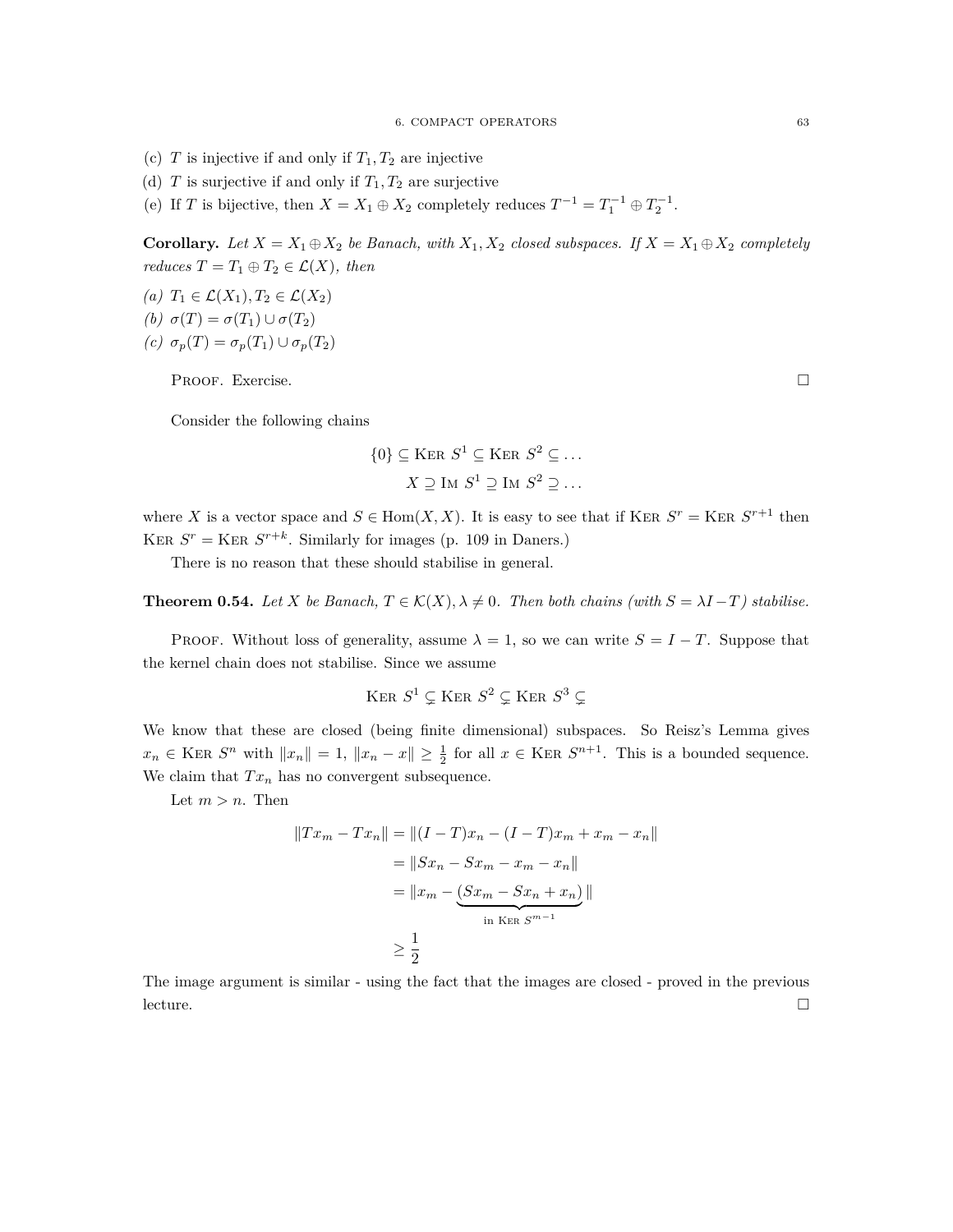**Theorem 0.55.** *Let*  $X$  *be a vector space,*  $S \in Hom(X, X)$ *. Suppose that* 

$$
\alpha(S) = \inf\{r \ge 1 \mid \text{Ker } S^r = \text{Ker } S^{r+1}\}
$$

$$
\delta(S) = \inf\{r \ge 1 \mid \text{Im } S^r = \text{Im } S^{r+1}\},
$$

*the ascent and descent of S respectively, are both finite.*

*Then*

- $(a)$   $\alpha(S) = \delta(S) = r$ *, say*
- *(b)*  $X = \text{Ker } S^r \oplus \text{Im } S^r$
- *(c) The direct sum in (b) completely reduces S.*

PROOF. Daner's notes, p. 109.

**Corollary.** Let X be Banach,  $T \in \mathcal{K}(X)$ ,  $\lambda \neq 0$ . Let  $r = \alpha(\lambda I - T) = \delta(\lambda I - T)$ . Then  $X = \text{KER } (\lambda I - T)^r \oplus \text{Im } (\lambda I - T)^r$  *and this completely reduces*  $\mu I - T, \mu \in \mathbb{K}$ *.* 

**Corollary.** If *X is Banach*,  $T \in \mathcal{K}(X)$ ,  $\lambda \neq 0$  *then*  $\lambda I - T$  *is injective if and only if*  $\lambda I - T$  *is surjective.*

PROOF.

$$
\lambda I - T \text{ injective}
$$
\n
$$
\Rightarrow 0 \in \text{KER } (\lambda I - T)^1 = \text{KER } (\lambda I - T)^2
$$
\n
$$
\Rightarrow \alpha(\lambda I - T) = 1
$$
\n
$$
\Rightarrow \delta(\lambda I - T) = 1
$$
\n
$$
\Rightarrow X = \underline{\text{KER } (\lambda I - T)} \oplus \text{Im } (\lambda I - T)
$$
\n
$$
\Rightarrow X = \text{Im } (\lambda I - T)
$$
\n
$$
\Rightarrow X \text{ is surjective}
$$

The other direction is similar.  $\Box$ 

**Corollary.** Let *X* be Banach,  $T \in \mathcal{K}(X)$ . Thus each  $\lambda \in \sigma(T) \setminus \{0\}$  is an eigenvalue.

**PROOF.** Immediate from the previous corollary.  $\Box$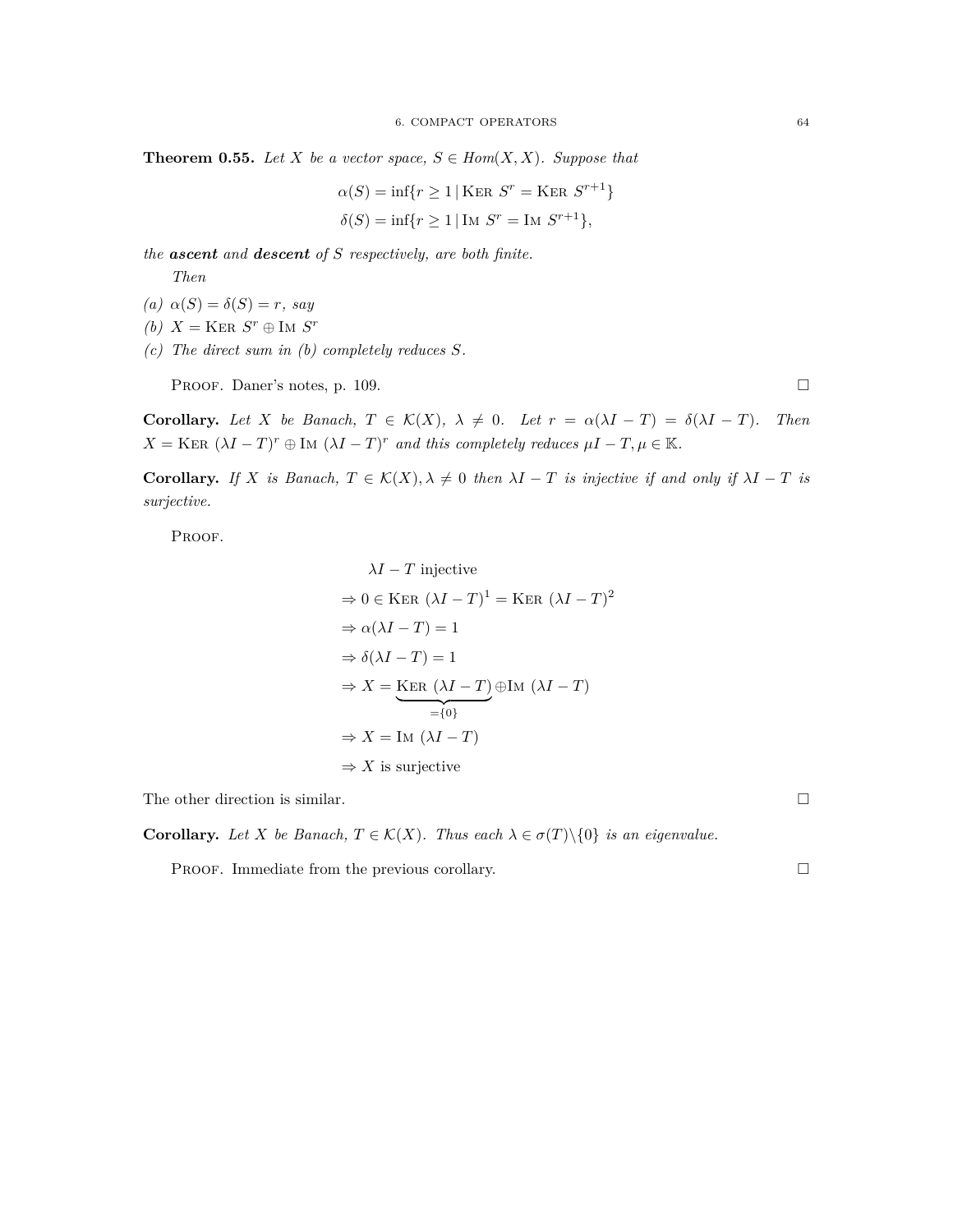#### CHAPTER 7

### **The Hilbert Space Decomposition**

<span id="page-64-0"></span>Recall the following.

**Corollary.** Let X be Banach,  $T \in \mathcal{K}(X)$ ,  $\lambda \neq 0$ . Let  $r = \alpha(\lambda I - T) = \delta(\lambda I - T)$ . Then  $X = \text{KER } (\lambda I - T)^r \oplus \text{Im } (\lambda I - T)^r$  *and this completely reduces*  $\mu I - T, \mu \in \mathbb{K}$ *.* 

Also note that IM KER  $(\lambda I - T)^r$  is closed, and KER  $(\lambda I - T)^r$  is finite dimensional.

**Exercise 0.56.** Let  $\lambda_1, \ldots, \lambda_n \in \sigma(T) \setminus \{0\}$ . Let  $N_j = \text{KER } (\lambda_j I - T)^r_j$  be the generalised  $\lambda_j$ eigenspace. Show that there exists closed subspaces *M* with

$$
X = N_1 \oplus N_2 \oplus \cdots \oplus M
$$

with  $T = T_1 \oplus T_2 \oplus \cdots \oplus T_M$ , and so spectral theory tells us how to *diagonalise*  $T$ .

In Hilbert spaces we can say even more. Recall that the adjoint of  $T \in \mathcal{L}(\mathcal{H})$  is defined by

$$
\langle Tx, y \rangle = \langle x, T^*y \rangle \quad \forall x, y \in \mathcal{H}
$$

Then  $T^* \in \mathcal{L}(\mathcal{H})$ .

**Definition 0.57** (Self-adjoint)**.**  $T \in \mathcal{L}(\mathcal{H})$  is

- (a) **Hermitian (self-adjoint)** if  $T^* = T$ .
- (b) **Unitary** if  $T^*T = TT^* = I$ .
- (c) **Normal** if  $T^*T = TT^*$ .

**Remark.** For matrices, we have

- (a) Hermitian if and only if  $\overline{A^T} = A$ .
- (b) Unitary if and only if the columns of *A* are orthonormal.
- (c) Hermitian and unitary operators are normal.

**Proposition 0.58.** Let  $\mathcal{H}$  be Hilbert over  $\mathbb{C}$ . IF  $T \in \mathcal{L}(\mathcal{H})$  is normal, then  $r(T) = ||T||$ .

PROOF. For Hermitian operators it is easy. We have

$$
||T||^2 = ||T^*T|| = ||T^2||.
$$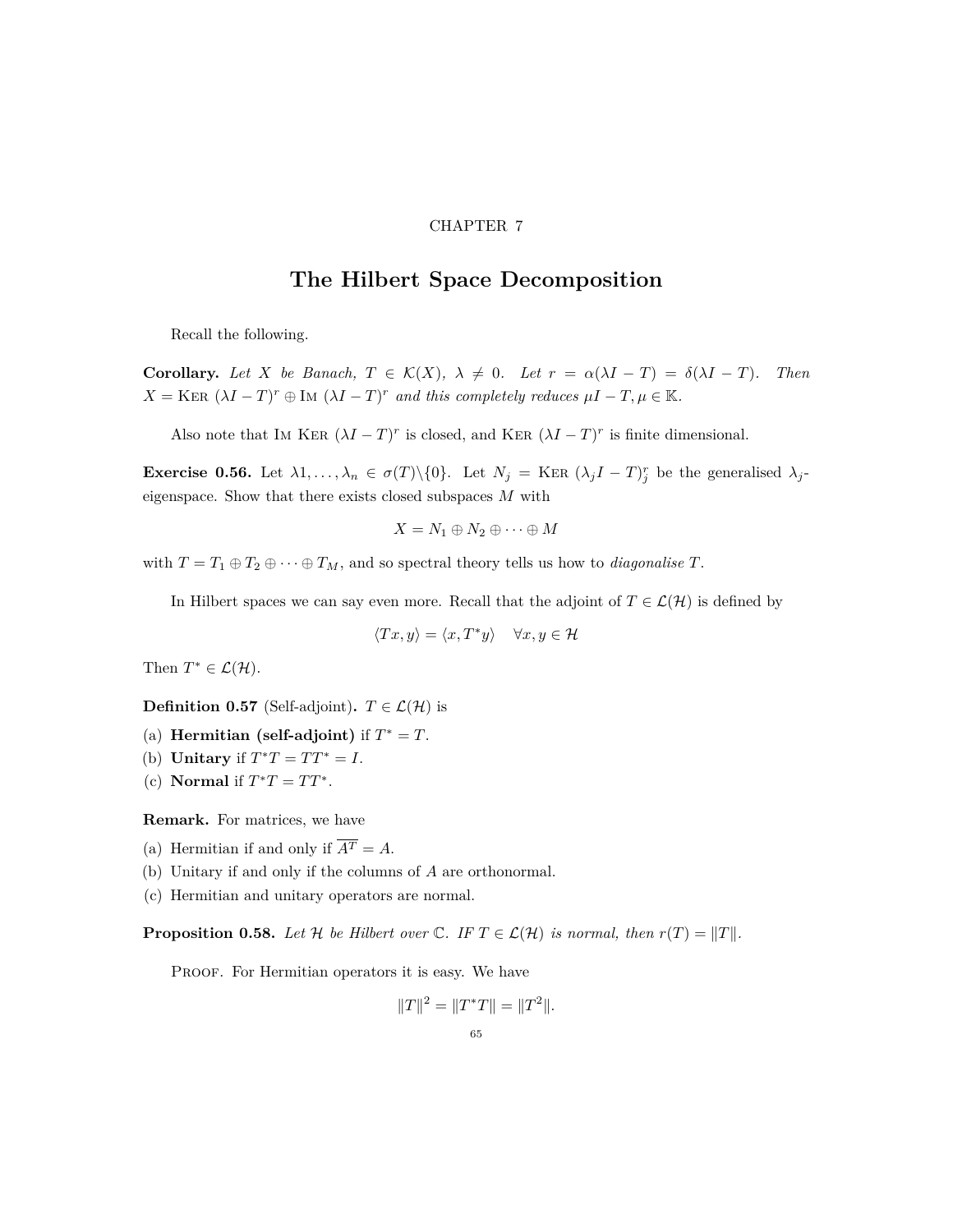By induction ,we then have  $||T||^{2^n} = ||T^{2^n}||$ . So

$$
r(T) = \lim_{n \to \infty} ||T^n||^{1/n}
$$

$$
= \lim_{n \to \infty} ||T^{2^n}||^{1/2^n}
$$

$$
= ||T||.
$$

For normal operators, we have

$$
||T2||2 = ||(T2)*T2||= ||T*(T*T)T||= ||T*TT*T|| normal= ||(T*T)*(T*T)||= ||T*T||2= ||T4||
$$

and then we have  $||T^2|| = ||T||^2$  and the proof follows by induction.

**Corollary.** *Let H be a Hilbert space over* C*.*

*(a) If*  $T ∈ \mathcal{L}(\mathcal{H})$  *is unitary, then* 

$$
\sigma(T) \subseteq \mathbb{T} = \{ \lambda \in \mathbb{C} \, | \, |\lambda| = 1 \}
$$

*(b)* If  $T \in \mathcal{L}(\mathcal{H})$  *is Hermitian, then* 

$$
\sigma(T) \subseteq \mathbb{R}.
$$

PROOF.

- (a) On practice sheet. Use the fact that  $\sigma(T^*) = \overline{\sigma(T)}$ .
- (b) Let  $\lambda = a + ib \in \sigma(T)$ . So  $\lambda I T$  is not invertible. Hence,  $(\lambda + it)I (T + itI)$  is not invertible for all  $t \in \mathbb{R}$ . Then

$$
\|\lambda + it\|^2 \le r(T + itI)^2
$$
  
\n
$$
\le \|T + itI\|^2
$$
  
\n
$$
= \|(T + itI)^*(T + itI)\|
$$
  
\n
$$
= \|(T - itI)(T + itI)\|
$$
  
\n
$$
= \|T^2 + t^2I\|
$$
  
\n
$$
\le \|T^2 + t^2
$$

However, the left hand side is equal to

$$
a^2 + b^2 + 2bt + t^2,
$$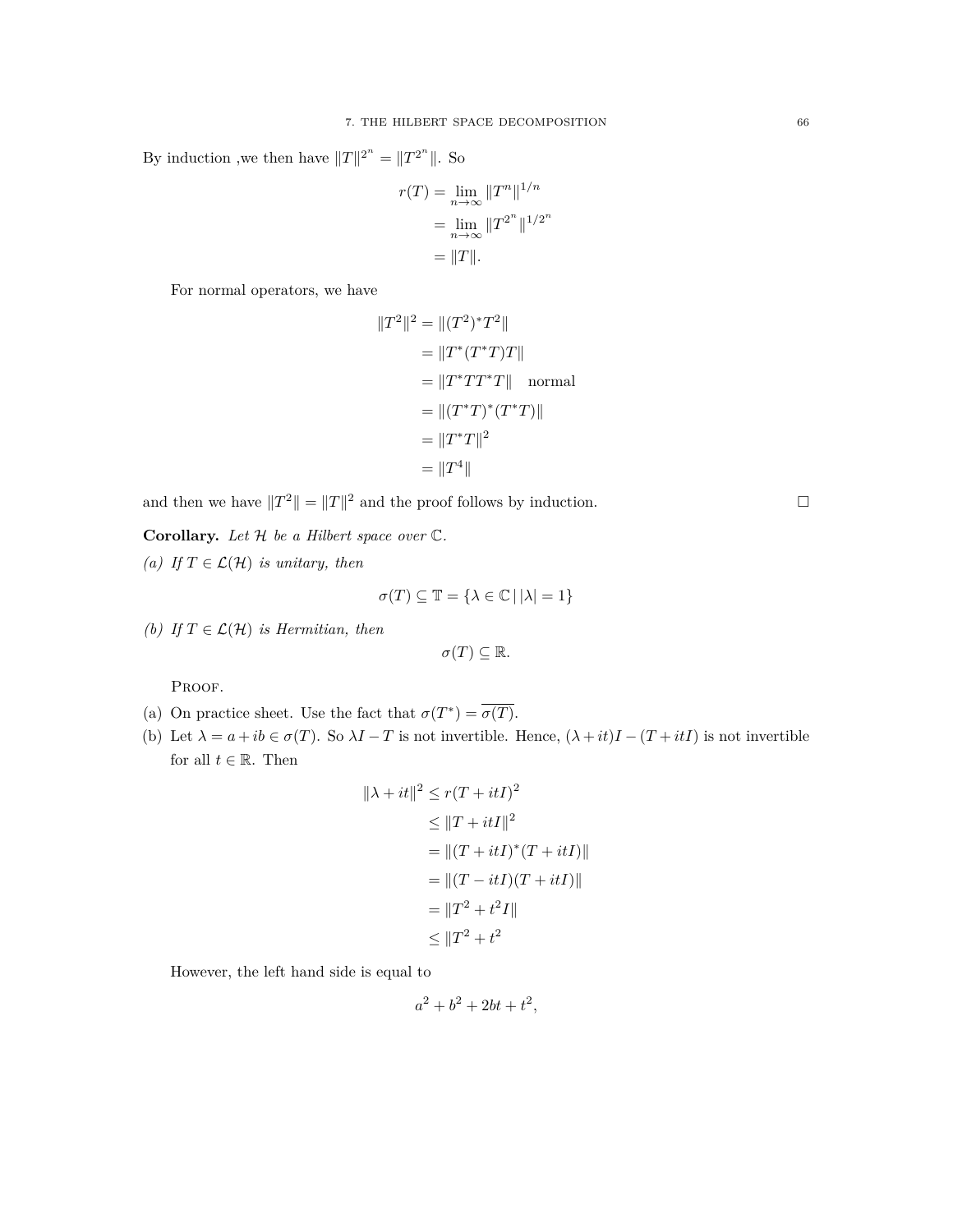and so we obtain

$$
a^2 + b^2 + 2bt \le ||T||^2 \quad \forall t \in \mathbb{R}
$$

and so  $b = 0$ .

**Lemma 0.59.** *Let*  $H$  *be Hilbert over*  $\mathbb{C}$ *. Let*  $T \in \mathcal{L}(\mathcal{H})$ *, and let* 

$$
M_{\lambda} = \{ x \in \mathcal{H} \mid Tx = \lambda x \} = \text{Ker } \lambda I - T
$$

*be the λ-eigenspace of T. Then*

- $(a)$   $M_{\lambda} \perp M_{\mu}$  *if*  $\lambda \neq \mu$ .
- *(b)* If  $T$  *is normal, each*  $M_{\lambda}$  *is*  $T$  *and*  $T^*$  *invariant. That is,*

$$
T(M_{\lambda}) \subseteq M_{\lambda}, \quad T^*(M_{\lambda}) \subseteq M_{\lambda}.
$$

PROOF.

(a) Let  $u \in M_\lambda, v \in M_\mu$ . Then

$$
(\lambda - \mu) \langle u, v \rangle = \langle \lambda u, v \rangle - \langle u, \overline{\mu} v \rangle
$$

$$
= \langle T u, v \rangle - \langle u, T^* v \rangle
$$

$$
= \langle T u, v \rangle - \langle T u, v \rangle
$$

$$
= 0
$$

and so  $\langle u, v \rangle = 0$ .

(b) If *T* is normal, then KER  $T =$  KER  $T^*$  as

$$
||Tx||^2 = \langle Tx, Tx \rangle = \langle x, T^*Tx \rangle
$$
  
=  $\langle x, TT^*x \rangle = \langle T * x, T^*x \rangle$   
=  $||T^*x||^2$ .

Similarly, if *T* is normal then  $\lambda I - T$  is normal. Then

$$
M_{\lambda} = \text{Ker }\lambda I - T \quad (T \text{ invariant})
$$

$$
= \text{Ker }\overline{\lambda}I - T^* \quad (T^* \text{ invariant}).
$$

 $\Box$ 

The spectral theory for compact normal operators in a Hilbert space is particularly nice, as the following theorem demonstrates.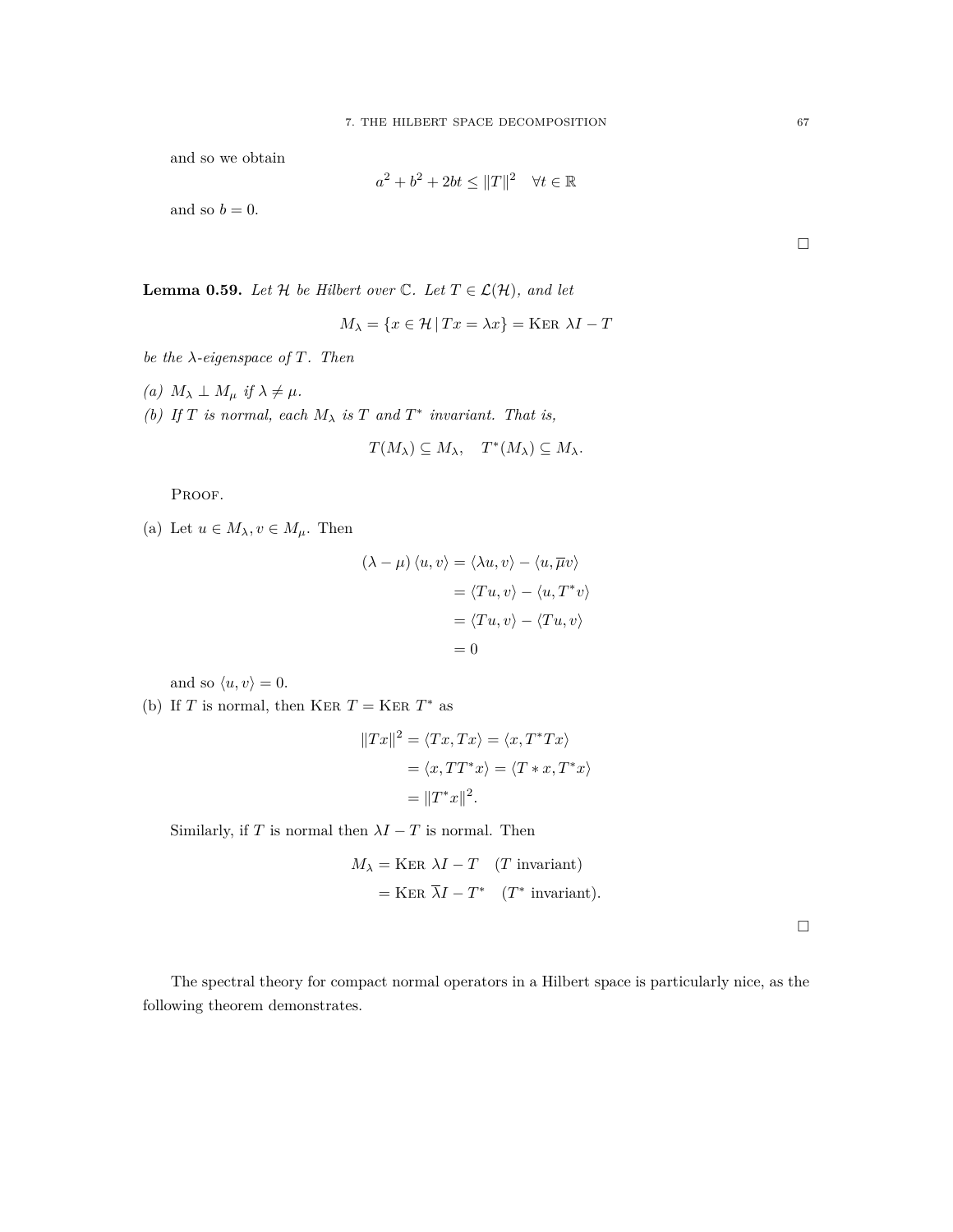**Theorem 0.60.** *Let*  $T \in \mathcal{L}(\mathcal{H})$  *be compact and normal. Then* 

$$
\mathcal{H}=\overline{\bigoplus_{\lambda\in\sigma(T)}M_{\lambda}},
$$

*the closure of the span of the eigenspaces, and H has an orthonormal basis consisting of eigenvectors. Moreover, T acts diagonally with respect to this basis.*

PROOF. Let

$$
M = \overline{\bigoplus_{\lambda \in \sigma(T)} M_{\lambda}},
$$

a closed subspace. Hence  $H = M \oplus M^{\perp}$ , where

$$
M^{\perp} = \{ x \in \mathcal{H} \mid \langle x, m \rangle = 0 \,\forall m \in M \}.
$$

We must show that  $M^{\perp} = \{0\}$ . Assume the contrary. Then consider  $\tilde{T} = M^{\perp} \to \mathcal{H}$  be the restriction of *T* to  $M^{\perp}$ . Then we have

$$
\tilde{T}:M^\perp\to M^\perp
$$

is compact and normal (Exercise). Then

- (a)  $\sigma(\tilde{T}) = \{0\}$ . Then  $r(\tilde{T}) = 0$ , and so  $\|\tilde{T}\| = 0$ , and so  $\tilde{T} = 0$ . Then each  $x \in M^{\perp} \setminus \{0\}$ satisfies  $\tilde{T}x = 0 = 0x$ , and so  $x \in M_0$  with  $M^{\perp} \subseteq M_0 \subseteq M$ , a contradiction (from direct sum decomposition). Hence  $M = \{0\}$ .
- (b)  $\sigma(\tilde{T}) \neq \{0\}$ . So there is an eigenvalue  $\lambda \in \sigma(T) \setminus \{0\}$ . So there is  $x \in M^{\perp} \setminus \{0\}$  with  $\tilde{T}x = \lambda x$ . o  $Tx = \lambda x$ , and so  $x \in (M_{\lambda} \cap M^{\perp}) \setminus \{0\}$ , a contradiction. Hence  $M^{\perp} = \{0\}$ .

Choose an orthonormal basis for each  $M_{\lambda}$ , and combine to get an orthonormal basis of  $\mathcal{H}$ , using  $M_{\lambda}$   $\perp$   $M_{\mu}$ .

#### **1. The Fredholm Alternative**

<span id="page-67-0"></span>Recall that for matrices, we have the following result, known as the Fredholm alternative.

**Theorem 1.1** (Fredhold alternative (Finite dimensional spaces)). Let  $A : \mathbb{C}^n \to \mathbb{C}^n$  be linear. *Then exactly one of the following two things occur:*

- *(1) Ax* = 0 *has only the trivial solution x* = 0*, in which case Ax* = *b has a unique solution for each*  $b \in \mathbb{C}^n$ .
- *(2) Ax* = 0 *has a non-trivial solution, in which case Ax* = *b has either no solutions, or infinitely many solutions.*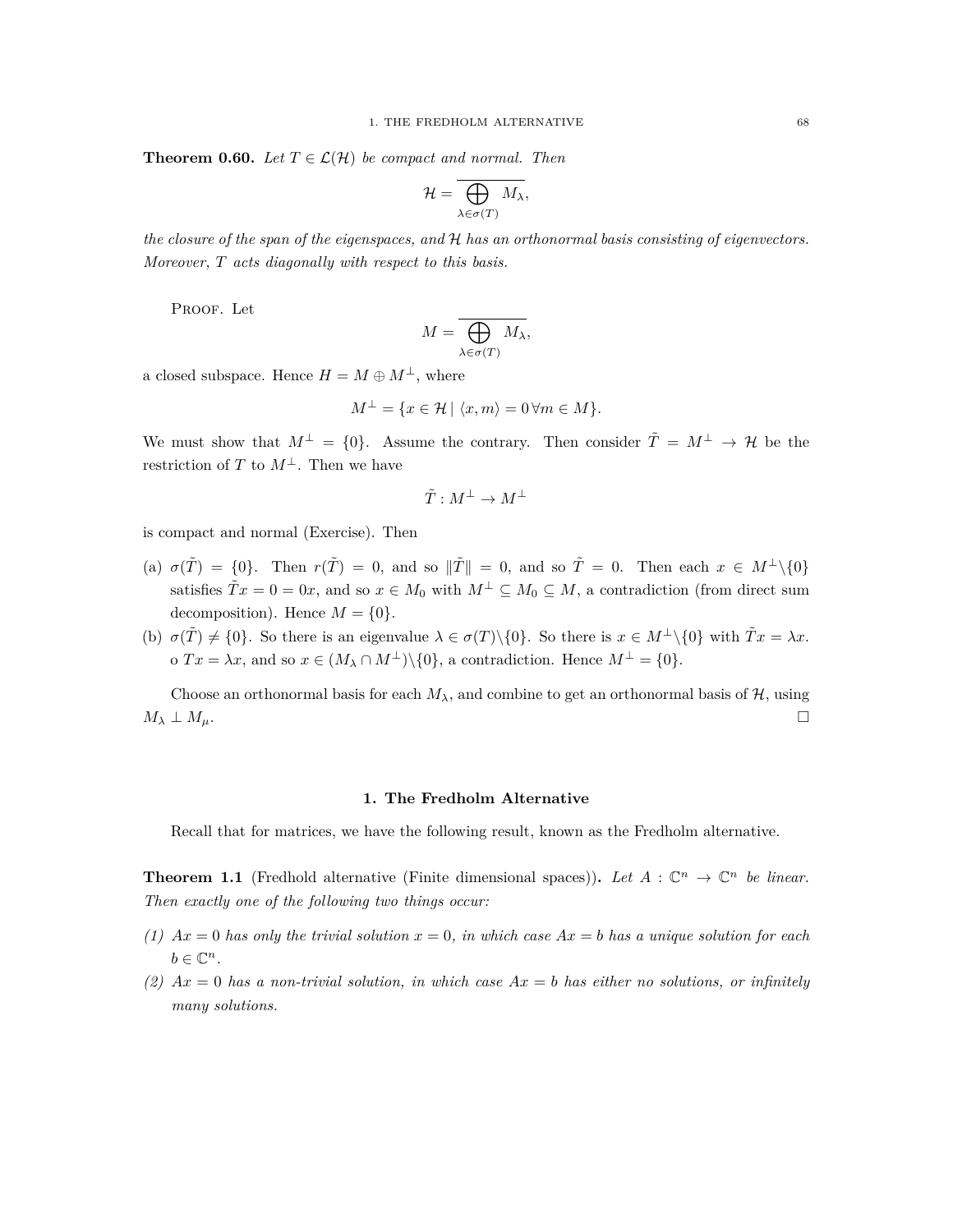**Definition 1.2** (Hilbert-Schmidt integral operators)**.**

$$
T: L^{2}([a, b]) \to L^{2}([a, b])
$$

$$
(Tf)(x) \mapsto \int_{a}^{b} K(x, y) f(y) dy
$$

where *∥K∥*<sup>2</sup> is finite. These are compact operators.

Consider equations of the following form

$$
\lambda f(x) - \int_a^b K(x, y) f(y) \, dy = g(x),
$$

where  $\lambda \neq 0$  and  $g \in L^2$  are given. This can be rewritten in the form

$$
(\lambda I - T)f = g.
$$

Then we have the following theorem, due to Fredholm.

**Theorem 1.3** (Fredholm alternative (Hilbert spaces)). Let  $\mathcal{H}$  be Hilbert over  $\mathbb{C}$ , and let  $T \in \mathcal{K}(\mathcal{H})$ . *Then exactly one of the following occurs.*

- *(a)* (*λI − T*) = 0 *has only the trivial solution, in which case* (*λI − T*)*x* = *b has a unique solution for each*  $b \in \mathcal{H}$ *.*
- *(b)* (*λI − T*)*x* = 0 *has a non trivial solution, in which case* (*λI − T*)*x* = *b has a solution if and only if*  $b \perp y$  *for every solution*  $y$  *of the equation*

$$
(\overline{\lambda}I - T^*)y = 0
$$

*This is finite dimensional, as it is the kernel of*  $(\lambda I - T)^*$ .

PROOF.

- (a) If  $(\lambda I T)x = 0$  has only the trivial solution, then KER  $\lambda I T = \{0\}$  and so it is injective. Hence  $\lambda$  is not an eigenvalue, and so  $\lambda$  is not a spectral value. So  $\lambda I - T$  is invertible, and so  $(\lambda I - T)x = b$  has a unique solution  $x = (\lambda I - T)^{-1}b$ , which can be expanded into a series expression if  $|\lambda| > r(T)$ .
- (b) Suppose  $(\lambda I T)x = 0$  has a non-trivial solution. Then

$$
(\lambda I - T)x = b \text{ has a solution}
$$
  
\n
$$
\iff b \in \text{Im } \lambda I - T \text{ which is closed}
$$
  
\n
$$
\iff b \in ((\text{Im } \lambda I - T)^{\perp})^{\perp}
$$
  
\n
$$
\iff b \in (\text{KER } \overline{\lambda} - T^*)^{\perp}
$$
  
\n
$$
\iff b \perp y \quad \forall y \in \text{KER } \overline{\lambda}I - T^*.
$$

**Proposition 1.4** (Miscelaneous)**.**